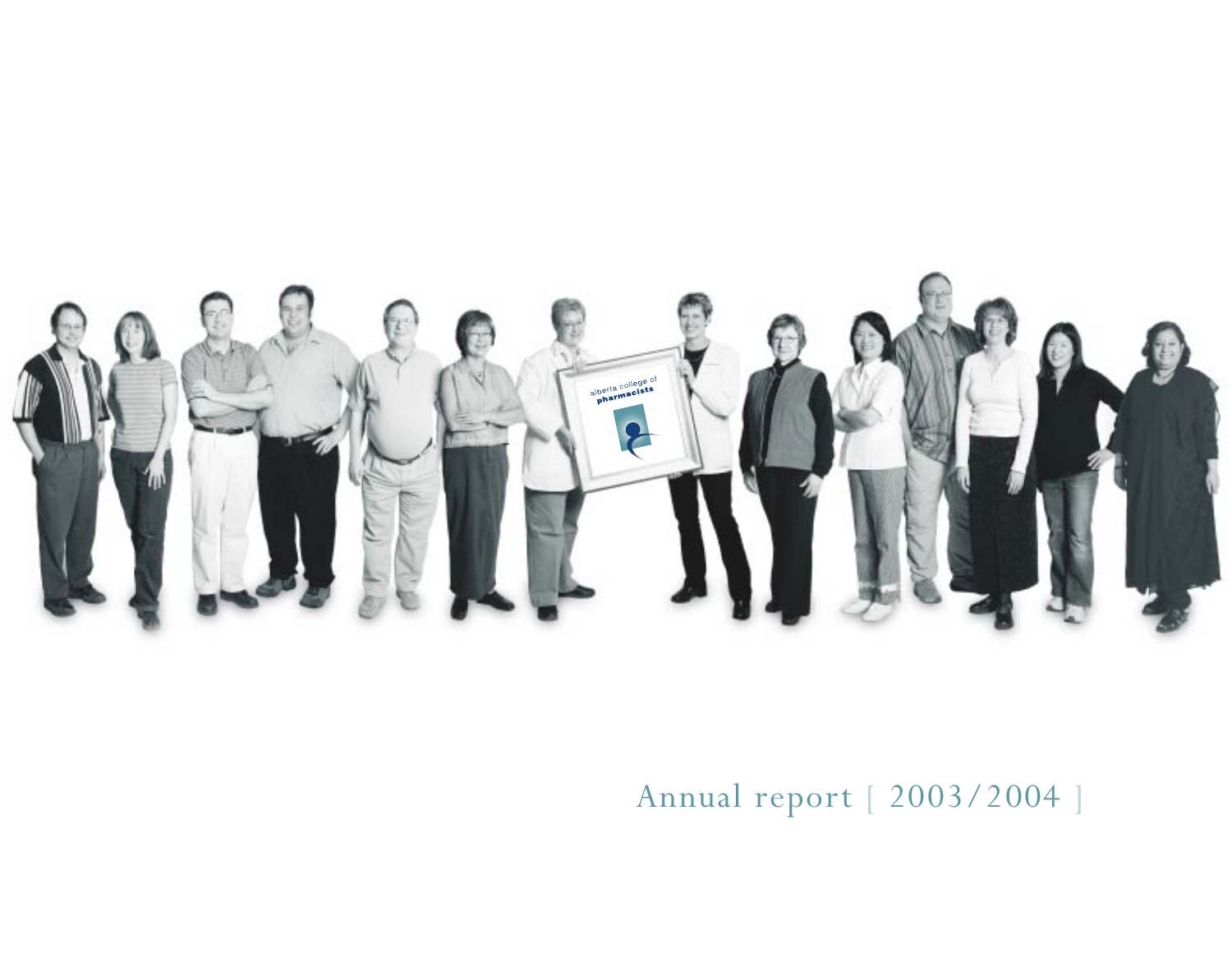#### **Contents**

- 1 Message from the President and the Registrar
- 2 Looking to tomorrow
- 17 Highlights of our activities and achievements
- 24 Our partners
- 28 Financial statements
- 33 Committee members

# Our vision ]

■ Entrusted with the public's health, Alberta pharmacists will be your primary choice for medication decisions.

# Our mission

■ The Alberta College of Pharmacists governs the pharmacy profession in Alberta to support and protect the public's health and well-being. We ensure excellent pharmacist practice by setting and enforcing high standards of practice, competence and ethical conduct.

# Our values ]

- The health of the client is paramount in all we do.
- We are dedicated to continually advancing our skills, knowledge and practice standards.
- We seek continuous improvement through creativity and innovation.
- We are accountable for our professional conduct.
- We are committed to healthy work environments that stimulate pride and personal satisfaction for our members and employees.
- We believe partnerships and teamwork are central to our achievements.

# Our core business processes ]

Three core business processes are derived from our mission statement. They are:

- registering pharmacists and licensing pharmacies;
- measuring and supporting the competence of pharmacists; and,
- resolving complaints about pharmacists' practices and pharmacies' operations.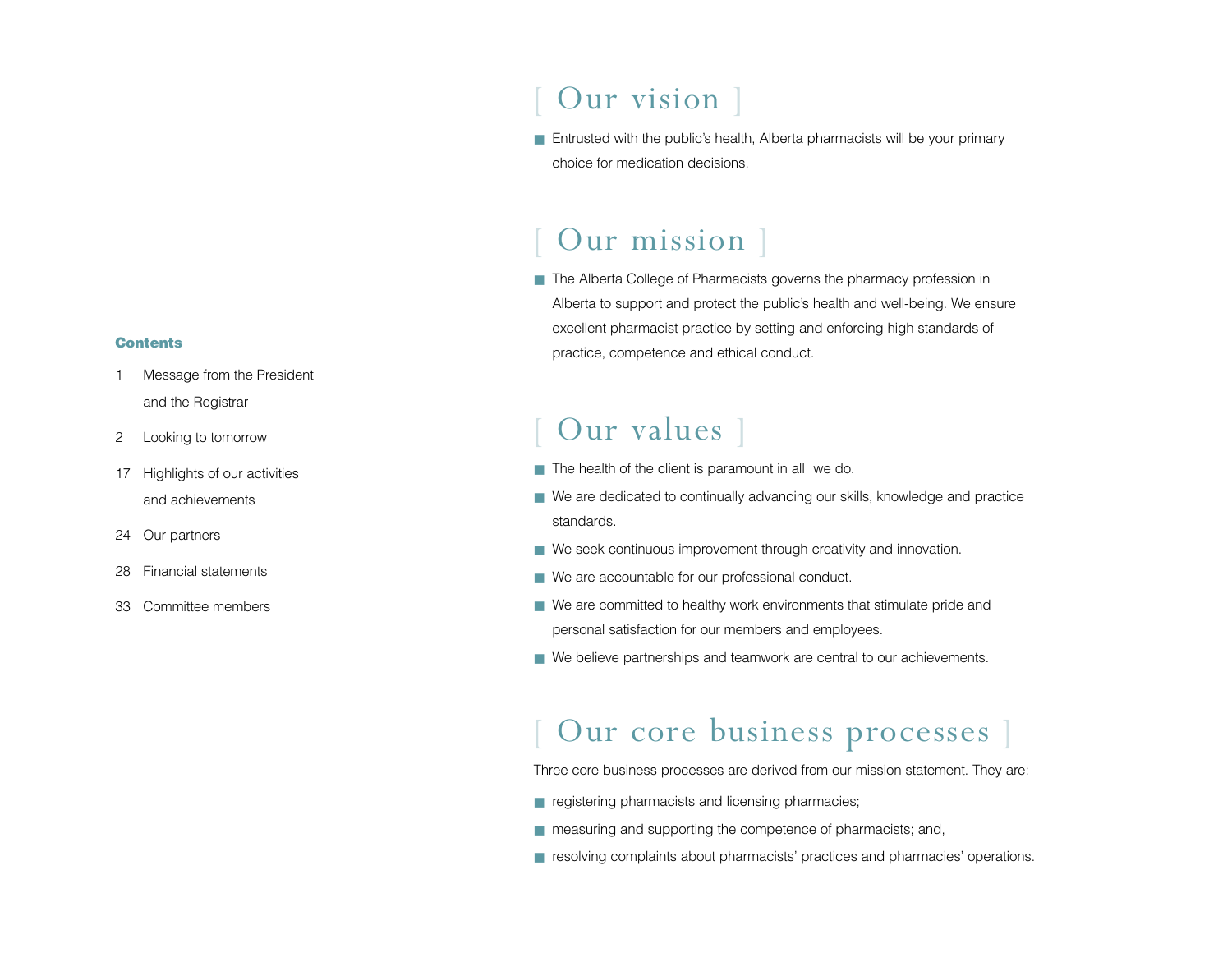Don Makowichuk President



Greg Eberhart **Registrar** 



San Fastander

# Message from the President and the Registrar

# Public safety, quality pharmacist practice and accessibility to pharmacist knowledge and skills

[M] uch of the past decade has focused on reform within the health system and within ACP. This activity has been driven by the province's attention to the sustainability of health care, health workforce rebalancing and the advent of the *Health Professions Act*. New provincial and federal legislation has required significant college involvement. The new regulatory environment redefines the health system, how health services are delivered, and the processes through which safety, quality and accountability are achieved.

The college's Council has revisited its strategic plan, reaffirming its commitment to the vision and values adopted by the profession in 1999. It has redefined college priorities as public safety, quality pharmacist practice and accessibility to the knowledge and skills of pharmacists.

Throughout its deliberations, ACP has maintained a view of the future, recognizing external factors that continue to require pharmacist practice to change. Technology, health human resources and the changing needs of patients (consumers) are forces that require pharmacists to perform differently, but with an unwavering commitment to safety and care. Trends such as mail-order pharmacy and centralized processing, and events such as death due to drug error, bring a stark reality to the forces of change. They are indicators of why patient safety and quality care must extend beyond the performance of individuals, and increasingly include system considerations. Our goal has been to create a regulatory environment that provides the necessary balance to address the issues at hand, providing for adaptability within the profession, opportunity for patients, and accountability by all.

The regulatory environment is now defined. Our minds and resources must now shift to the development and implementation of new policies and procedures to support registration, competency review and complaints resolution. We will focus on new programs to support pharmacists as they take on new roles and services that must be delivered in new ways. ACP will be unwavering in its commitment to safety and integrity within the drug distribution system and quality pharmacist care in an environment where the knowledge and skills of pharmacists are readily accessible. We are always mindful of the importance of ethical decisions in bridging the profession with its patients and other professions. We look forward to working for the public, and with our members, other health professionals and health organizations to ensure that pharmacists are solutions within a safe, effective and sustainable health system.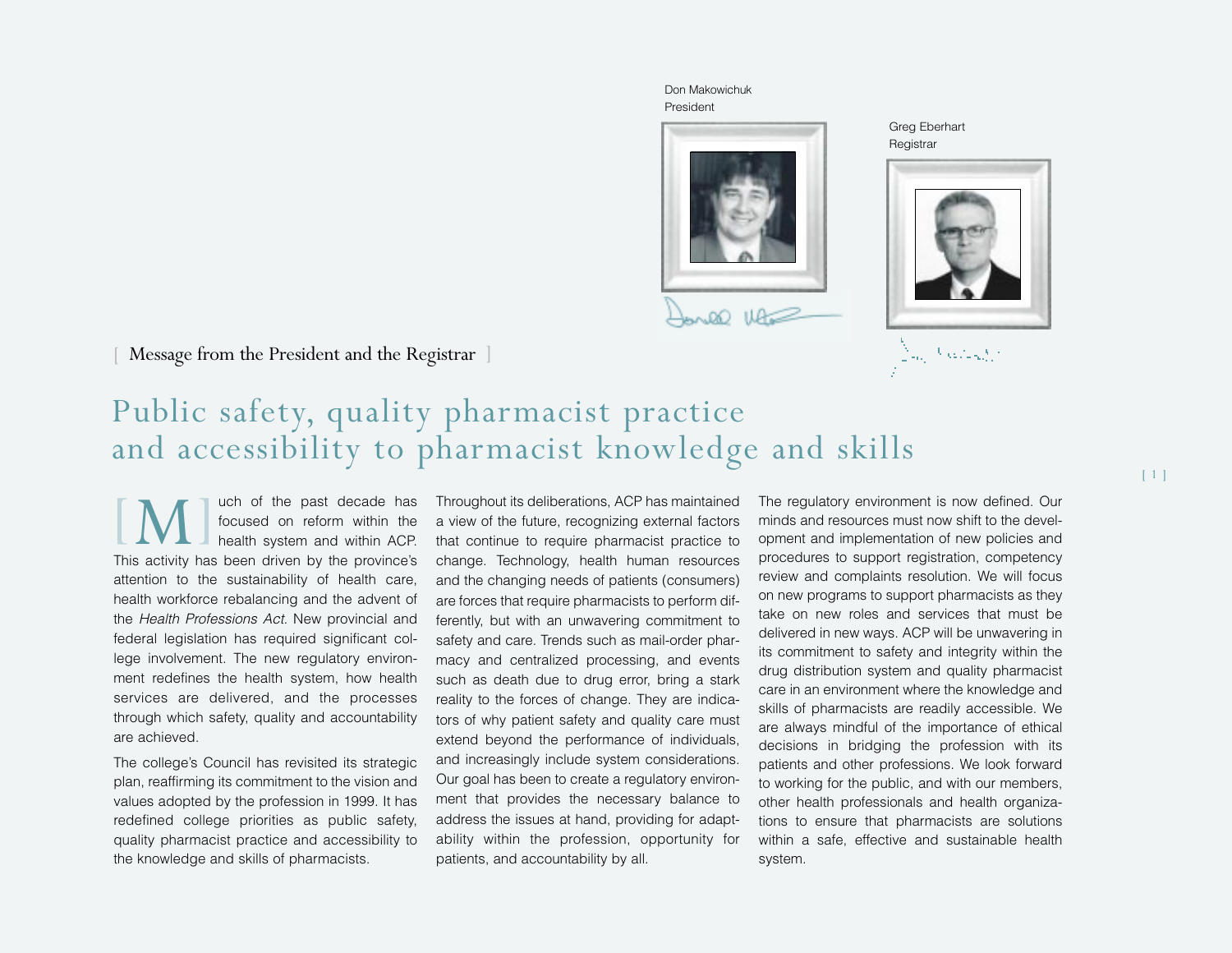# [ Looking to tomorrow ] [2]

**Kathy Turnbull** / **M.J. Huston Pharmacist of the Year** / Grey Nuns Hospital / Edmonton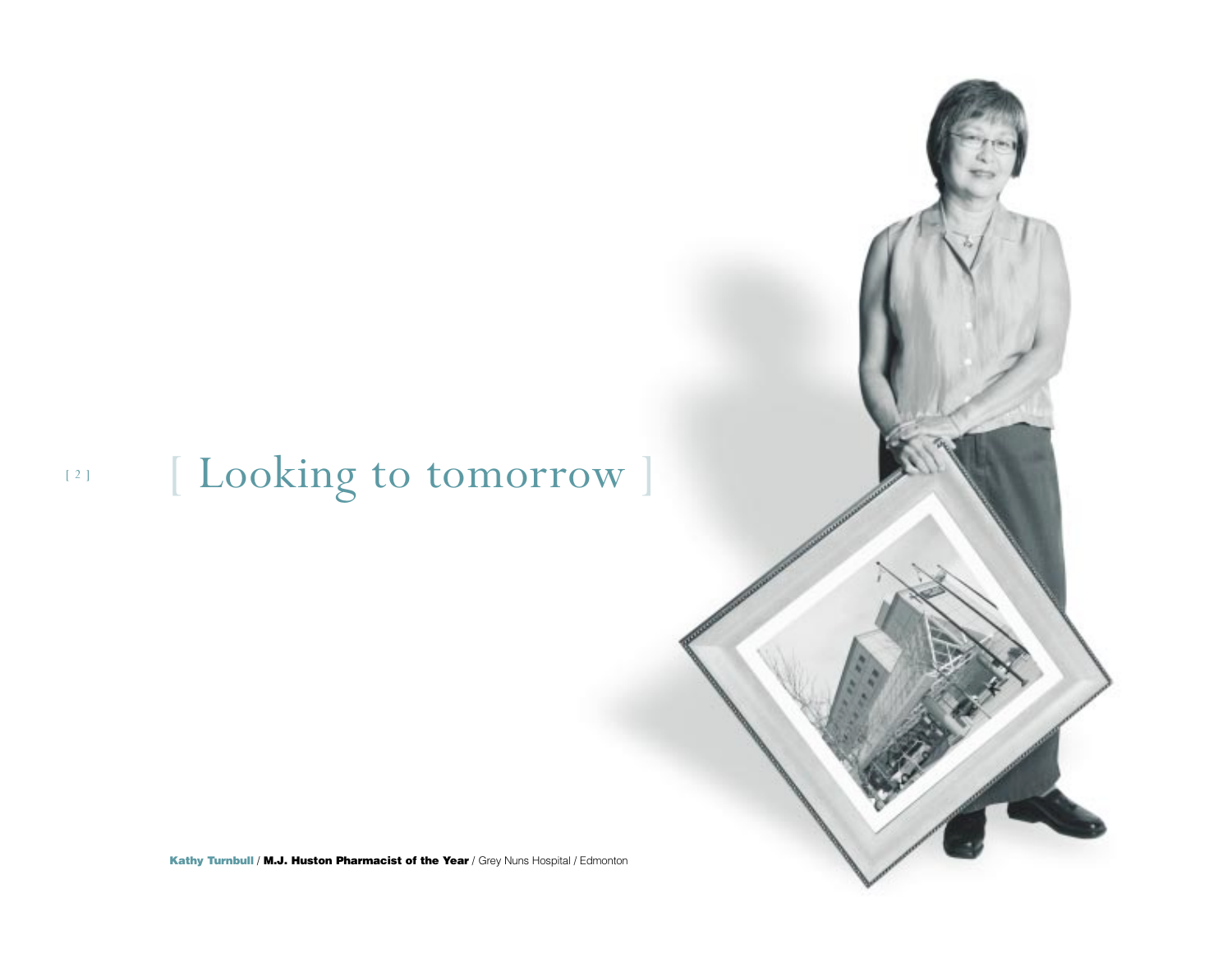$\sqrt{2}$ T he rapid change in our society is<br>reflected in the pharmacy profes-<br>sion. Over the past year, we have seen more pharmacists assuming more responsibilities for patient care and offering more creative solutions to health care problems.

Alberta pharmacists are stepping out of the framework of our standards of practice and beyond the confines of the health system, to show the world that their extensive knowledge and skills can be used more effectively, to the benefit of Albertans and the health system. In addition to ensuring the quality and integrity of the drug distribution system, pharmacists are creating and filling new roles that demonstrate how Alberta pharmacists contribute today to the health of our province's citizens and communities. They are also demonstrating how they can contribute to health reform and play a more significant role in tomorrow's newer, more effective system.

We invite you to meet some Alberta pharmacists who, by the nature of their practices and their care and concern for others, contribute uniquely to the integrity of the health system and the well-being of their clients and patients, either via primary health care services or at other levels of care.

#### **Kathy Turnbull**

### **M.J. Huston Pharmacist of the Year**\* Grey Nuns Hospital / Edmonton

The newest M.J. Huston Pharmacist of the Year is a humble, but knowledgeable and well respected, member who works at Edmonton's Grey Nuns Community Hospital and Health Centre. She's Kathy Turnbull whom colleagues describe as a role model to pharmacists and other professionals alike.

Kathy says she was attracted to hospital pharmacy almost from the start of her post-secondary education. In the summer after her first year of university she worked as a pharmacy intern at St. Michael's Hospital in Lethbridge. "I loved it!" she says. So began a career that has spanned Alberta, Saskatchewan and Ontario over 38 years.

Although she has worked in a variety of areas within the hospital, her focus for the last several years has been palliative care. The Grey Nuns Hospital's unit where she works primarily is at the tertiary care level, which means it's like the intensive care for palliative care, serving patients who cannot be managed at other Edmonton or northern Alberta hospitals. The nature of the unit demands particular expertise from the health care personnel who work there. Kathy is a valuable source of palliative care information for pharmacists, helping them solve problems for their patients or answering their questions about palliative care treatments.

Kathy's patients are her first priority. She does her best to ensure their medication needs are met while they are palliative inpatients and, if they are able to return to the community, she provides discharge counselling to them and their families. She then ensures that those with special drug needs know where they can get their medications. In addition, she works closely with physicians to simplify complex medication regimes and makes a special effort to work directly with the patients' community pharmacists to ensure seamless care.

Kathy has a unique ability to help other health professionals understand that certain treatments may be difficult for the palliative care population. To make her point, she organized an opportunity for health care providers to taste the common liquid medications given to palliative patients. Many of the medications have a strong, unpleasant taste, and providing them to an already sensitive palliative patient is often problematic. Kathy smiles as she recalls the result. "The tasting exercise had a real impact on physician ordering, also on the nurses and their expectations."

Kathy's considered an integral part of the interdisciplinary team. She participates in the morning nursing/medical rounds on patient-specific issues, and weekly inter-disciplinary rounds which discuss patient status and goals and seamless care. She also participates in the daily palliative care journal club and often leads the discussion. The discussions are part of the teaching component for the mandatory two-week rotation for all family practice residents in their final year.

She provides support to the regional palliative care program by helping to develop guidelines and protocols related to medications. She was instrumental in developing the *Guidelines for Subcutaneous Administration for Common Palliative Care Medications*, along with two other Capital Health Region pharmacists. These guidelines are used by palliative care specialists across Canada.

In addition, she has been involved in a number of research projects that have been presented at palliative care conferences and is actively involved in teaching and being a preceptor to pharmacy students and residents. In the past, she has organized rotations for and worked with fourth-year pharmacy students and hospital pharmacy residents, helping them understand the science of clinical pharmacy within the medical specialty of palliative care.

According to her colleagues, Kathy represents the best that our profession has to offer. "Kathy truly exhibits professional excellence in the practice of pharmacy."

\* *The M.J. Huston Pharmacist of the Year award is presented to a college member who has demonstrated outstanding professional excellence in pharmacist practice.*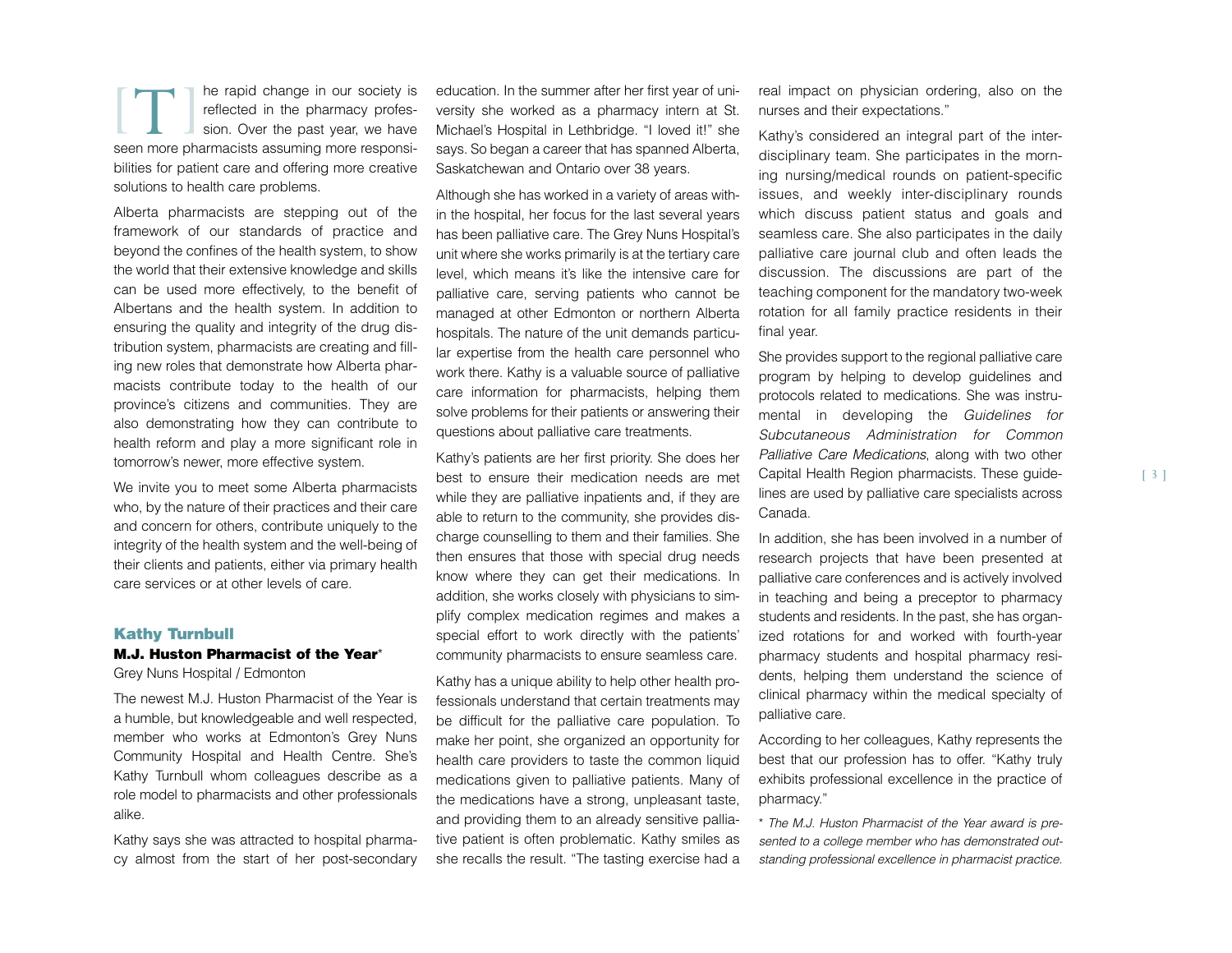#### **Pharmacy On Call**

#### **W.L. Boddy Pharmacy of the Year\***

Doug Levy, Pharmacist / Owner / Calgary

"We're not better than anyone else—we're just different."

So says Doug Levy, pharmacist/owner of Pharmacy On Call, the W.L. Boddy Pharmacy of the Year. "Our staff is dedicated to doing the best for the patient regardless of the circumstance. We have a special appreciation for people who are caught between the hospital and the home, especially if the medications they require are not readily available."

When presented with a problem, Doug and his colleague Marg LaRose never give up until they've solved it. One of many examples of this dedication is the service offered to a nine-yearold leukemia patient who was unable to take her medications. Marg worked for days and into the nights trying to produce a formulation that the patient could tolerate. And she did it! The child was able to consume the gummy bears Marg created, is now in remission, and is doing well.

One of Doug's goals is to prevent patients from having to go to the hospital unnecessarily. "It comes down to the patient at home," says Doug. "If the patient isn't able to swallow, or if there's no tissue for subcutaneous injections, we'll create suppositories or gels, whatever is needed. If we can give relief and prevent a hospitalization, we'll do it!"

Pharmacy On Call opened in 1996, primarily serving seniors. Shortly thereafter Doug began working with Calgary's Rosedale Hospice and, since then, palliative care has become his passion. Marg and Doug are considered a vital part of Calgary's multi-disciplinary community palliative care team.

Doug's philosophy is to make a difference to health care. However, he notes, pharmacists should get paid to do this. "We may not reduce the budget, but we can help the system use its funding more effectively and offer better patient care."

As its name suggests, Pharmacy On Call offers 24 hour on-call service, 365 days of the year. No other pharmacy has made that commitment. The pharmacy's services are a tremendous benefit to patients, especially to those who have complex problems and who are discharged from hospital at all hours of the day and night with limited pharmacy support, as well as those in the last stages of life whose urgent needs are rarely predictable.

But Doug and his pharmacy staff continue to look ahead. "There's a lot to learn and to do," he says.

"This is just what I want to do," he adds. "I've never been happier."

\* *The W.L. Boddy Pharmacy of the Year award is presented to an Alberta pharmacy whose health professionals, by virtue of their practice, have had a positive impact on the health of their community.*

#### **Rosemarie Biggs**

### **Wyeth Consumer Healthcare Bowl of Hygeia\***

Broadmoor Pharmacy / Sherwood Park

Rosemarie Biggs, recipient of the Wyeth Consumer Healthcare Bowl of Hygeia award, is deeply committed to her community. That commitment is reflected in her professional life and in her personal life as a member of the Sherwood Park community.

Rosemarie's gift to her community is her time and her heart. Much of the time is dedicated to seniors and persons with handicaps. In addition to her unique pharmacy services for seniors, she spends time with "her" seniors, one on one, sharing life experiences.

"We become part of each other's family," says Rosemarie, relating that they share photos of children and grandchildren and update each other on family activities. Many of the seniors have little else in their lives, notes Rosemarie. "I like to think of things to do for them to bring more life into their lives."

As a result, the seniors will see Rosemarie with her trusty basket bringing them home-made Christmas cake, spring flowers, Easter eggs or even flowers from her own garden. The seniors may also be invited to a garden tea party, courtesy of Rosemarie.

Rosemarie's role as pharmacist allows her to liaise with the families and caregivers to improve the seniors' quality of life. Some of the seniors have become especially dear to her heart. As a result, she has been known to share the bedside vigil with family members in the seniors' last days.

One of the unique aspects of Rosemarie's practice is that she personally delivers medications to seniors and others so she can identify issues or problems. "I've had to call 911 for the senior or contact the physician or a family member," she remarks. "Sometimes I'll make the person something to eat or drink." This special touch is an extension of the personal relationship she has with many of the seniors in her community.

A group that benefits greatly from Rosemarie's big heart is the clientele at the Robin Hood Association, which provides a wide range of residential, educational and support services to children and adults with developmental and multiple disabilities.

The clients and staff appreciate her professional expertise and her personal involvement in their activities. According to the association's executive officer, Rosemarie makes significant financial contributions and regular "in-kind" donations,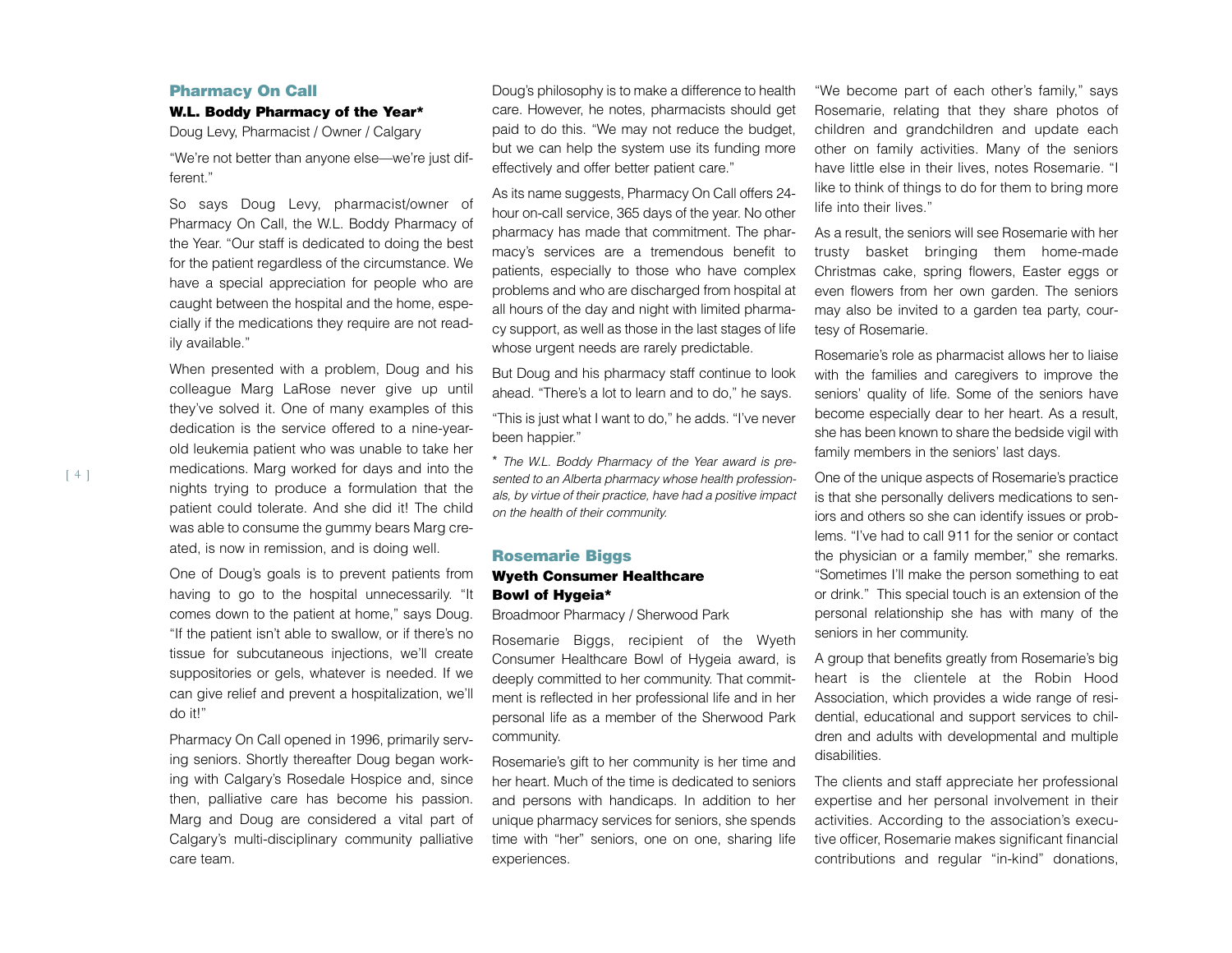

**Pharmacy On Call / W.L. Boddy Pharmacy of the Year / Doug Levy / Calgary**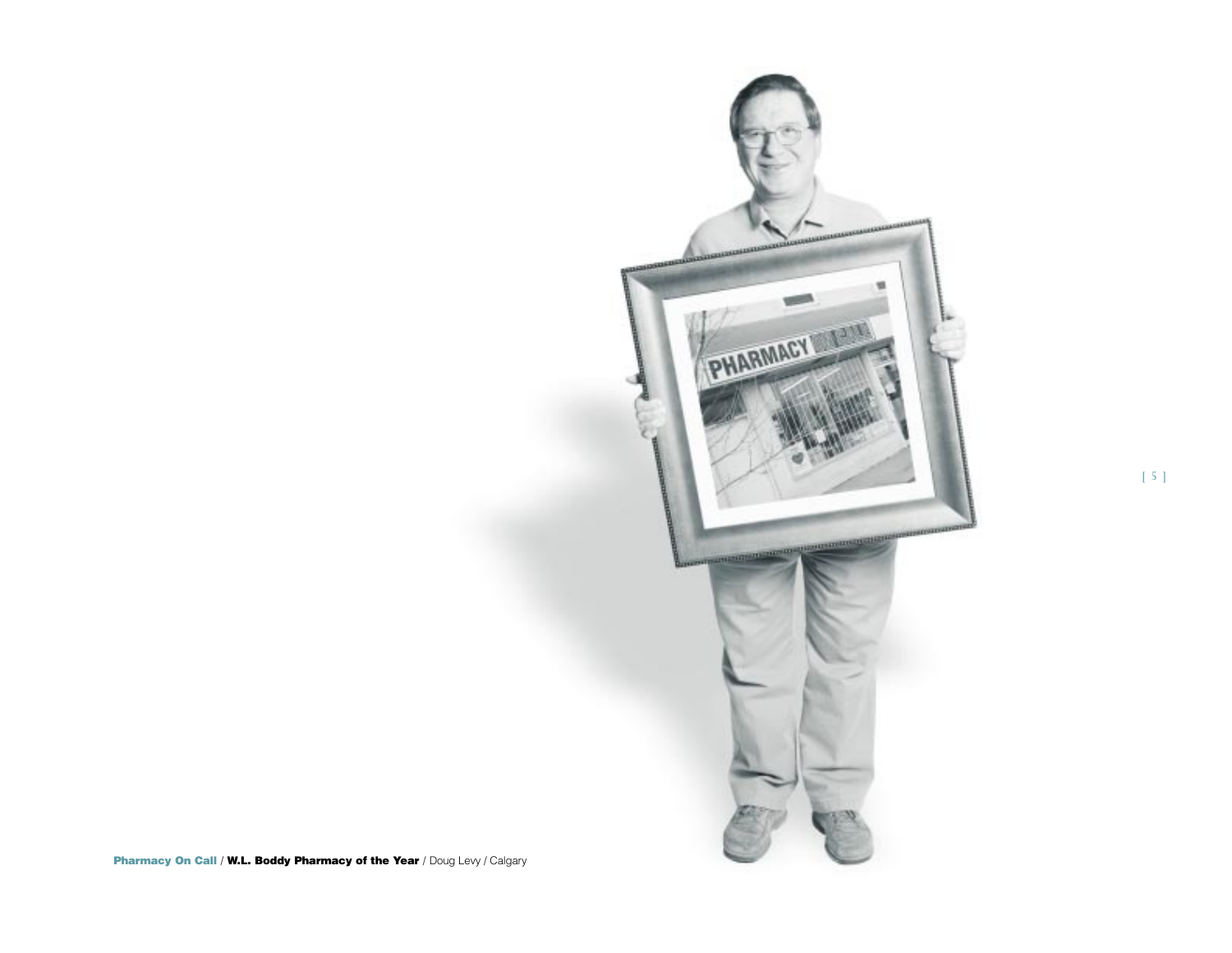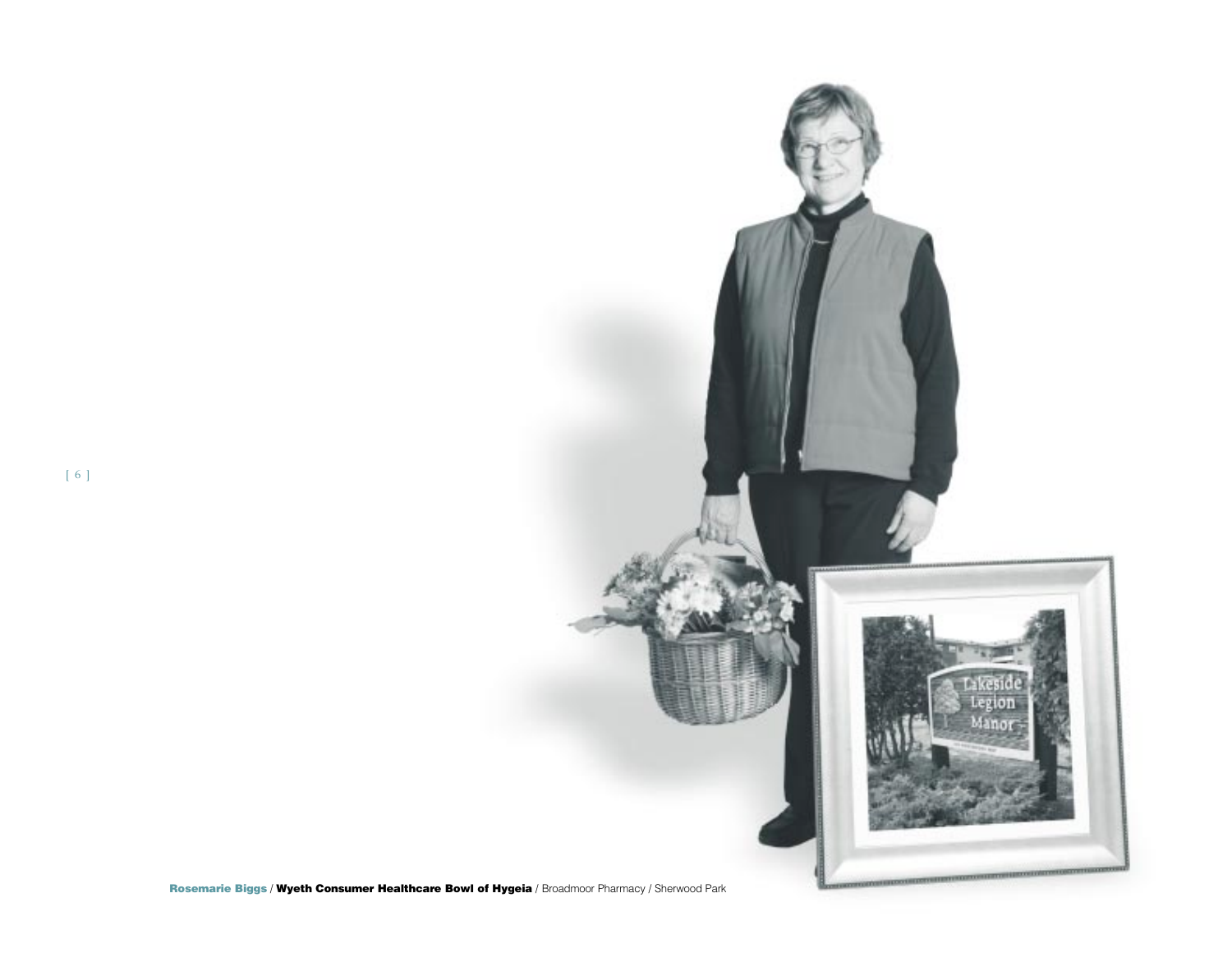and participates in Robin Hood's fund-raising and social events. In addition, she provides pharmacy services to many of the residences, is on call, and visits clients in their homes and school. She even collected tires for one adult resident because he was able to balance, ambulate, and, most of all, laugh when he played with them.

A second community organization that has benefited from Rosemarie's involvement is the women's shelter. She has served on its board, solicited sample products for the clientele's use, and participated in its fund-raising events.

All of these activities are in addition to raising a family, operating a successful pharmacy that has set standards for excellent community practice, and contributing to her profession. She is currently a member of the Strathcona County Community Health Council and the Robin Hood board. Over the years she has served on the Strathcona Seniors Board, the Strathcona County Community Health Service board, and the women's shelter board, as well as being an active hockey mom and horse show mom, and participant in Girl Guides of Canada.

She is a past president of the Alberta Pharmaceutical Association, now the Alberta College of Pharmacists, and has served on numerous professional committees and task forces. In addition, she was a member of the UofA Faculty of Pharmacy and Pharmaceutical Sciences' Admissions Committee for six years. Her pharmacy has also taken students on rotation for many years.

Rosemarie has received numerous awards, including designation as a fellow of the Royal Pharmaceutical Society of Great Britain, a Pride of Strathcona Award for contribution to the community, and the Pharmacist Care of Older Persons

Award offered by the Canadian Pharmacists Association in 1999, the International Year of the Older Person.

Rosemarie's professional contributions and community recognition stem from her basic philosophy of working with your heart. Hers is a big heart and we're all thankful!

*\* The Wyeth Consumer Healthcare Bowl of Hygeia is awarded to a pharmacist who has compiled an outstanding record of community service which, apart from the recipient's specific identification as a pharmacist, reflects well on the profession.*

#### **Martha Nystrom**

Regional Fertility Program Pharmacy / Calgary

A specialty program with a specialty pharmacy that's where you'll find Martha Nystrom who loves her leading-edge practice.

The Regional Fertility Program serves patients for whom attaining pregnancy has been difficult and offers a high-tech alternative. Patients come from across Canada to receive treatment at the clinic, which has become well known for the options it offers and its success rate.

The pharmacy was set up to complete the multidisciplinary team within the clinic environment, thus providing one-stop shopping for consultation, ultrasound and laboratory monitoring, surgical procedures and medication. Most services provided by the clinic are not insured under the health care system and are very costly, time consuming and emotionally exhausting.

Treatments use evidence-based protocols that take into account each patient's medical history and fertility-treatment experience. The pharmacy provides the majority of the specialized pharmaceutical services required. The fertility drugs and knowledge about them are not routinely available in community pharmacies. Many of the drugs are administered for off-label indications and routes of administration. Dosages are based upon response and may not follow standard dosing guidelines. As a result, Martha and her colleague, Peggy Hemstock, often find themselves responding to questions from other pharmacists as well as from patients.

The pharmacists' role is to provide medications, injection and diagnostic supplies, and the teaching required for self-injection and the treatment process. They spend 20 to 30 minutes with each patient at the initiation of therapy, and are available to answer questions in person or by telephone as needed.

Part of the appeal of the practice setting is the blend of hospital and community pharmacy. Access to patient records for information and documentation, and direct consultation with physicians, nurses and laboratory staff is just down the hall for these pharmacists. There are many opportunities to participate in reproductive medicine research, including treatment with new drugs or new uses for old drugs. Yet this is a community pharmacy with ambulatory patients, right in the clinic.

One of the best parts of the practice, according to Martha, is being involved in promoting reproductive health. A few initiatives to date have included implementing a smoking-cessation package, ensuring that all female patients are taking adequate amounts of folic acid to prevent neural tube defects, and providing information on the use of antioxidants to improve sperm quality. Martha and Peggy discuss concurrent drug therapy with their patients, and its potential effects on fertility and, ultimately, on pregnancy.

Martha looks forward to the day when pharmacists will have the authority to prescribe. Even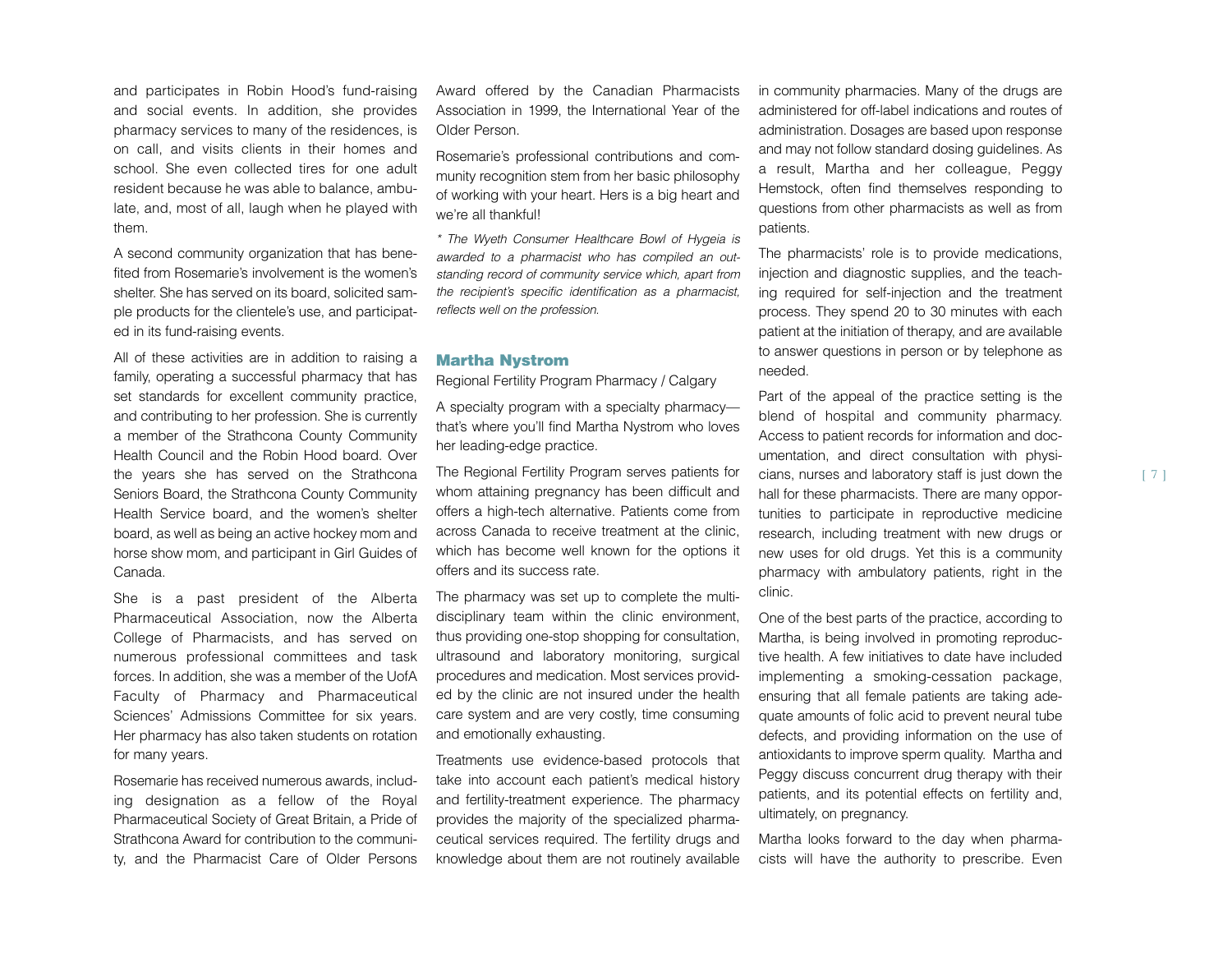now, she and Peggy work under the program's physicians to continue therapy, including hormones, anticoagulants and anti-nausea medications. Evolution of the clinical protocols to reflect best practices and new drug therapies will most certainly involve the pharmacists.

#### **Igor Shaskin**

#### Stafford Pharmacy / Lethbridge

If you ask Igor Shaskin about his practice, he will tell you he's a problem solver and an instigator.

As pharmacist/owner of Stafford Pharmacy & Home Healthcare in Lethbridge, he's determined to find a challenge in the work he does. He's also determined not to turn away anyone who's looking for a health care solution.

As a founding member of Health Outcome Pharmacies (HOP) in 1995, Igor participated in the development of protocols to manage various disease states. Although HOP no longer exists, he still uses the HOP process to address health care problems in his practice. An example of this initiative is the osteoporosis screening and counselling service he offers. Using a bone densiometer, he identifies individuals at risk of osteoporosis. He then helps the patients understand what this discovery means to their health and lifestyle, providing information they can then take to their physicians as full participants in their health care.

"The early intervention is important," says Igor, as are the tools he can provide the patients to take control of their health. There is a charge for this service, he notes. "It's a personal expenditure that more patients are willing to make as they choose to take a more proactive role in their health care. Our patients look to our expertise to help them attain better health outcomes."

The problem solver in laor becomes most evident when he discusses his compounding service, an interest that saw him become certified through the Professional Compounding Centers of America. He appreciates the challenge of addressing treatment problems through this discipline, and is often able to prepare a product other pharmacies cannot. As a result, many colleagues in other settings refer their difficult compounding prescriptions to Igor and his staff.

The biggest proponents of this service are nurses and patients, says Igor. In addition, as physicians learn about what he and his staff can do, more of them are turning to Stafford Pharmacy for help.

He has also begun working more closely with local naturopaths as a means of providing holistic care. In addition, he's available to consult with patients about alternative and complementary therapies.

About one-third of his pharmacy's services are related to home care. Shortly after opening the pharmacy in 1985, he introduced an extensive line of home care products, supported by his sister, a registered nurse. The Home Healthcare division of his pharmacy now employs three full-time staff, and continues to grow through referrals from patients, physicians and nurses.

Igor and his staff were early to embrace the Internet and provide computers throughout the store for accessing drug information. "Since so many patients have Internet access, a pharmacist can't be isolated from the web," says Igor. "We need to know what patients are seeing and reading, and we need to provide information that is unbiased and balanced via our own websites."

And that he does. The pharmacy's first website has been active since 1997. There is another website that has a more holistic focus and another under development that will provide information about compounding. These are in addition to new footcare websites that offer access to the pharmacy's catalogue on the subject that has been marketed to specialist practitioners across Canada for about eight years.

Igor says his pharmacy is what it is today because of some very good people. "We have well trained staff, caring people who make sure all the details are looked after," he declares. "I can feel good about what I do as a professional because of the people I work with and the people I serve."

"Our pharmacy has evolved into a learning organization. We are continually learning to serve people in an environment where change and challenge are the constant." And that's what keeps Igor passionate about the pharmacy profession.

#### **Nandini Desai**

Safeway Pharmacy and Volunteer / Edmonton

Nandini Desai has a passion for people whose first language is not English, especially those who do not speak English or understand it well. She sees a huge gap in their health care because our current systems generally do not address ethnic diversity.

"The cultural and language barriers are enormous, particularly for seniors," she says. "It's becoming more and more clear to me that, if we want healthy seniors, we have to meet them where they are."

She's beginning to address this issue by working within her own East Indian community, where she observes a lack of resources and understanding of health care issues that result from the cultural barriers.

In June 2003 she was a key organizer of a seniors' health care conference that was presented in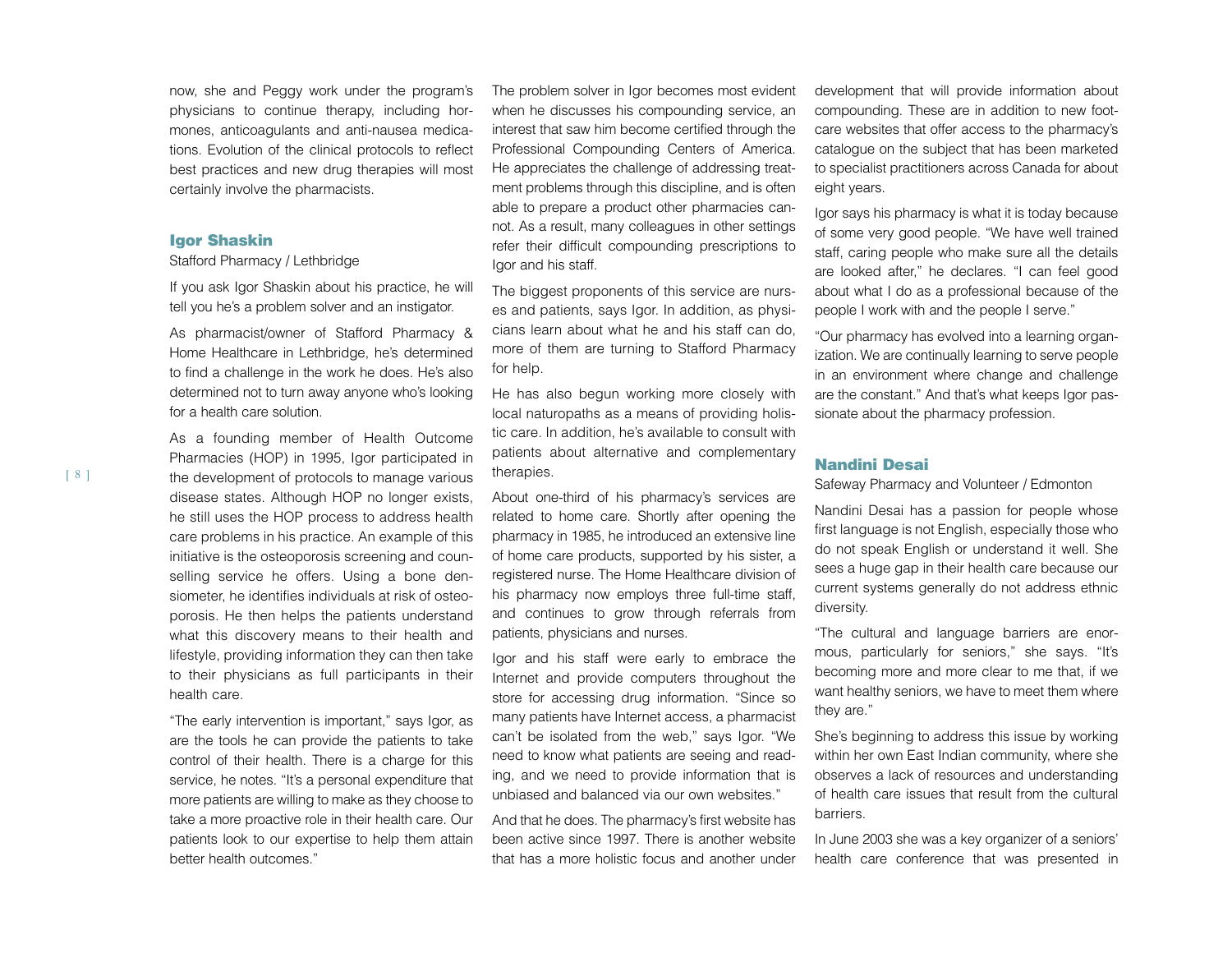

[9]

**Nandini Desai** / Safeway Pharmacy and Volunteer / Edmonton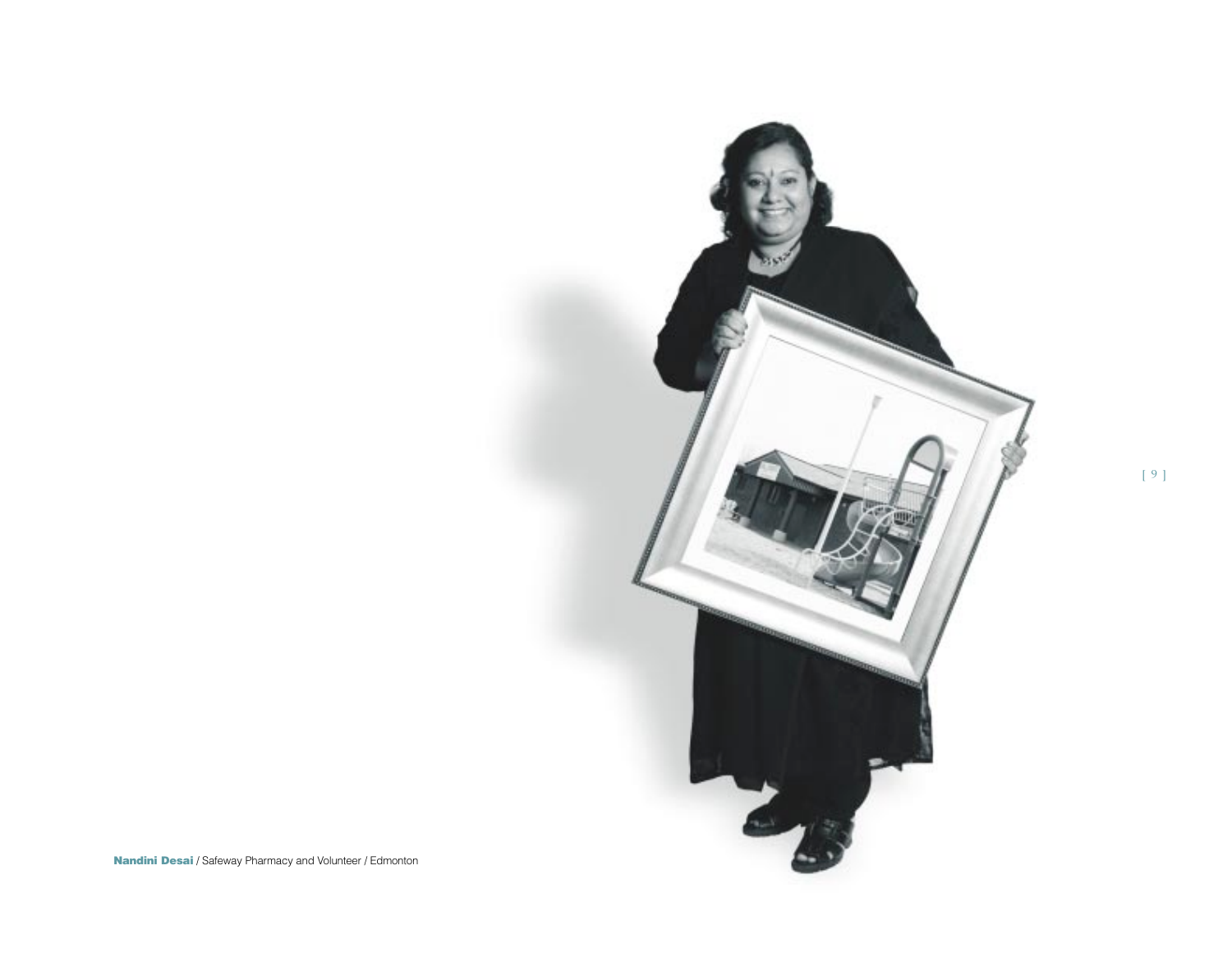

**Burke Suidan**, **Randy Skiba, Carmen McKenzie and Tyler Higgins** / Medicine Hat Regional Hospital Pharmacy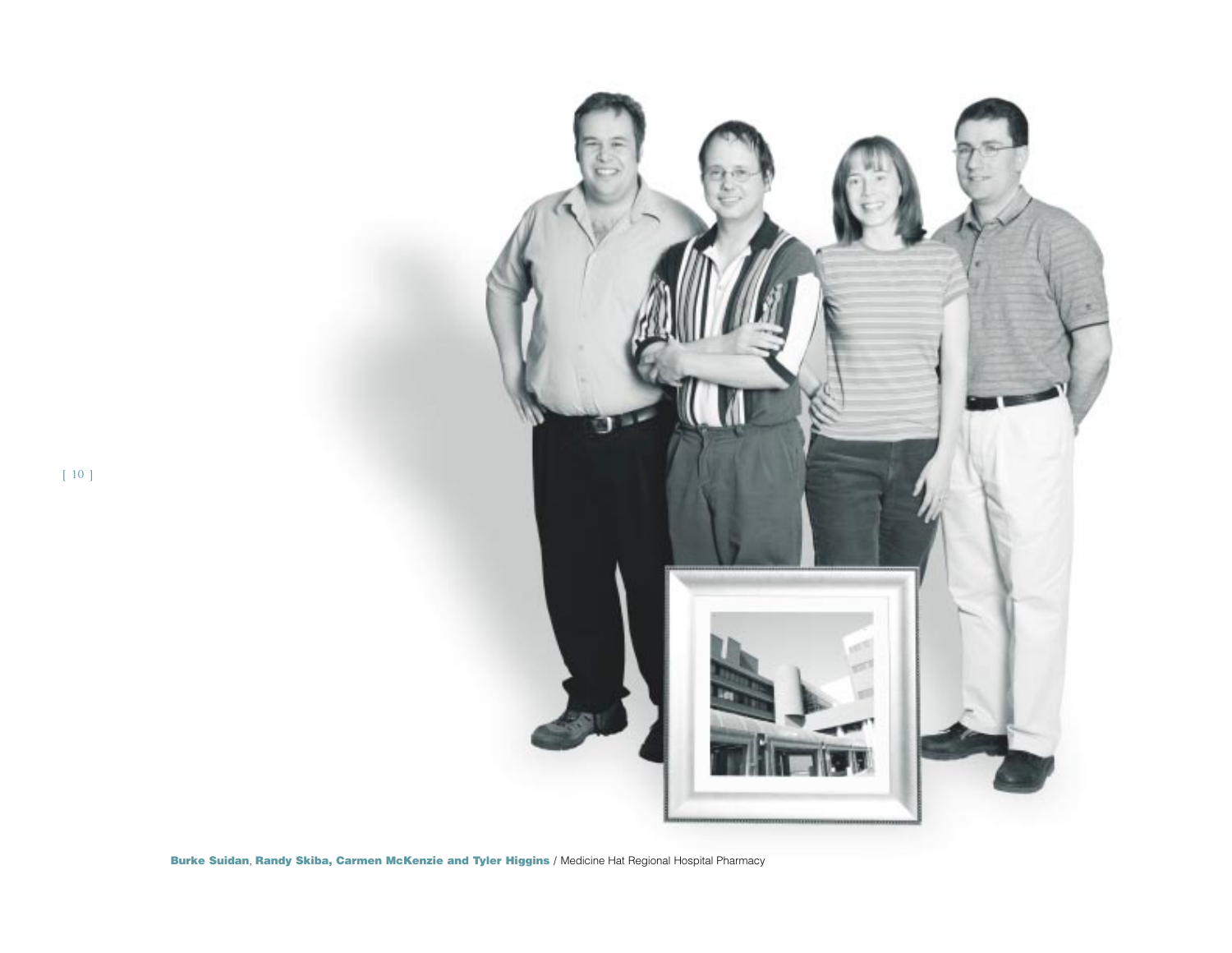Gujarati, one of India's many languages. Offered by the Gujarati association's seniors group, with assistance from the Canadian Diabetes Association, the conference was attended by 60 people, all of whom appreciated receiving health care information in their native tongue. The conference was repeated in February 2004 in both Hindi and English, again to general acclaim.

When preparing for the events, Nandini and others encountered some interesting challenges, such as producing support materials. "Creating the materials in our native language was an obstacle at first, since today's North American computers don't readily carry our alphabet," she says.

For the last few years, Nandini has focused on diabetes. Her interest stems partly from the fact that her mother had the disease, but also because South Asians have been identified as prone to diabetes.

In the meantime, she is working with local doctors who identify East Indian patients who do not understand their medical condition and, as a result, are non-compliant, despite having attended a diabetes education program. "The problem is primarily the language barrier," says Nandini, "although there are also issues related to cultural values and diet."

She is also networking with health professionals who recognize the cultural barriers. She hopes that, by working together, there will soon be programs in Edmonton to address them.

Nandini says her major goal is patient education. "I'd like to teach people in my and other communities to ask questions and ask for changes." The issue is the same for other ethnic groups, she notes. "We are a multi-cultural society and we need to address the problem of cultural barriers if we want to offer quality health care."

# **Rob Caparini, Tyler Higgins, Carmen McKenzie, Joyce Nishi, Randy Skiba, and Burke Suidan**

Medicine Hat Regional Hospital Pharmacy

The pharmacists at the Medicine Hat Regional Hospital have the best of two worlds—a generalist practice and a specialist practice. They'd be the first to deny they're experts in their areas of particular interest. However, the additional learning each has undertaken to meet the needs of their patients has translated into in-depth knowledge in specific areas such as geriatrics, infectious diseases, kinetics, oncology, diabetes and palliative care.

In a hospital with 190 beds and only 6.8 pharmacist positions, it's not possible for the pharmacists to become true clinical specialists, focusing only on one disease state every day. The pharmacists work a six-week rotation, serving in the dispensary for three weeks, and then doing clinical work on the nursing units for three weeks.

In recent years, the pharmacy team has seen a change in physician behaviour because of the specific expertise each pharmacist has developed. Some physicians now refer a patient to the pharmacy for determination of treatment or dayto-day monitoring.

Geriatrics has been a special focus for Tyler Higgins for the 10 years he's been in Medicine Hat, and in prior years while working in Grande Prairie. He particularly appreciates the complex problems these patients present and enjoys the challenge of working with other members on the team, including patients, to solve them.

Rob Caparini's major interest is infectious diseases, a natural fit with his background in microbiology. He notes that his and his colleagues' expertise in different areas results in the pharmacy team being able to answer readily most of the

physicians' questions. "Each one of us is still a jack of all trades, but the special knowledge we've acquired makes the pharmacy team a great resource."

Joyce Nishi and Carmen McKenzie share the oncology work, resulting in pharmacy coverage at all times. Joyce notes that neither Carmen nor herself are "the" experts, as they might be in an environment dedicated to treating cancer. Nonetheless, they are able to make a valuable contribution to the care of the cancer patients, thanks to their oncology-specific focus.

In addition, Joyce has acquired in-depth knowledge about diabetes care and participates in patient teaching for both outpatients and inpatients. She notes that in the Medicine Hat Regional Hospital the pharmacy team often picks up aspects of patient care that could fall through the cracks, such as inpatient diabetic teaching.

Burke Suidan is particularly interested in palliative care. Remarkably, he has chosen this focus because he had difficulty with the emotional aspect intrinsic to palliative care when he was a student. He says, "I did so poorly in this area in my student hospital rotation that I was determined to make the shift from the treatment mindset to supporting the patient's quest for a good quality of life until death."

The pharmacy team's cardiology resource is Randy Skiba. The appeal for him is meeting and working with the cardiac patient population, and helping them make lifestyle adjustments to improve their health. He notes that the number of patients with cardiac problems is increasing, a trend that's likely to continue as the population ages. He wants to be part of their care team.

These five pharmacists speak for the rest of the pharmacy players when they agree that the ideal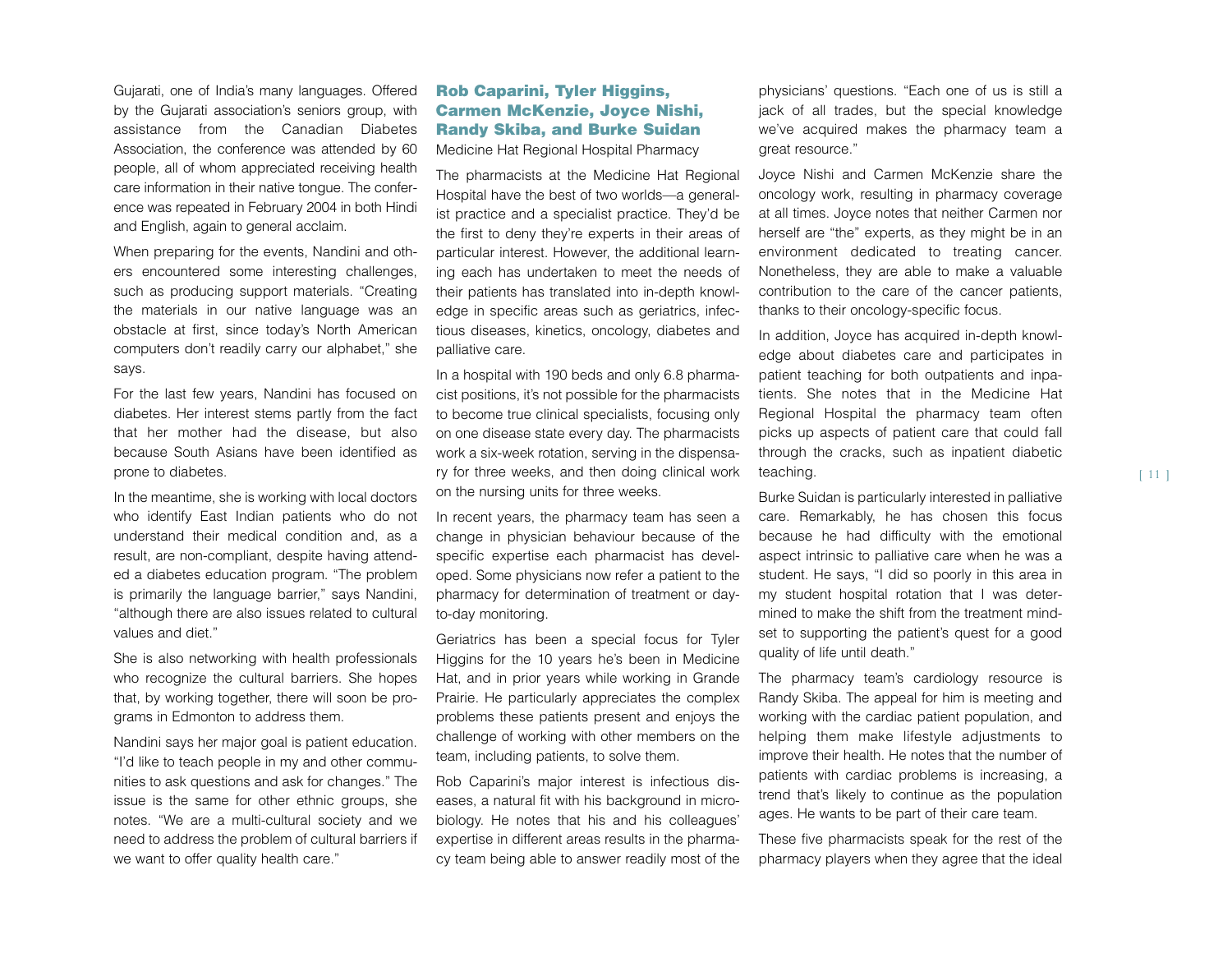situation would be to become clinical specialists in their chosen fields. Yet, the variety they find in their current positions clearly also has appeal. The best of both worlds!

## **Mary Logue, Brad Marshall and Ted Marshall**

Marshall Prescription Centre / Calgary

Marshall Prescription Centre pharmacists have each added an interesting flavour to their practices.

Ted Marshall, manager, is a third-generation pharmacist. "I grew up in the business," he says. After graduation he took over his father's business and at one point had five pharmacies plus contracts in long-term care. He eventually decided to focus on long-term care, reduced the number of stores from five to two, and secured the franchise for Manrex Controlled Dosing Cards. He took this step in the early 1970s, and he hasn't looked back since, although the pharmacy now uses strip packaging.

His services have been offered on contract to InterCare facilities since he began practising and continue to this day. Over the years, assisted living facilities and a number of group homes have been added to the mix.

Ted's son Brad is now the fourth-generation pharmacist in the Marshall family. Although he does other clinical work in long-term care, his focus tends to be on the anticoagulation service he has developed. The service grew from his last clinical rotation while working on his Pharm.D. At that time he used a protocol in which the pharmacy ordered tests and monitored anticoagulation therapy.

When he joined Marshall's after graduation, he worked with InterCare's medical director to adapt the protocol to long-term care. "There was a huge need for this service," says Brad. "Patient care is optimized when international normalization ratios (INRs) are managed by individuals with an anticoagulation focus. This service benefits the patient, nursing staff and the physician."

Of the 32 physicians working with InterCare at the time, 28 immediately joined the anticoagulation program. The remainder followed soon after. Each physician signs off on the protocol, then it's up to Brad to order the tests and adjust the therapy.

The Calgary Health Region has now adopted the protocol for use in other facilities. In addition, health services in Red Deer and Lethbridge are also seriously considering it for their facilities, a fact Brad finds quite satisfying.

Mary Logue was once an employee of Marshall Prescription Centre and now works for them as a consultant, undertaking the majority of the clinical work in the four InterCare facilities. Her background in long-term care made her a natural for Marshall's. When she first started this work, she was active on two sites for a total of 20 hours a month. She now works full time at the four sites. "I love it!" she says.

Every three months Mary performs a medication review for each of the 451 residents in the facilities, in addition to doing medication histories for each new admission. She identifies drug therapy issues and makes recommendations for lab work and adjustments to the drug therapy, if appropriate. She also participates in the inter-disciplinary admission conferences at each site and chairs InterCare's quarterly Pharmacy and Therapeutics Committee meetings and the monthly Nursing/Pharmacy Subcommittee meetings in each facility.

Mary says, "These meetings provide an opportunity to address medication incidents, and review drug utilization and drug costs, among other issues." She sees them as an important means of encouraging communication among the health care team members.

She also meets with families as appropriate, and offers in-service teaching for the nurses. "The nurses identify the topic they feel would be helpful," she notes. "They seem very appreciative of the information I offer."

Brad sums up the attitude at Marshall's. "People are getting the best service and care we can provide, and that's satisfying for all of us!"

## **Jinell Mah Ming, Kathy Lee and Jeff Kapler**

Southern Alberta Clinic Outpatient Pharmacy / Calgary

"This is the best job! I love working here," exclaims Jinell Mah Ming when she describes her work at the Calgary Health Region's Southern Alberta Clinic (SAC). Her colleagues Kathy Lee and Jeff Kapler vigorously agree.

SAC is a specialty clinic dedicated to human immunodeficiency virus (HIV) treatment and care. The pharmacists' expertise in this unique area is a critical component of optimal patient outcomes.

Kathy says, "We operate in a team environment, where each professional's contribution is valued." The nurses, physicians, social workers, dietitian, infectious disease specialists, and others, all appreciate the knowledge and skills the pharmacists bring to the treatment mix.

According to Jinell, she and her colleagues are first and foremost responsible for patient care. They see a wide range of patients, from drug users to moms-to-be, each presenting unique obstacles to therapy.

Each Calgary patient of this outpatient clinic visits an SAC pharmacist monthly to obtain medications,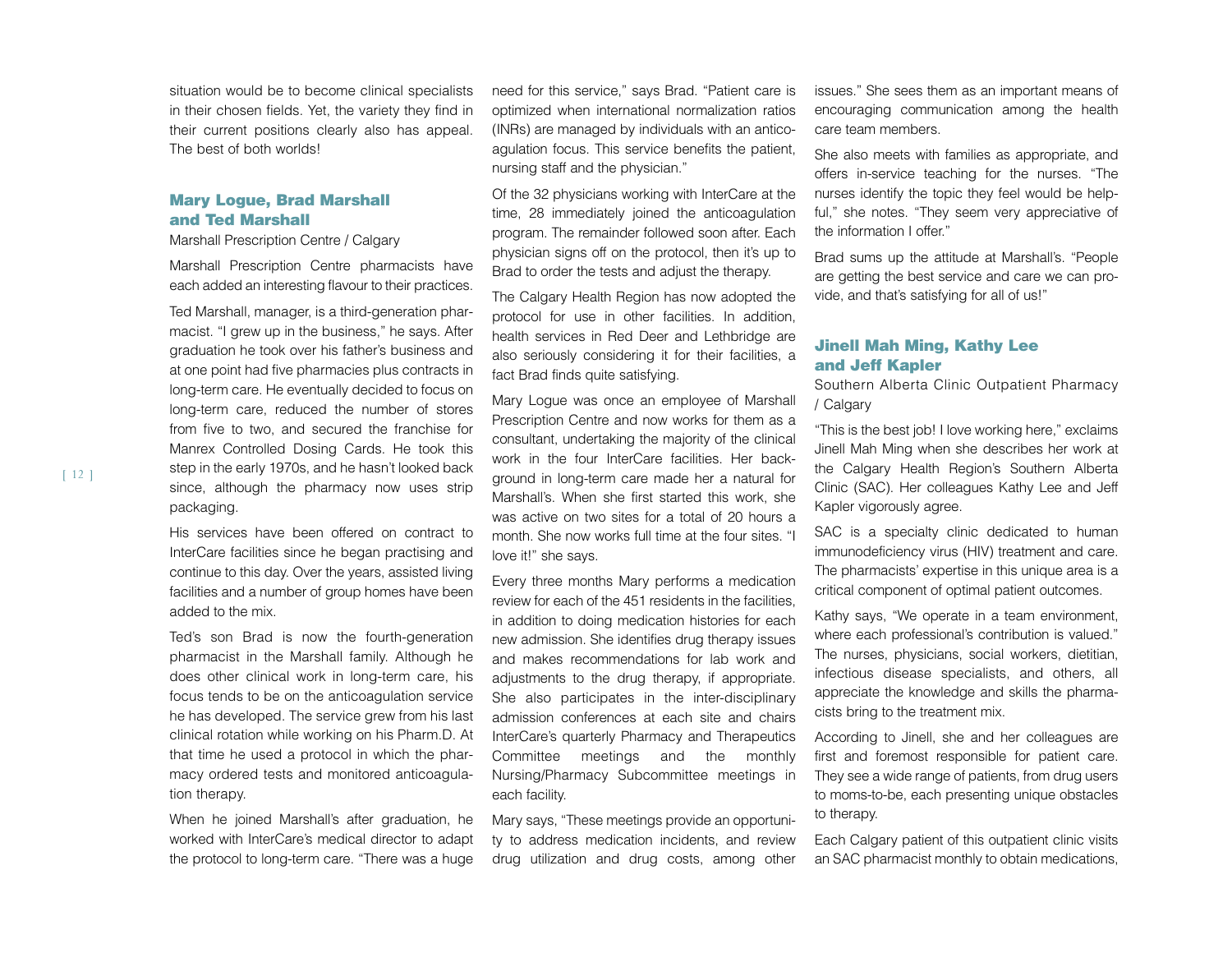

**Karen Stephens, Jinell Mah Ming, Jeff Kapler and Kathy Lee** / Southern Alberta Clinic Outpatient Pharmacy / Calgary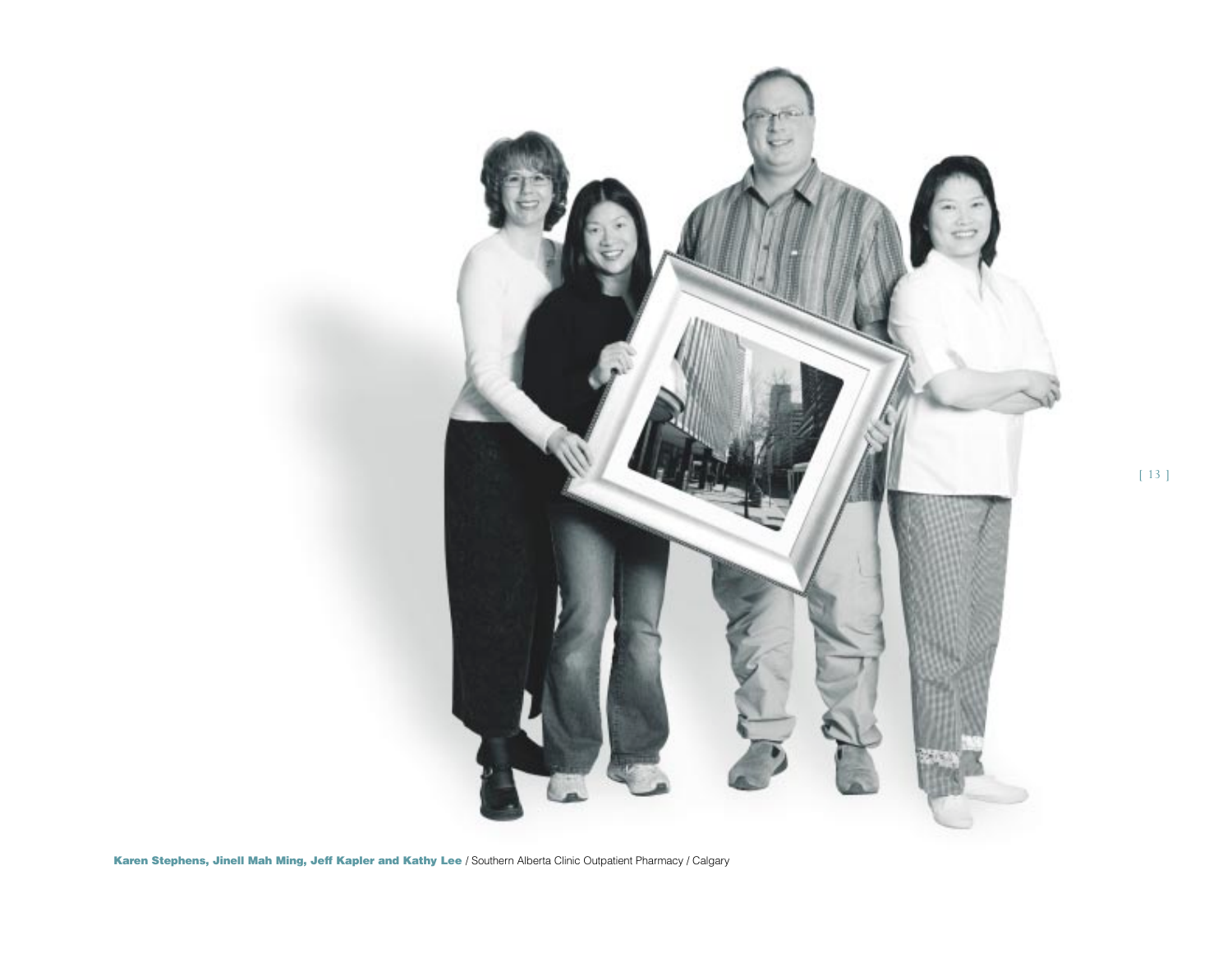

**Fern McNaughton and Tamara Bresee / Kenron Pharmacy / Calgary**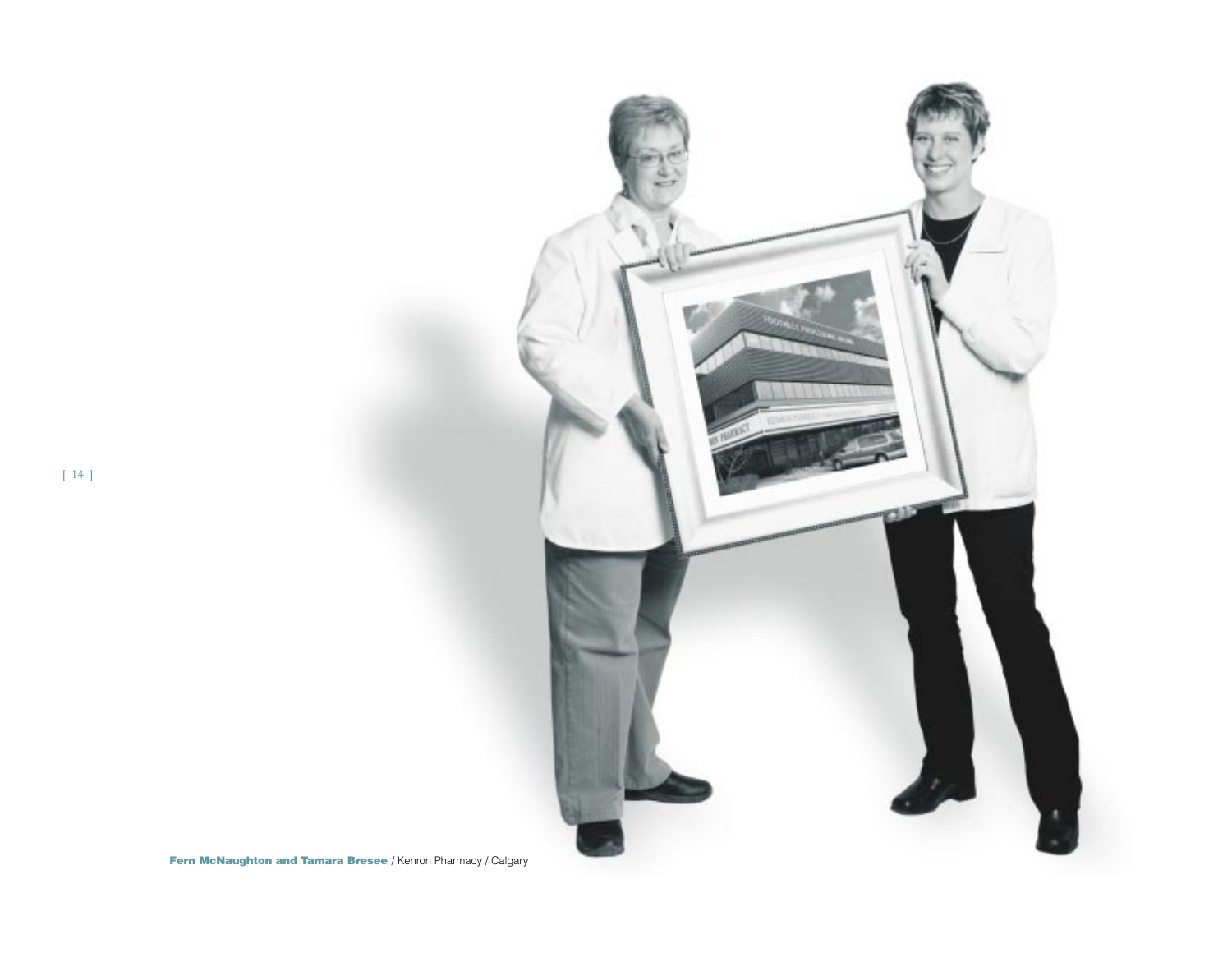providing the pharmacist an opportunity to monitor the effectiveness of the antiretroviral treatment on a continual basis.

Their second major responsibility is to be a resource to health care professionals within the clinic and beyond. Since the clinic serves all of southern Alberta, the pharmacists provide support to professionals in rural and urban settings, including penal institutions.

Their third major responsibility is involvement in research, which includes clinical trials and research they identify as important to understanding how best to care for individuals with HIV.

The pharmacists are able to devote their time to direct patient care and other responsibilities because of the support of their pharmacy technician Karen Stephens.

"Adherence to drug therapy is vitally important to this patient population," says Kathy. "It's critical to have adherence rates greater than 95 per cent to minimize the risk of viral resistance."

A teaching tool the pharmacists often use to encourage adherence is a set of two pill bottles, one with three pills and the other half full of a variety of antiretroviral medications. The first bottle illustrates an adherent regimen, i.e., an example of initial drug therapy. The second bottle illustrates a "salvage" cocktail, i.e., an example of the drug therapy required to tackle the virus as it mutates and develops resistance to therapy.

The first six months of therapy are the most difficult. That's when the side effects can be most evident because the patient's immune system is so compromised. Many patients find it's challenging to adhere to their drug therapy. The therapy often consists of a multiple-pill burden, inconvenient and frequent dosing, and many potential adverse effects. In addition, the treatment requires significant lifestyle changes, such as diet restrictions.

The pharmacists have an important role to play in assuring seamless care upon patients' discharge from hospital. "We work hard to remove barriers to getting care," says Jeff. Since confidentiality is often a big issue for patients with HIV, the pharmacists will do their best to encourage a patient to come for treatment, including meeting a patient at the back door early in the morning.

HIV presents itself differently among patients, so therapy must be individually tailored. In addition, every patient has a different level of motivation.

"We've learned a lot about people," remarks Jinell. "Some patients take the bull by the horns and take on the drug therapy as a challenge. Others are unable to cope with the illness and the side effects of therapy. And there's a group that's incapable of managing on their own. They require a lot of hand holding."

The drug therapy is expensive, averaging \$1500 per patient per month, another motivator for the pharmacists to work particularly hard at helping the patients with adherence. The most difficult patients are those with mental health problems and addictions, as well as those presenting such sociocultural hurdles as a language barrier.

A concern for the pharmacy team is the fact that there are patients who are adherent but for whom the drug therapy fails to suppress the virus. Kathy says, "It's frustrating for us when we've reached the end of the alternatives we have to offer." Although there are many new drugs being developed, they can't come fast enough for some patients, she comments, especially if they're motivated.

Despite those concerns, Jinell declares, "We're where we want to be as professionals. We have a variety of duties, make an impact on patient care, and can undertake projects at our own initiative. It's a privilege to be in this setting."

# **Tamara Bresee and Fern McNaughton**

Kenron Pharmacy / Calgary

Forty Calgary patients are beneficiaries of specialized anticoagulation management expertise acquired by Tamara Bresee and Fern McNaughton, pharmacists at Kenron Pharmacy in Calgary. They are practitioners in one of the first community satellite clinics for the University of Alberta's Anticoagulation Management Service (AMS).

"This is really cutting edge pharmacist practice," says Tamara. "We're monitoring therapy in a specialty area, ordering tests, and modifying the therapy as appropriate, and, best of all, we get to see the outcomes."

Each patient is a member of a randomized, controlled study to evaluate the effect of pharmacist intervention on anticoagulation therapy. The appeal for both Fern and Tamara was the opportunity to learn more about this specialized area and, because of the time allotted to each of the study's patients, the opportunity to develop a solid helping relationship with each one.

Participating in research was also an attraction. "Not only are we helping the patients," says Fern, "we're contributing to good pharmacist practice, which will in turn help other pharmacists and patients manage anticoagulation therapy."

Kenron's clinic operates within the AMS protocols and is assessed by an independent evaluator who measures the quality of the clinic's service by reviewing INR control, event tracking, and patient and health care provider satisfaction. Patients are referred to the clinic by family physicians, primarily ones who practise in a nearby clinic. The referring physicians have agreed to the pharmacists' involvement in their patients' care and receive regular reports about each patient's progress.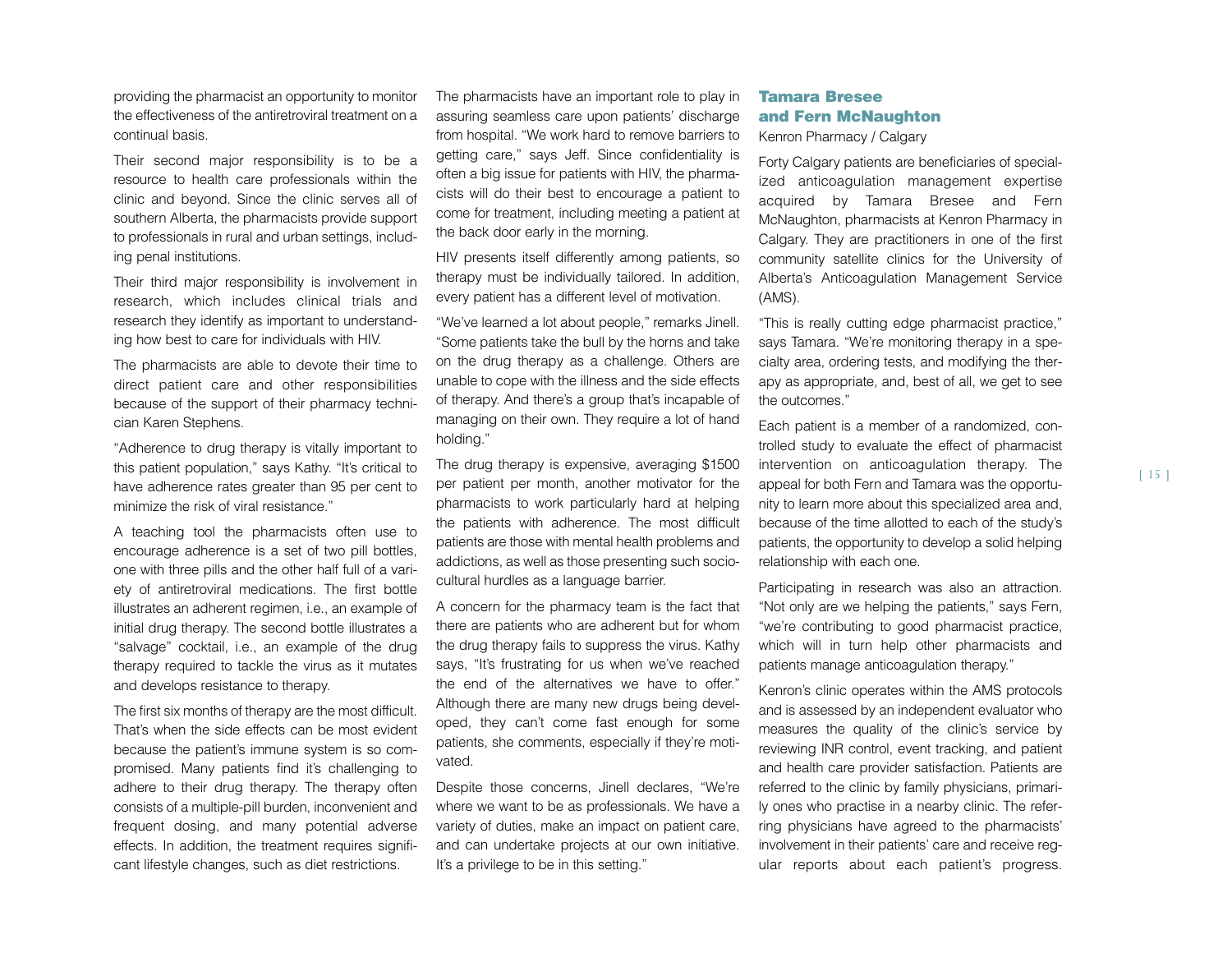Physician support for the clinic evolved naturally from the solid working relationships the Kenron staff have cultivated over the years.

"The physicians know us and what we can do," says Tamara. "There's an important trust relationship between us that's critical to all of our patient care activities, but especially our AMS involvement."

A huge benefit to the patients is the intensive consultation time with the pharmacists, which can last up to 90 minutes at the beginning of their involvement. Here, patients learn about their condition, and the drug therapy and its risks. They also learn how to manage their condition, and the effect of lifestyle, diet and exercise on their health.

"Our mandate is to spend time with these patients," says Fern. "Helping them understand what's happening with their health and how they can influence it is what being a pharmacist is about," she adds.

The three-year anticoagulation management study is funded by Alberta Health and Wellness and the Alberta College of Pharmacists. It has an on-site training component based at the University of Alberta Hospital that has empowered pharmacists to initiate rural and urban community and hospital AMS clinics. Although Kenron's involvement in the study will end in December 2004, both Tamara and Fern hope to continue to support the study's patients beyond that date.

In the meantime, they remain excited about their practices and the environment in which they work. The solid relationships they've developed with loyal patients and other health care professionals, the easy access to physicians in a variety of specialties and to the physicians' nursing staff, and access to the building's lab, all contribute to a satisfying practice.

"We're challenged to learn and be up to date, and to be proactive and be problem solvers," says Tamara. That's just what they were both looking for when they chose this career.

#### **Verla Chatsis and Marielle Layton**

Regional Drug Information Centre / Capital Health / Edmonton

Verla Chatsis and Marielle Layton spend each workday providing drug information support to other Capital Health (CH) pharmacists, also to physicians, nurses and other health professionals. They are the pharmacists who are the backbone of CH's Regional Drug Information Centre (RDIC).

The RDIC receives questions from staff that generally cannot be answered with the available reference tools or that require a detailed literature search. Many requests are answered directly on the phone. The remaining questions are triaged, with highest priority given to information required for an urgent patient need.

The RDIC was created to respond to drug information requests from institution-based health professionals within the region and to provide educational services for staff and students within the UofA's health sciences faculties. The pharmacists do not address questions from the public or from community pharmacists, nor do they answer questions about poison. Poison questions and inquiries arising from outside of the Capital Health institutions are referred to the provincial Poison and Drug Information Service in Calgary.

The RDIC is located in the UofA's John W. Scott Health Sciences Library, and is a partnership between Capital Health and the UofA. The centre's location provides the pharmacists easy access to the library's resources and allows collaboration with the librarians on a wide range of informational and educational services.

"We're always working to keep our search skills up to date," notes Marielle. As a result, they are also able to teach other CH pharmacists and pharmacy students how to do their own searches, using both on-line and paper-based resources. The number of questions they've responded to dropped slightly in 2003 because their effective teaching equipped other professionals to perform their own searches.

The centre's staff has created some unique databases to support their work and for sharing information throughout the region. One of them tracks changes to drugs or drug information in the Canadian market. Another is a database of recipes, based on published literature. In addition, the pharmacists are involved in editing regional procedural manuals, such as one for parenteral therapy and another for cytotoxic administration.

Verla and Marielle are currently developing a database of the questions they have researched, to be used as a resource for themselves and for other staff members.

According to Marielle, "We feel challenged every day. Every day is different. And although we don't see patients, we still have an impact on patient care."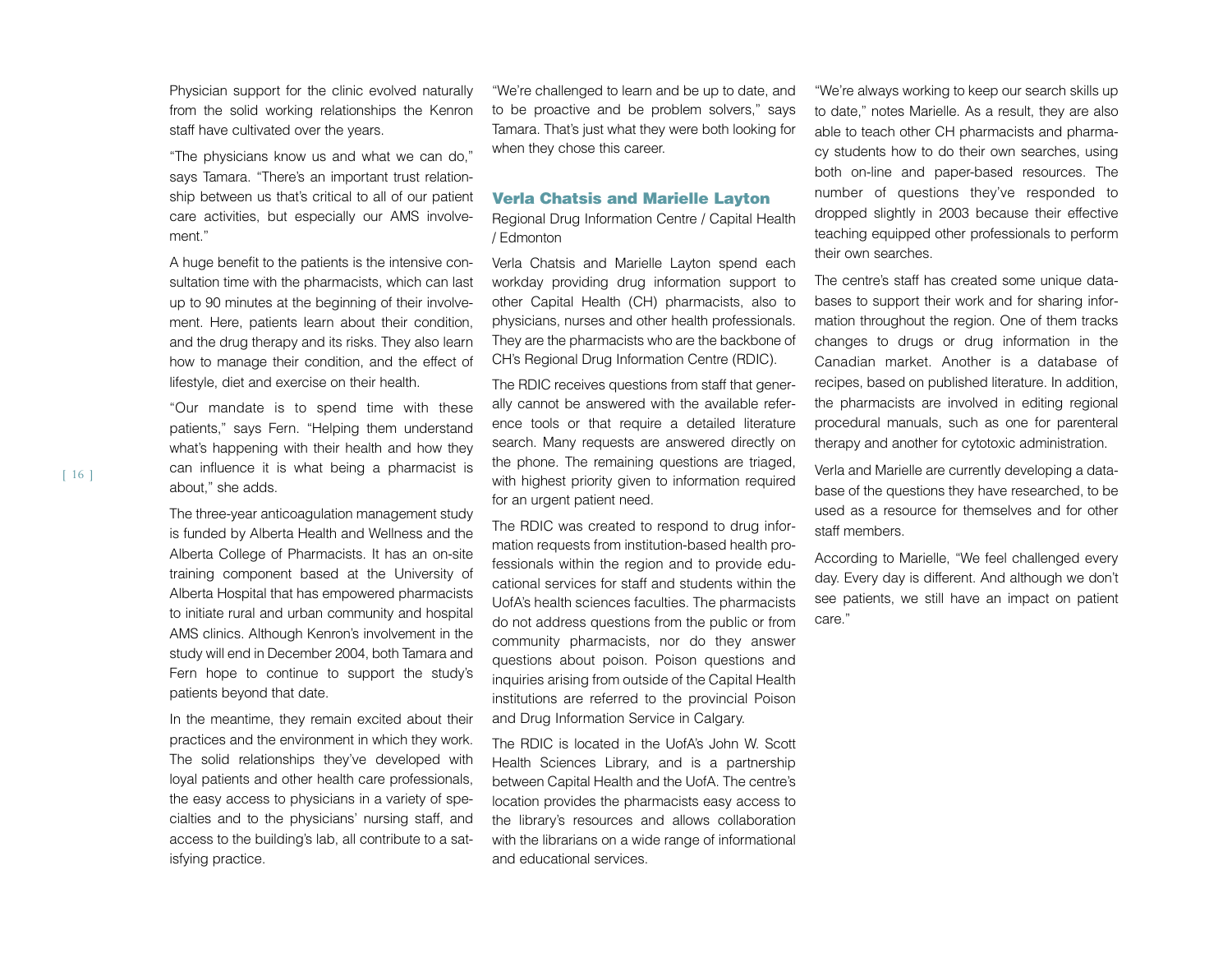*From left to right: Burke Suidan, Past President, District 2; Don Makowichuk, President, District 3; Jeff Whissell, District 3; Lea Ann Luchka, District 5; Dr. Franco Pasutto, Dean, Faculty of Pharmacy and Pharmaceutical Sciences; Christal Lacombe, 2003 APSA Student Representative; Gladys Whyte, District 4; Amyn Kanjee, District 5; Dr. Tammy Bungard, Vice President, District 3; Karen Barney, District 6; Tracy Marsden, District 5 / Missing: Ian Hamilton, District 1; Joe Doolan, Public Member; Greg Moffatt, Public Member*



# Highlights of our activities and achievements [ 2003/04 ]

[W] e are pleased to offer you the following highlights of our activities and achievements over the past year.

#### **Leadership and Governance**

■ In January 2003, members agreed that council district boundaries should remain aligned with the regional health authority (RHA) boundaries that were effective on Dec. 1, 2002, regardless of changes made by the provincial government. Council requested member support for this decision given that there was insufficient time before the 2003 RHA boundary changes to permit a thorough review of our demographics. The review will occur as we prepare to implement the *Health Professions Act* for our profession.

■ In February 2003, and again in March 2004, councillors and college pharmacist staff met with members of the legislative assembly (MLAs) to discuss pharmacy-related issues. The MLAs were knowledgeable about pharmacist practice and the potential of pharmacists within the health system.

They encouraged the college to continue to work towards an expanded scope of practice that will enhance our contribution to working with other health team members. The majority of MLAs were complimentary about their own relationships with pharmacists. We heard many stories about how knowledgeable and supportive pharmacists have been in the MLAs' personal lives.

■ At the May 2003 annual general meeting, members passed a resolution recommending the college request that the National Association of Pharmacy Regulatory Authorities (NAPRA) facilitate a review and amendment of the national drug scheduling model and process. The resolution encourages a two-schedule model that differentiates between drugs that can be sold only pursuant to a prescription, and drugs that can be sold without a prescription but only from within a prescription department pursuant to the advice of a pharmacist. It also suggested that unscheduled products would remain available on a self-selection basis from any retail outlet. This resolution has been forwarded to NAPRA.

■ In June 2003, the college hosted the annual grad breakfast for over 250 guests, including graduands and their families and friends. John Ferguson, the University of Alberta's chancellor, addressed the grads, saying that pharmacists are well placed for the impending changes in the health care system. He noted that pharmacists have a great deal to offer Albertans in terms of skills, education and ideas, both in the prevention and treatment of illnesses. He applauded the 50 hour community service commitment that first-year students undertake, and encouraged the graduands to continue to serve their communities in a voluntary capacity. Jana Dostie was named the recipient of the ACP gold medal at the breakfast, and Tina Kang was given the Alberta Pharmacy Students Association Past President Award.

■ In the fall of 2003, the college and the Pharmacists Association of Alberta (RxA) orchestrated a joint communication initiative designed to educate members about the pharmacist prescribing model and to solicit their comments and concerns. Another segment of the initiative was to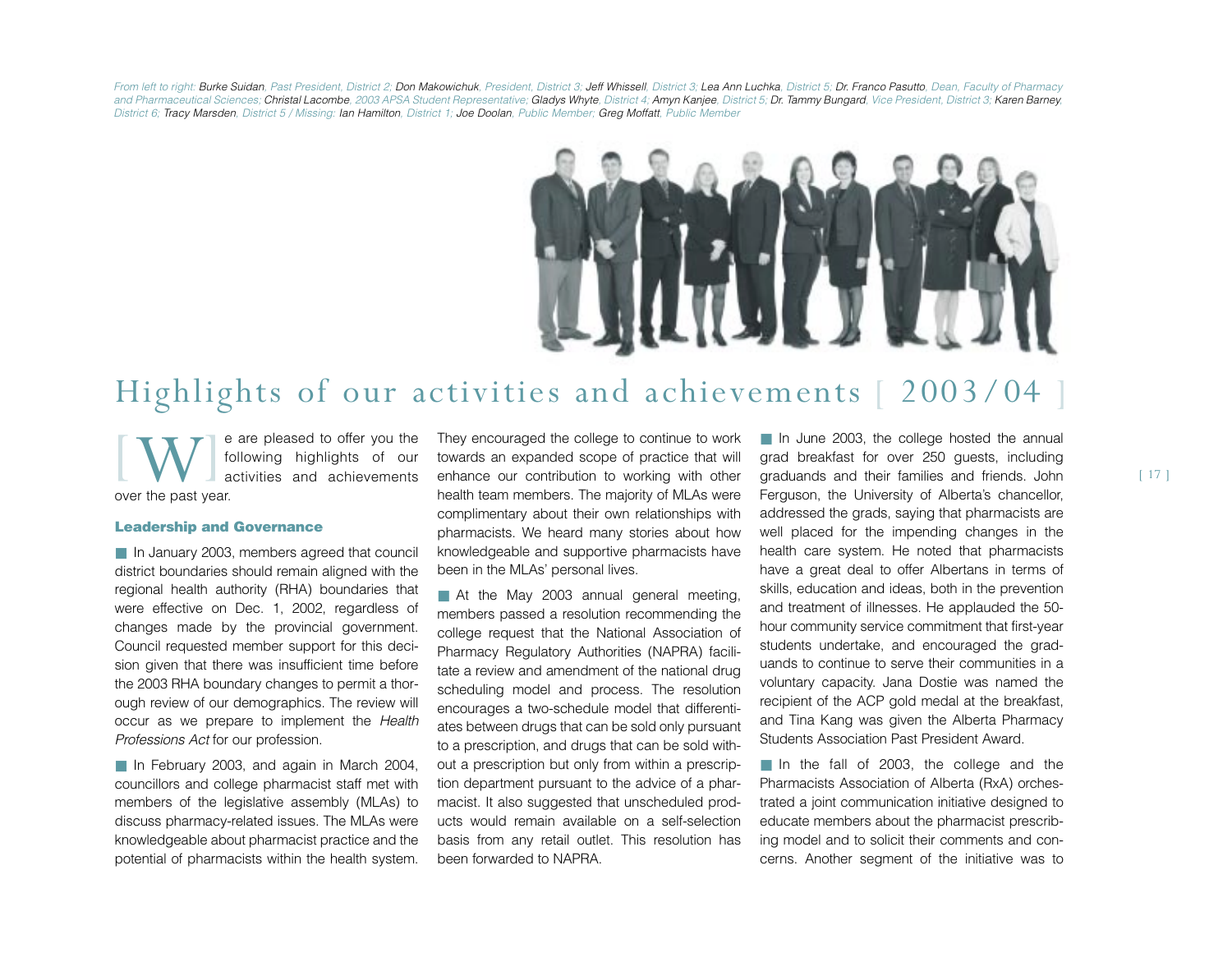communicate with other health professionals and government leaders about the model. The initiative included the preparation and distribution of specially prepared printed materials, member forums across the province and a pharmacist prescribing information telephone line.

■ Council has continued its commitment to the Carver model of policy governance. Councillors receive external coaching after every meeting, with the goal of focusing on the future strategies of the college, as compared to the short-term action plans that are the responsibility of the administration. Through this process, councillors are increasingly aware that their moral owners are the members of the public. Council has adopted three mega-ends that define the priorities of the college. They are public safety, quality pharmacist practice and accessibility to the knowledge and skills of pharmacists.

■ ACP councillors, acting in their unique capacity as RxA shareholders, approved the creation of a steering committee to review the current governance structure. This action is in keeping with a commitment Council made to members in 2001 that the governance structure for the college and the association would be reviewed in 2004. The steering committee's task is to validate the members' commitment to the principles upon which the current governance structure was created; to measure pharmacists' support for the governance structure through which RxA is governed; and, if necessary, to identify an alternative structure that members might deem more acceptable. The committee is also to suggest a means of transition to a new structure if a change is deemed appropriate.

The steering committee is expected to report to members in the spring of 2004, with the goal of achieving a member vote on the issue in June. In order to obtain member feedback, the committee held four regional forums and a videoconference that included four Alberta communities.

■ Council supported an amendment to the mutual recognition agreement (MRA) to incorporate wording that would recognize a licensing examination or clinical skills course and assessment offered by the University of Montreal or the University of Laval as part of the undergraduate pharmacy baccalaureate program, as a means of accommodating the signature of the Ordre des Pharmaciens du Quebec. The support is subject to a review of the universities' clinical programs and evaluation of their assessment processes to determine their compliance with NAPRA's model for evaluating competencies at entry to practice. The MRA was created to accommodate movement of professionals across Canadian jurisdictions. Quebec is the only provincial pharmacy licensing authority that has not signed the MRA, since the Quebec government prohibits any requirement stipulating that professional candidates must challenge an additional licensing examination at entry to practice after completing a baccalaureate program.

■ In November 2003, our president and registrar met with Alberta's Solicitor General Heather Forsythe to discuss how the pharmacy profession can collaborate with her department and law enforcement officials to curb the production of methamphetamine in clandestine labs in Alberta. We distributed information to our members to raise awareness of the issue and are committed to participating in the Solicitor General's multi-stakeholder committee on the issue. In addition we are researching measures through which accessibility to methamphetamine's precursors can be restricted.

■ In December 2003, Council approved the 2004 to 2006 business plan, anticipating proclamation of the *Health Professions Act* and the *Pharmacy and Drug Act* in 2004. Upon proclamation of the acts, ACP's priority will be change management,

including increased monitoring and coaching of pharmacist practice to ensure responsible transition to any new roles that are approved.

■ Also in December, Council approved the 2004 budget, introducing a \$30 increase in the base practising member fee, the first increase since 2001. This increase in the base fee is in addition to an increase in malpractice insurance premiums by the Canadian Pharmacists' Benefits Association. The Pharmacists Association of Alberta, through which members obtain the malpractice coverage, has advised that the annual premium for \$1,000,000 liability insurance has increased from \$25 annually to \$86.25 per annum.

■ The college is working with the Alberta Medical Association, the College of Physicians and Surgeons of Alberta, the Alberta Association of Registered Nurses and the Pharmacists Association of Alberta to develop principles to support effective and responsible sharing of patient information among health professionals. The group's goal is for the professions to come to a common understanding about balancing the need to share patient-specific information to ensure appropriate care while respecting each patient's right to privacy. The group intends to submit recommendations to the councils of each participating organization prior to the end of the first quarter of 2004.

#### **Legislation**

■ In November 2003, the college made its presentation to the Health Professions Advisory Board, proposing a regulation that enables qualified pharmacists to prescribe Schedule 1 drugs and administer drugs by injection (including immunizations). The board was to make a recommendation to the minister, Alberta Health and Wellness. The proposal is enabling, i.e., not all pharmacists would participate in or provide all of the proposed restricted activities, and provides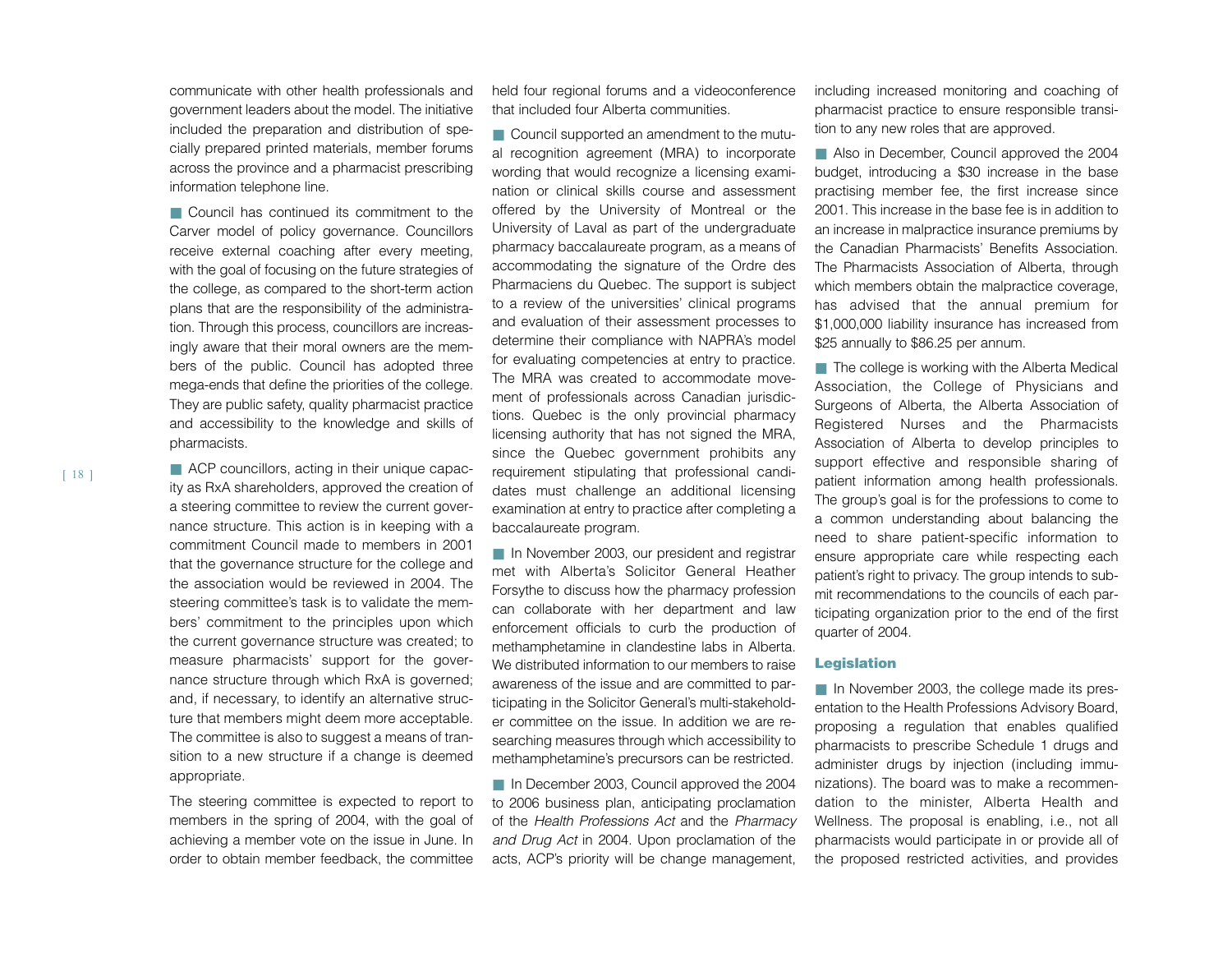solutions to many themes identified in recent provincial and federal commissions on health, including patient choice, accessibility to health services, sustainability of the health system, accountability by health professionals, and improving drug use decisions.

The proposal includes the proviso that pharmacists would only perform these new functions subject to criteria established by the college. Prior to pursuing the privilege of prescribing, all pharmacists on the new clinical register would be required to complete an orientation program administered by the college. A critical part of the prescribing role would be practising within a collaborative environment in which necessary patient information is available to the pharmacist to support informed decisions. Other critical components include documentation of patient interventions and the need to communicate with other health professionals participating in the patient's care. Pharmacists wishing to administer drugs by injection would be required to complete a certification program approved by the college.

Pharmacists are already performing many of the activities proposed within the expanded scope of practice. It is important that these roles be legitimized through the new regulations. At the time this report went to print, the college was waiting for the decision on the expanded scope of practice from the minister.

■ The task of drafting the regulations to the *Health Professions Act* (HPA) is under way. We have reviewed the comments received from members and other external stakeholders during the consultation process. As a result, we have made several changes to the original policy framework. Most significant of these is a new requirement that pharmacists registered on the clinical register must practise at least 600 hours in each two-calendar-year period. The regulations will be distributed to members for their review prior to proclamation. When the HPA is proclaimed for pharma cists, it will regulate the registration and practice of pharmacists and define the profession's scope of practice.

■ ACP and Alberta Health and Wellness have completed their preliminary review of comments received from members and interested stakeholders in response to the proposed policy framework for regulations to the *Pharmacy and Drug Act*. The *Pharmacy and Drug Act* will regulate the licensing of pharmacies and the scheduling of drugs.

■ Proclamation of the *Health Professions Act* for pharmacists and the *Pharmacy and Drug Act* are both anticipated in 2004.

■ The provincial *Personal Information Protection Act*, and the federal *Personal Information Protection and Electronic Documents Act* came into effect on Jan. 1, 2004 as they relate to pharmacist practice. These acts are in addition to the existing provincial *Health Information Act*. The college continues to work with Alberta Health and Wellness, the Office of the Information and Privacy Commissioner, and the Pharmacists Association of Alberta to help members understand, implement, and comply with the legislation.

#### **Registration**

■ During 2003, 134 field audits were completed. The majority of these audits responded to new pharmacy openings and changes in ownership. Field audits are designed to monitor and support pharmacy licensees whose role is to provide appropriate environments, policies and procedures for their pharmacists as they deliver pharmaceutical care. The audits are well received by licensees. (See page 20 for registration statistics.)

#### **Competence**

■ In February 2003, Council prepared to formalize standards of practice for the Triplicate Prescription Program (TPP). Upon considering

feedback from members, the college amended the draft standards and forwarded recommendations to the TPP Steering Committee for consideration and follow-up.

■ The college also proposed new standards of practice for distance-delivered pharmacist services. The standards were distributed to members in late December 2002 for preliminary review and comment. The feedback was then forwarded to a multi-disciplinary working group charged with providing recommendations to Council about the original proposal. After reviewing the working group's deliberations, Council agreed that the proposed standards should be evaluated within the context of NAPRA's Competency-based Standards of Practice and the National Initiative for Telehealth recommendations. This action will ensure ACP standards have a national foundation. Council also agreed that the legal and ethical issues identified by the working group that are unique to international mail-order (cross-border) pharmacy be considered separately from this strategy.

■ In February 2003, Council approved the competency profile that identifies the knowledge, skills, behaviours and attitudes of pharmacists. A pharmacist is not expected to possess all of the competencies described in the profile. Rather, each pharmacist possesses a specific set of competencies related to his or her workplace and practice. The profile will be used to develop additional learning and reporting tools for pharmacists. The competency profile was developed in partnership with Alberta Health and Wellness. We appreciate the department's financial support, and the expertise provided by Dr. Bill DuPerron, principle consultant, Health Workforce Education and Planning. We also acknowledge and appreciate the contributions of researcher Dr. Judy Baker, the working group, and all members who offered their comments.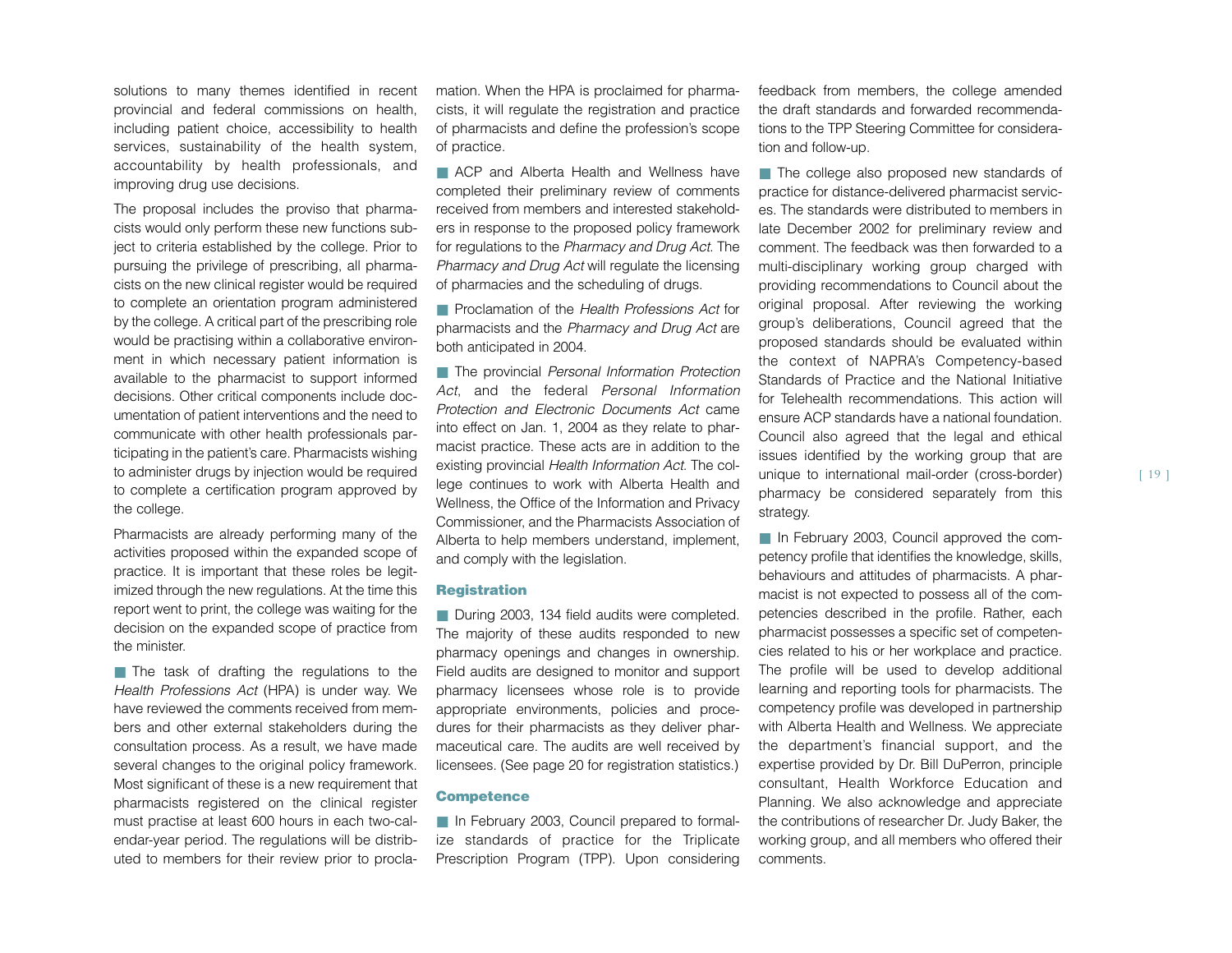# **Pharmacy statistics**

(as of Dec. 31, 2003)

| <b>Pharmacy Demographics</b> |               |                 |              |  |  |  |  |  |
|------------------------------|---------------|-----------------|--------------|--|--|--|--|--|
|                              | <b>Retail</b> | <b>Hospital</b> | <b>Total</b> |  |  |  |  |  |
| 2003/2004                    | 856           | 137             | 993          |  |  |  |  |  |
| 2002/2003                    | 829           | 142             | 971          |  |  |  |  |  |
| 2001/2002                    | 790           | 140             | 930          |  |  |  |  |  |
| 2000/2001                    | 793           | 141             | 934          |  |  |  |  |  |
| 1999/2000                    | 780           | 141             | 921          |  |  |  |  |  |
| 1998/1999                    | 769           | 141             | 910          |  |  |  |  |  |

| <b>Pharmacy Changes</b>     | <b>Edmonton</b> | <b>Calgary</b> | <b>Other</b> | <b>Total</b> |
|-----------------------------|-----------------|----------------|--------------|--------------|
| Changes of Ownership        | 10              | 13             | 17           | 40           |
| New Pharmacies              | 6               | 12             | 24           | 42           |
| Corporate                   |                 | 6              | 14           | 21           |
| Independent                 | 5               | 6              | 10           | 21           |
| <b>Pharmacy Renovations</b> | 7               | 5              | 12           | 24           |
| Pharmacy Relocations        | 5               | 8              | 8            | 21           |
| <b>Pharmacy Closures</b>    |                 |                |              | 9            |
| Corporate                   | Ω               | n              |              |              |
| Independent                 |                 |                | 6            | 8            |

| <b>Inspections Completed</b> |     |  |  |  |
|------------------------------|-----|--|--|--|
| Changes of Ownership         | 39  |  |  |  |
| New Pharmacies               | 43  |  |  |  |
| <b>Renovated Pharmacies</b>  | 22  |  |  |  |
| <b>Relocated Pharmacies</b>  | 13  |  |  |  |
| Routine                      | 17  |  |  |  |
| Total                        | 134 |  |  |  |

#### **Pharmacist demographics** (as of Jan. 23, 2004)

| (dS UI JdH. ZJ, ZUU4)      |       |      |       |                  |                      |      |     |                   |                    |             |                   |               |                       |                     |                     |                          |                                    |                                    |                                            |                                     |                                     |                                          |
|----------------------------|-------|------|-------|------------------|----------------------|------|-----|-------------------|--------------------|-------------|-------------------|---------------|-----------------------|---------------------|---------------------|--------------------------|------------------------------------|------------------------------------|--------------------------------------------|-------------------------------------|-------------------------------------|------------------------------------------|
|                            |       |      |       | <b>By Gender</b> | <b>By Grad Place</b> |      |     |                   | <b>By Location</b> |             |                   | <b>By Age</b> |                       |                     |                     | <b>By years Licensed</b> |                                    |                                    |                                            |                                     |                                     |                                          |
|                            | Total | M#   | $M\%$ | F#               | F%                   | UofA | Cdn | Out of<br>Country | RHA*               | RHA*<br>10. | Other<br>in AB    | Out<br>of AB  | 29<br>$Vrs$ &<br>less | 30-39<br><b>Vrs</b> | 40-49<br><b>Vrs</b> | $50+$<br><b>Vrs</b>      | 5 yrs<br>& less<br>2004<br>$-2000$ | $6 - 10$<br>yrs<br>1999<br>$-1995$ | $11 - 15$<br><b>Vrs</b><br>1994<br>$-1990$ | $16 - 20$<br>yrs<br>1989<br>$-1985$ | $21 - 25$<br>yrs<br>1984<br>$-1980$ | $26+$<br><b>Vrs</b><br>1979 &<br>earlier |
| <b>Practising Member</b>   |       |      |       |                  |                      |      |     |                   |                    |             |                   |               |                       |                     |                     |                          |                                    |                                    |                                            |                                     |                                     |                                          |
| Community                  | 2809  | 1130 | 40%   | 1679             | 60%                  | 2044 | 580 | 184               | 837                | 988         | 888               | 96            | 453                   | 916                 | 767                 | 675                      | 592                                | 444                                | 428                                        | 318                                 | 342                                 | 685                                      |
| Hospital                   | 387   | 97   | 25%   | 290              | 75%                  | 282  | 93  | 12                | 113                | 156         | 118               | 0             | 24                    | 97                  | 159                 | 107                      | 22                                 | 43                                 | 66                                         | 71                                  | 61                                  | 124                                      |
| Subtotal                   | 3196  | 1227 | 38%   | 1969             | 62%                  | 2326 | 673 | 196               | 950                | 144         | 1006 <sub>1</sub> | 96            | $47-$                 | 1013                | 926                 | 782                      | 614                                | 487                                | 494                                        | 389                                 | 403                                 | 809                                      |
| Non-practising Member      | 333   | 115  | 35%   | 218              | 65%                  | 239  | 73  | 21                | 54                 | 70          | 25                | 184           | 37                    | 104                 | 100                 | 92                       | 46                                 | 50                                 | 52                                         | 58                                  | 39                                  | 88                                       |
| Retired and Honourary Life | 397   | 253  | 64%   | 144              | 36%                  | 306  | 81  |                   | 85                 | 132         | 99                | 81            | O                     |                     | C                   | 395                      |                                    |                                    | $\sim$                                     |                                     | 5                                   | 390                                      |
| Subtotal                   | 730   | 368  | 50%   | 362              | 50%                  | 545  | 154 | 32                | 139                | 202         | 124               | 265           | 37                    | 104                 | 100                 | 487                      | 46                                 | 51                                 | 54                                         | 59                                  | 42                                  | 478                                      |
| <b>Totals</b>              | 3926  | 1595 | 41%   | 2331             | 59%                  | 2871 | 827 | 228               | 1089               | 1346        | 1130 <sub>1</sub> | 361           | 514                   | 1117                | 1026                | 1269                     | 660                                | 538                                | 548                                        | 448                                 | 445                                 | 1287                                     |

| <b>New Registrants</b>                     | 2003 |
|--------------------------------------------|------|
| Graduates from the University of Alberta   | 93   |
| Graduates from other Canadian universities | 53   |
| Graduates with foreign credentials         |      |
| Total                                      |      |

| <b>Previous stats from AGM Reports</b> | 2002/2003 | 2001/2002 | 2001/2000 | 2000/1999 | 1999/1998 |
|----------------------------------------|-----------|-----------|-----------|-----------|-----------|
| Practising Membership                  |           |           |           |           |           |
| Community                              | 2698      | 2586      | 2484      | 2374      | 2331      |
| Hospital                               | 398       | 414       | 429       | 444       | 439       |
| Total                                  | 3096      | 3000      | 2913      | 2818      | 2770      |
|                                        |           |           |           |           |           |
| Non-practising Member                  | 353       | 368       | 349       | 367       | 403       |
| Retired and Honourary Life             | 373       | 363       | 341       | 333       | 307       |
| Total                                  | 726       | 731       | 690       | 700       | 710       |
| New Registrants                        |           |           |           |           |           |
| UofA                                   | 94        | 108       | 100       | 90        | 88        |
| Other Canadian Universities            | 53        | 76        | 40        | 33        | 41        |
| Foreign Credentials / MRA**            | 28        | 26        | 8         | 4         |           |
| Total                                  | 175       | 210       | 148       | 127       | 130       |

\* Numbering relates to December 2002 RHA boundaries

\*\* Mutual recognition agreement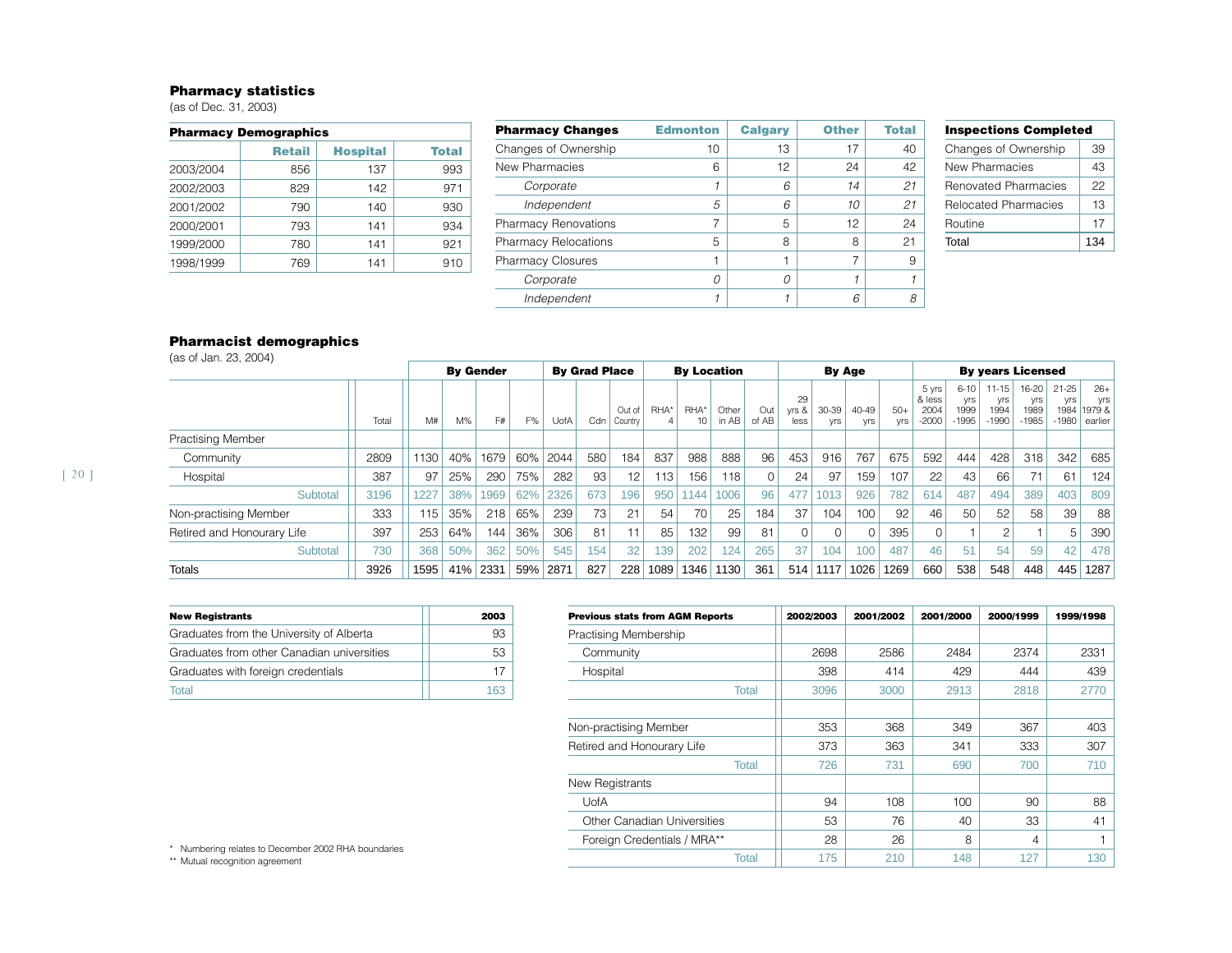■ The competency profile is now being used as the basis for a new self-assessment tool. This tool will be one more component of the RxCEL Competence Program and will integrate with the learning portfolio system. The self-assessment tool will allow pharmacists to assess their level of proficiency in the competencies applicable to them in their practices. This information will then allow pharmacists to develop a learning plan to address areas requiring improvement. The learning activities undertaken will be documented in the pharmacist's personal learning portfolio.

The Competence Committee, in cooperation with an Alberta Health and Wellness consultant, developed a draft of the self-assessment tool that has been vetted at focus groups in Edmonton and Calgary. The committee continues to refine the tool. A pilot will be run over the next year to test the self-assessment tool and its integrity with the learning portfolio system. Planning is under way for a multifaceted education program, in cooperation with the UofA's Office of Continuing Pharmacy Education, to help members understand the benefits of the tool and how to use it effectively in their practices.

■ In May 2003, Council adopted the National Association of Pharmacy Regulatory Authorities'

Competency-based Standards of Practice as a foundation for future standards development for Alberta pharmacists. NAPRA's standards of practice are outcome-based and complement the competency profile for pharmacists.

■ In June 2003, Alberta pharmacists submitted their second round of professional development logs (PDLs) as proof of continuing education in order to renew their registration for the 2003/04 membership year. We subjected the PDLs to closer scrutiny in 2003 than we did in 2002, and provided feedback to pharmacists both verbally and in writing to help them improve their documentation. Once again, members did a great job overall.

■ In September 2003, we began our second audit of members' learning portfolios. We chose members by random selection for audit. As of Dec. 31, 2003, 197 out of 200 of the audits were completed. The compliance rate was 99.5 per cent, with only one relatively minor issue emerging, an amazing statement about the seriousness with which Alberta pharmacists view their lifelong learning activities. An additional 100 audits will be undertaken before June 30, 2004.

■ Eighty on-site assessments were completed in 2003. Of these, 68 were first assessments, ten

were second assessments, and two were third assessments. All but one of these assessments were randomly chosen.

Once again, the peer mean has seen little change because the number of pharmacists assessed in 2003 is small compared to the total number assessed. (See the chart below for a summary of assessment results for the 80 pharmacists assessed in 2003.)

The areas requiring improvement include the pharmacists' commitment to Schedule 2 and OTC narcotic consultation, OTC consultation, and counselling and education. In addition, with the implementation of the provincial *Health Information Act* and *Personal Information Protection Act*, and the federal *Personal Information Protection and Electronic Documents Act*, protection of confidential health information is an area to which our assessors are paying particular attention. Our members continue to score highly in the areas of professionalism, communication, evaluation and dispensing of prescriptions, and pharmacist intervention.

On-site assessments will continue in 2004 as a means of assessing pharmacists' competence, a requirement under the *Health Professions Act*.

| <b>Summary of On-site Assessment Results</b>                                                        | 1st<br><b>Assessments</b> | 2 <sub>nd</sub><br><b>Assessments</b> | 3rd<br><b>Assessments</b> | <b>Total</b> | $\%$  |
|-----------------------------------------------------------------------------------------------------|---------------------------|---------------------------------------|---------------------------|--------------|-------|
| All criteria at or above peer mean,<br>no further action required                                   | 20                        | 3                                     |                           | 23           | 28.75 |
| Please work to enhance your practice in the identified areas,<br>no follow-up required              | 21                        |                                       |                           | 22           | 27.5  |
| Please develop learning projects in the identified areas<br>and submit to the Practice Review Panel | 23                        | 2                                     |                           | 25           | 31    |
| Please develop learning projects in the identified areas<br>and undergo a reassessment              | 3                         | 5                                     |                           | 8            | 10    |
| Referral to registrar                                                                               |                           |                                       |                           | 2            | 2.5   |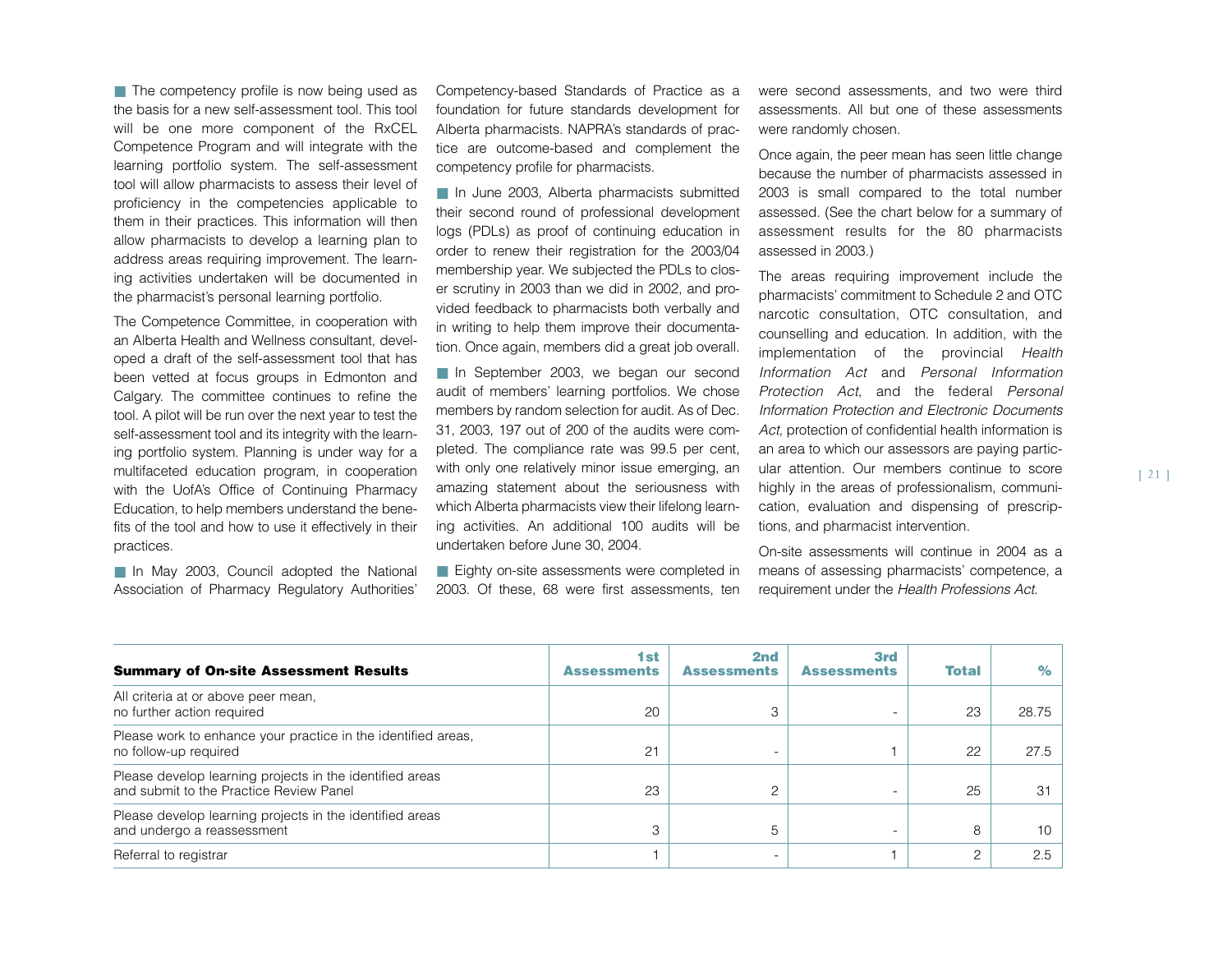■ The college continues to accredit continuing education programs on request from program providers to ensure that programs are relevant to pharmacist practice, accurate and unbiased. Eighty-four programs were reviewed in 2003.

#### **Complaints Resolution**

■ Following the trend from the past few years, most complaints originated from the public. This year saw a rise in the number of complaints from

| <b>Complainants</b>             | # of Complaints |
|---------------------------------|-----------------|
| Alberta College of Pharmacists  | 5               |
| Public                          | 21              |
| MD. DDS. DVM                    |                 |
| Other Health Care Professionals | 6               |
| Pharmacists                     | 10              |
| Third-party Payers              | З               |
| Total:                          |                 |

| <b>Complaints per District*</b>       | # of Complaints |
|---------------------------------------|-----------------|
| District #1 - RHAs 13, 14, 15, 16, 17 | 1               |
| District #2 - RHAs 1, 2, 3, 5         | 6               |
| District #3 - RHA 10                  | 16              |
| District #4 - RHAs 7, 12              | 1               |
| District #5 - RHA 4                   | 16              |
| District #6 - RHAs 6, 8, 9            | 6               |
| Total:                                | 46              |

\* The RHA numbering relates to December 2002 boundaries.

| <b>Complaint Categories</b> | # of Complaints |
|-----------------------------|-----------------|
| Drug Error                  | 19              |
| <b>Professional Conduct</b> | 11              |
| Advertising                 |                 |
| Professional Competence     |                 |
| Substance Abuse             |                 |
| Audits/Inspections          |                 |
| Other                       | 9               |
| Total:                      |                 |

other health care providers, especially pharmacists. The college also initiated a number of complaints, many to do with pharmacy services offered on the Internet. Drug errors and professional conduct were again the most frequent reasons for complaint.

■ At least 98 additional inquiries were resolved without the appointment of a preliminary investigator.

■ The feedback tool implemented last year has begun to provide feedback to support our commitment to continuous quality improvement. Trends identified from the feedback tool have led to changes that should enhance satisfaction with the complaint resolution process.

■ Throughout the year we published articles in the college newsletter related to medication errors and practice concerns. Many of the articles were devoted to issues arising from the *Health Information Act*.

#### **Communication**

■ Member consultation remained a priority this year. In fact, throughout 2003, college staff spent 1,477.75 hours, or 197 working days, planning and executing events designed to obtain member input on issues or convey important information. ACP held focus groups, forums and workshops across the province. The events were a successful means of meeting with members and hearing their ideas and concerns. This commitment is beyond the traditional daily communication efforts of the college through its newsletter, website and e-mail services.

■ The May 2003 conference and annual general meeting at the Westin Hotel in Edmonton was attended by over 220 delegates. Attendees were introduced to new concepts and new information of value to their practices, and contributed to decision making at the annual general meeting. Short videos of each award winner were shown at the Awards Luncheon and were a highlight of the conference. The videos portrayed our award recipients in action and demonstrated why they were recognized as outstanding pharmacists.

■ The college and the Alberta Association of Registered Nurses have agreed to partner for a historic joint conference in June 2005. This ground-breaking event will mark the first time two distinct health professions will demonstrate the spirit of working together by holding one conference to address common issues and concerns. The joint conference will reflect the manner in which pharmacists and nurses work together for better patient care.

■ About 500 members responded to our January 2003 website survey, offering their kudos and criticisms of the college's site. We discovered that 75 per cent of the respondents have access to the world wide web at work, and 54 per cent of our members access our website from their workplace. Sixty per cent of respondents said they use the college's website as a reference source, and 51 per cent use it to monitor new information.

■ The college website was completely revamped and updated late in 2003. This project was guided by considerable input from members and college staff. The result is that members have easier access to information regularly required for their practices. New sections were added to accommodate additional information, such as emerging issues and the college position statements. An improved search feature was incorporated into the site. Feedback from members about the revamped site has been positive. Modification of the site will continue throughout 2004.

■ During March 2004, the website received a record 1.5 million hits. This number is almost twice the 2003 monthly norm.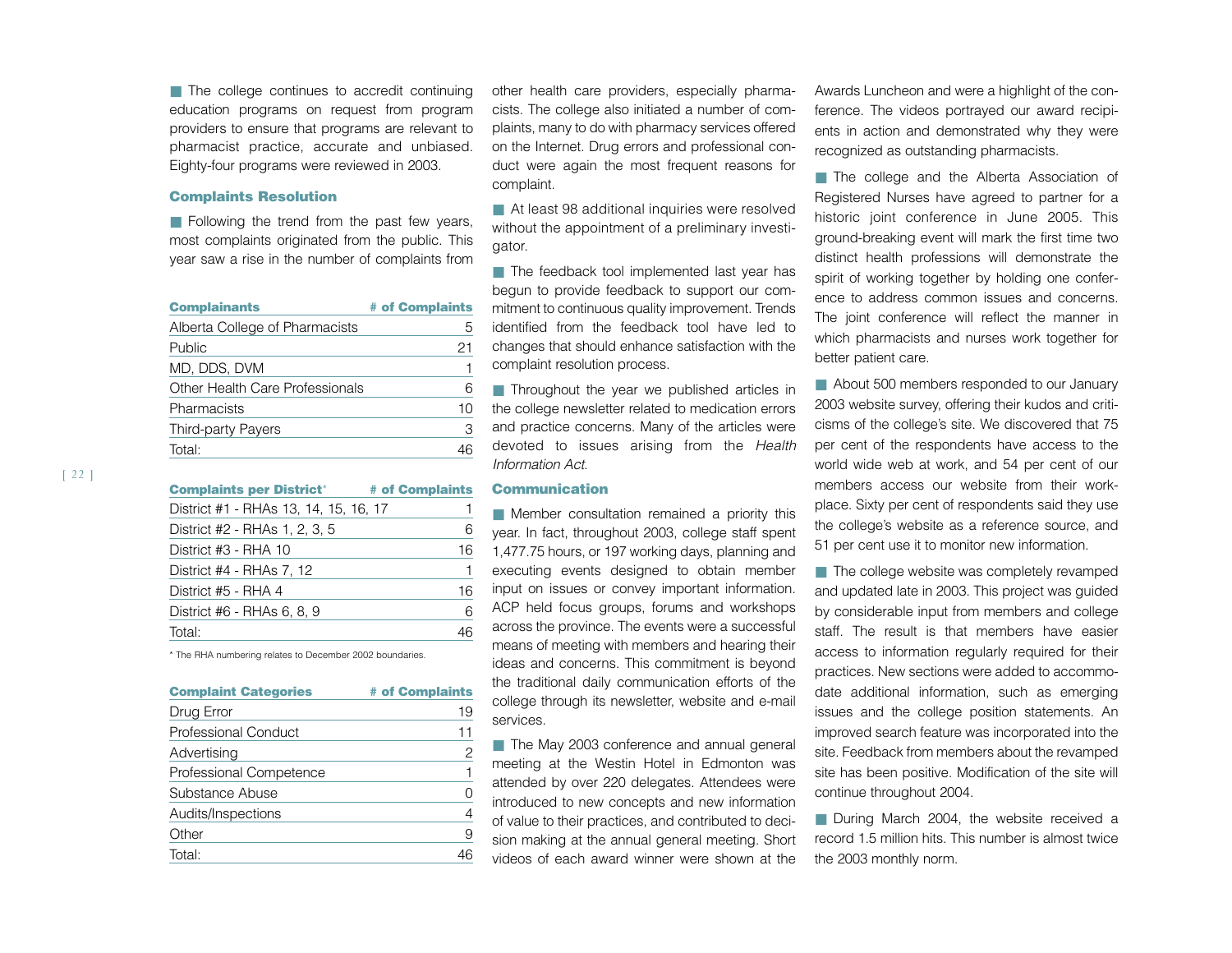*From left to right: Greg Eberhart; Cheryl Shea; Linda Hagen; Linda Kruger; Lynn Otteson, Lynn Paulitsch; Jill Moore; Lynn Szoo; Roberta Stasyk; Maria Ranson; Randy Frohlich; Kathy Smart; Margaret Morley; Pat Barnes; Merv Blair; Misti Denton* 



■ The membership e-mail system continues to be an important part of the college's communication initiatives. As of March 31, 2004, 66.1 per cent of our members were signed onto the system. When the enrolment reaches 75 per cent of the membership, the college will review its communication strategies with a view to reducing the number of printed materials distributed to members and relying more heavily on electronic means. We are confident this change will result in more effective and efficient communication with our members.

■ Members who have not signed onto the college's e-mail system were contacted during the fall of 2003. The majority indicated they would sign on when they purchase a computer or when they have access to their e-mail at work.

#### **Administration**

#### HUMAN RESOURCES

■ College staff completed their first full year of using the performance management process designed to link individual employee goals to those of the college. As we continue to use the tools, it is more clear to employees how their responsibilities help to meet ACP's goals.

■ A project coordinator position was created to provide increased focus and commitment to projects important to our administration. Margaret Morley serves the college in this new role. Cheryl Shea has joined our team to fill Margaret's former position as membership service agent.

#### **Information Technology**

■ ACP has begun the process of developing a new information system to manage member registration information. The new system is targeted for completion in 2005. Our goal is to enable members to sign onto the new system and manage their personal information, such as changes in address or telephone number, in addition to renewing their membership on-line. The new system will streamline some business processes, improving our response times.

■ Some hardware and software upgrades were acquired to support the college's information technology needs. They include upgraded data backup software, upgraded memory for the server host ing the e-mail system and website to accommo date increased traffic, and a higher-capacity serv er to accommodate the new information system. In addition, we upgraded the website content man agement software, enabling college staff to per form more of the site revisions in-house.

#### **Records Management**

■ RecQuery<sup>®</sup> was implemented as a records information retrieval tool, enabling college staff to search ACP's records electronically from their own workstations. This new tool provides immediate information about the location of any file at any time.

■ The college completed the multi-year project of establishing a master records classification plan. The plan provides a standard and systematic method by which ACP will organize, maintain, and dispose of records, thereby increasing adminis trative efficiencies and ensuring compliance with regulatory requirements for record retention. This step is a significant precursor to compliance with er to accommodate the new information system. In<br>addition, we upgraded the website content man-<br>agement software, enabling college staff to per-<br>form more of the site revisions in-house.<br>**Records Management**<br>**PecQuery<sup>®</sup> w**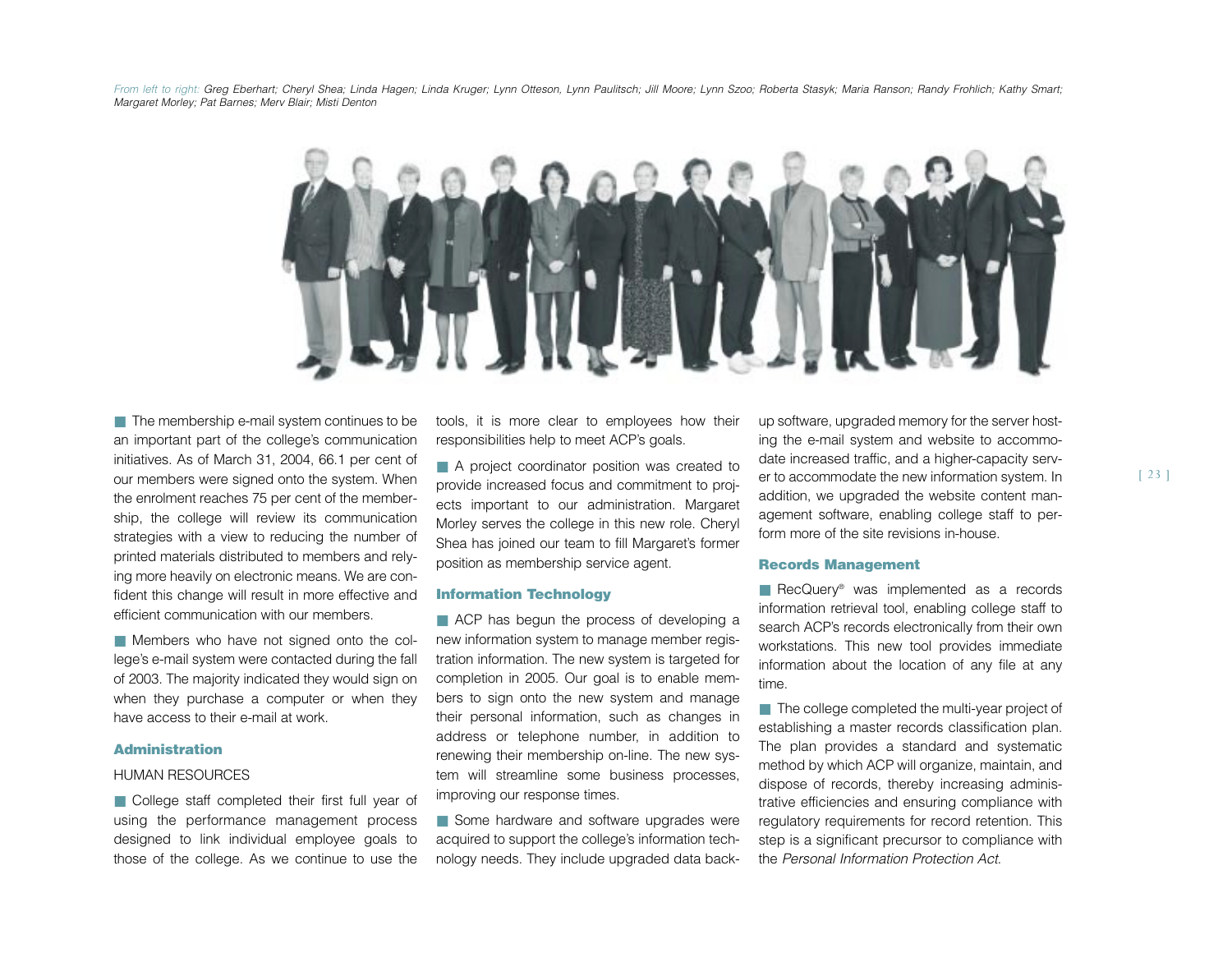# Our partners

 $\sqrt{2}$ E ] ffective relationships with individu- als and organizations are extremely important to our success. Without these collaborative efforts we could not pursue many of the initiatives in which we are currently involved. We are pleased to report on the major achievements of our strategic partners as they relate to our mutual interests and activities.

## **Report from the Dean, Faculty of Pharmacy and Pharmaceutical Sciences, University of Alberta**

■ The faculty received 787 admission applications for the 2003/04 academic year, of which 120 were accepted. Albertans constituted 107 of the students, 13 were non-Albertans; 78 of those accepted were female, and 42 were male.

■ The BSc program was reviewed by the Canadian Council for Accreditation of Pharmacy Programs in early November 2003. The preliminary report of the review team is expected in early 2004.

■ The new BSc curriculum received final university approval in November 2003. Implementation of the integrated, outcomes-based program will begin September 2004. Planning for an entrylevel PharmD program continues.

■ The faculty has partnered with the university's School of Business to develop a joint pharmacy/ business MBA program. Two specialization streams will be offered, one for retail pharmacy, the other for the pharmaceutical industry. The program's launch is anticipated for September 2005.

■ The experiential learning (site development) program continues. The faculty intends to develop off-campus learning centres to serve as progressive and responsible sites for practical pharmacy education. The goal of the program is to bridge the gap between academia and practice by placing students in environments that are conducive to providing total pharmacy care under the guidance of patient-focused practitioners.

■ The faculty's academic staff continue to be very competitive in attracting research grant support from federal, provincial and corporate sources. There are 43 graduate students involved in active research at the faculty; 15 of these are MSc candidates and 28 are PhD candidates; 27 are male, 16 are female.

■ The faculty is in the third consecutive year of hard budget cuts. It follows that the faculty is increasingly reliant on non-government revenue streams. Fund-raising continues with generous support from the pharmaceutical industry, alumni and corporate sponsors. To help meet its funding needs, the faculty may consider a differential tuition fee.

■ Major renovations and upgrades to academic and student offices, and laboratory and other spaces continue. The most substantive renovation was the pharmacy practice laboratory, at an approximate cost of \$250,000. The room, which officially opened in February 2004, was upgraded from floor to ceiling, including furniture and computer work stations, thus creating a state-ofthe-art facility to accommodate teaching on patient counselling and drug information.

■ Office of Continuing Pharmacy Education (CPE)—CPE remains an important component of the partnership between the faculty and the college. Our partnership and our shared commitment to continuing professional development enable CPE to maintain its course development leadership in the nation.

CPE's 2003 goal of launching three PHARMA*Learn* web courses was achieved, effectively more than doubling the web course offerings. The courses were featured in May 2003 at the Canadian Pharmacists Association meeting in Vancouver. In addition, PHARMA*Learn* was recognized for the second time as a finalist at the Alberta e-Leadership Awards program.

There were three collaborative projects between CPE and the college: development of a print course to introduce pharmacists to the *Health*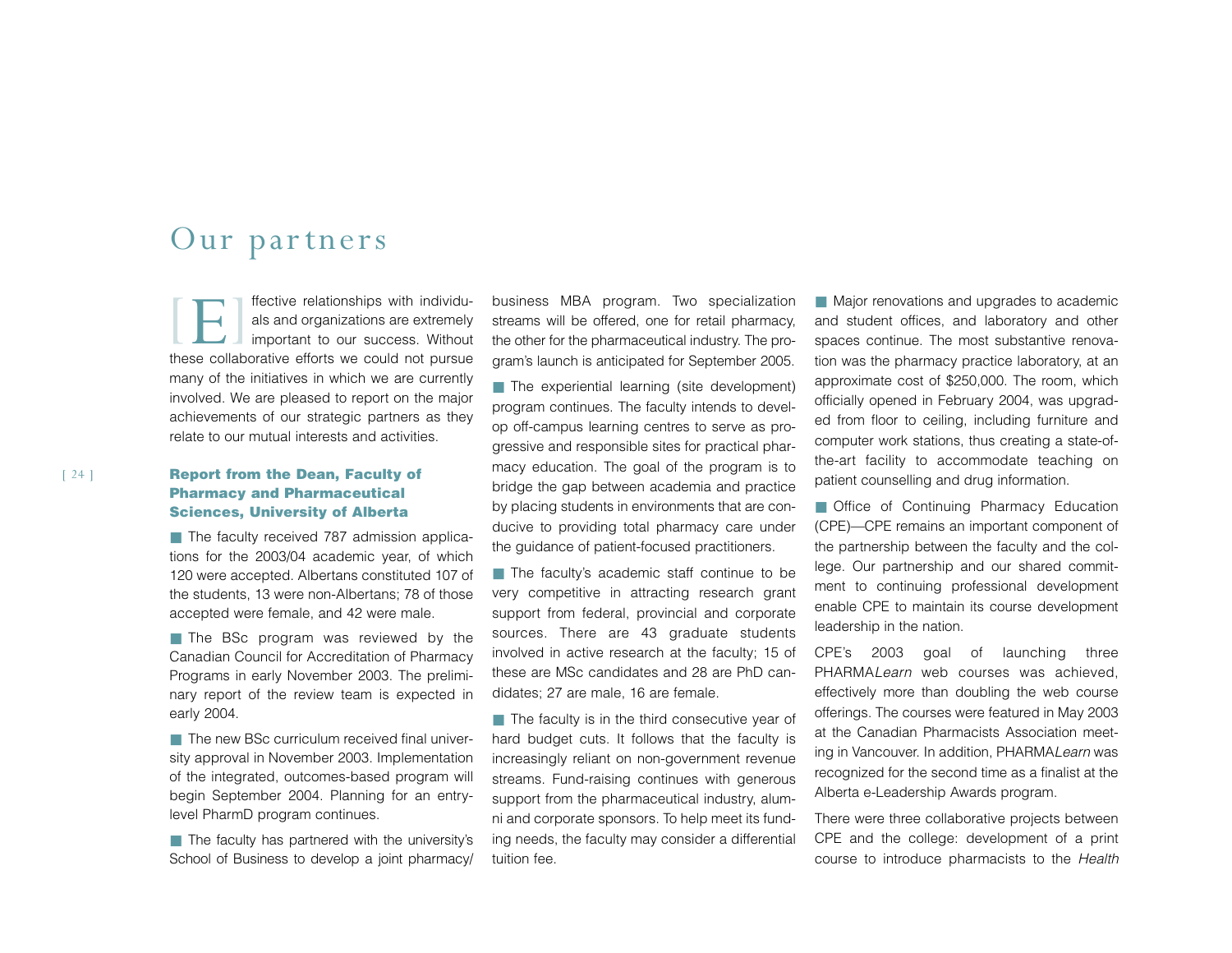*Information Act*, production of a poster presentation on the RxCEL Competence Program, and initial planning for implementation of the RxCEL self-assessment component of the competence program.

Enrolment in CPE's continuing education programs included 8,635 registrants in print courses, 563 in live programs and 390 in web courses. CPE was approved for another year as a Canadian Council on Continuing Education in Pharmacy (CCCEP) Approved Provider of Continuing Pharmacy Education, and continues to work with CCCEP to pilot this new format for accreditation.

# **Report from the National Association of Pharmacy Regulatory Authorities (NAPRA)**

*The National Association of Pharmacy Regulatory Authorities was created by Canada's provincial pharmacy licensing bodies to support them in taking a national approach to common issues.*

■ NAPRA made a submission to Alberta's Health Professions Advisory Board in support of ACP's pursuit of an expanded scope of practice and made a presentation to the board on NAPRA's professional competencies in this regard.

■ NAPRA has completed the initial round of interviews and research for its review of the national drug scheduling system. This review has been fast-tracked, largely in response to ACP's 2003 resolution to consider removal of the Schedule 3 category from the schedules.

■ Thanks to a licensing agreement with the US National Association of Boards of Pharmacy (NABP), NAPRA developed and implemented a Canadian version of NABP's Verified Internet Pharmacy Practice Sites (VIPPS) program, originally developed in 1999 for US consumers. The Canadian VIPPS is a certification program for pharmacies with on-line services, designed to help patients search for Canadian Internet phar macies that have complied with the program's rigorous professional standards and safe phar macy practice.

■ In November 2003, NAPRA released a statement about the export of Canadian prescription drugs, identifying regulatory gaps existing in the cross-border trade that compromise, or have the potential to compromise, patient safety. This issue is being monitored by NAPRA's Council of Pharmacy Registrars, in conjunction with NABP.

■ In October 2003, NAPRA facilitated a meeting of all pharmacy registrars to review the existing mutual recognition agreement for the pharmacy profession. Participants in the review agreed that the existing agreement is still applicable.

■ At the request of pharmacy registrars, NAPRA is developing a pharmacy jurisprudence exam to be available for member licensing authorites in 2005.

■ NAPRA continues to develop a regulatory framework that will allow recognition of pharmacists with special knowledge and skills. This work is undertaken in collaboration with the US National Institute for Standards in Pharmacy Credentialling and the BC College of Pharmacists. Areas of specialization included in the program are diabetes, asthma, hyperlipidemia and anticoagulation. In July 2003, Alberta's Dr. Tammy Bungard was part of a Canadian delegation that traveled to Chicago to participate in a focus group on anticoagulation. In March 2004, Alberta pharmacist Catherine Biggs participated in a Chicago focus group on dyslipidemia.

■ NAPRA adds value by representing Alberta's and the nation's pharmacists in consultation with Health Canada and other federal government agencies. Resulting federal initiatives include:

- participation in Health Canada's project to develop a marijuana medical access program that could include dispensing and/or the provision of cognitive services by pharmacists;
- development of guidelines for veterinary compounding by pharmacists and veterinarians, in cooperation with the Veterinary Drugs Directorate and other federal government departments;
- participation in committees of the Human Resources and Development Canada occupational study of pharmacists and pharmacy technicians;
- renewal of federal health protection legislation;
- examination of patient safety risks due to the use of clozapine in a multi-source environment; and,
- participation in a Health Canada task force seeking to resolve health hazards and safety risks created with look-alike/sound-alike drug product names, and the Canadian Medical Incident Reporting System.

■ For more information on NAPRA and associated activities, visit the website at www.napra.org.

### **Report from the Pharmacy Examining Board of Canada (PEBC)**

*The purpose of the Pharmacy Examining Board of Canada is to evaluate pharmacist candidates against criteria adopted by the National Association of Pharmacy Regulatory Authorities to determine whether the candidate has the skills and knowledge to be licensed. To that end, the board awards qualification certificates to applicants who pass a qualifying examination.*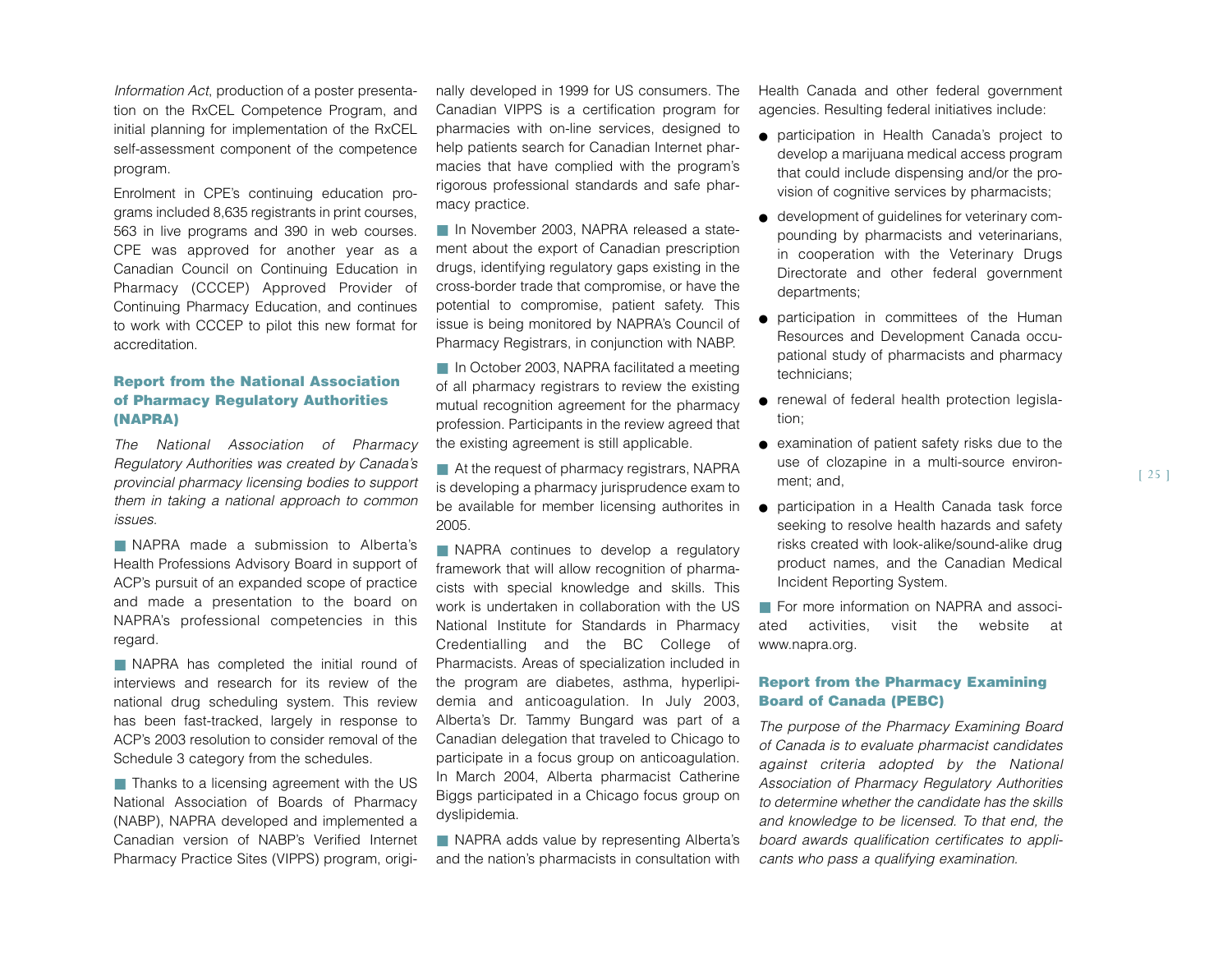■ The certification process for registering with PEBC in 2003 was as follows:



■ In 2003, 877 names were added to the PEBC register by examination (780 in 2002).

■ Qualifying examination—A total of 1453 candidates wrote the Qualifying Examination Part I (multiple-choice questions) in 2003, compared to 1301 in 2002. A total of 1255 candidates participated in the Qualifying Examination Part II (objective structured clinical examination) at 11 sites across Canada in the spring and at five sites in the fall. In 2002, 1175 candidates challenged the exams.

■ Evaluating Examination—There was a significant increase in the number of candidates writing this examination, i.e., 933 in 2003 and 737 in 2002.

■ Document Evaluation—A total number of 783 applicants in 2003 were ruled acceptable for admission into the evaluating exam, compared to 994 in 2002.

■ The increase in the evaluating examination and qualifying examination applications and registrations in 2003 reflects the large number of foreign pharmacists who entered the document evaluation process in 2002.

■ As a result of the SARS outbreak in Ontario, PEBC conducted SARS screening for all candidates attending the spring 2003 qualifying exam and the summer 2003 evaluating exam. The Toronto site was relocated from a hospital ambulatory clinic setting to a non-hospital location.

# **Report from the Canadian Council on Continuing Education in Pharmacy (CCCEP)**

*The Canadian Council on Continuing Education in Pharmacy is the national coordinating and accrediting body for continuing pharmacy education (CPE) in Canada. Its members are appointed by the provincial pharmacy regulatory organizations. The council maintains that lifelong learning is necessary to enable pharmacists to provide optimal patient care. CCCEP strives to coordinate activities aimed at understanding, developing, implementing, and evaluating learning. The primary goal of these activities is to foster efficient and effective learning.*

■ In 2003 CCCEP accredited its first two approved providers, resulting from the pilot project developed in 2002. Hearty congratulations go to the Office of Continuing Pharmacy Education, Faculty of Pharmacy and Pharmaceutical Sciences, UofA, and to the Canadian Pharmacists Association for their successful pursuit of approved provider status in 2003.

■ Effective January 2004, CCCEP ceased facilitating distribution through the provincial continuing education offices of an annual home-study series developed by Virtual Learning Inc.

■ In November 2003, CCCEP hosted the Fourth Annual National Continuing Education Forum in Montreal. The forum, titled *Distance Learning: Quality from Start to Finish*, focused on the development of quality continuing education programs, from the establishment of learning objectives through designing learning activities and on to learner assessment.

■ Personnel—Deb Barnhill, Nova Scotia delegate, continues as president; Susan Lessard-Friesen, Manitoba delegate, fills the position of vice-president; and Roberta Stasyk, Alberta delegate, is interim treasurer.

■ CCCEP's annual report is available on the CCCEP website at www.cccep.org.

# **Report from the Alberta Management Committee on Drug Utilization (AMCDU)/Alberta Drug Utilization Program (ADUP)**

*The purpose of the Alberta Management Committee on Drug Utilization is to develop and direct three drug use management initiatives: drug utilization review, academic detailing and trial prescription. In addition to the Alberta College of Pharmacists, membership includes the Alberta Medical Association, the College of Physicians and Surgeons of Alberta, the Pharmacists Association of Alberta, Alberta Health and Wellness, provincial health authorities, the College of Family Physicians of Alberta, UofA, UofC and Alberta Blue Cross (ex-officio).*

■ The minister of Alberta Health and Wellness extended the AMCDU/ADUP mandate until March 31, 2006, to show provincial leadership in attaining best practices in medication use for **Albertans** 

■ The newsletter and technical report on antiinfective drug utilization in respiratory infections were completed in 2003, and the newsletter was distributed to approximately 10,000 Alberta pharmacists and physicians. Preliminary results from the drug utilization review (DUR) of gastrointestinal conditions (proton pump inhibitor PPI use) showed high clinical practice guideline adherence in the management of H. pylori, with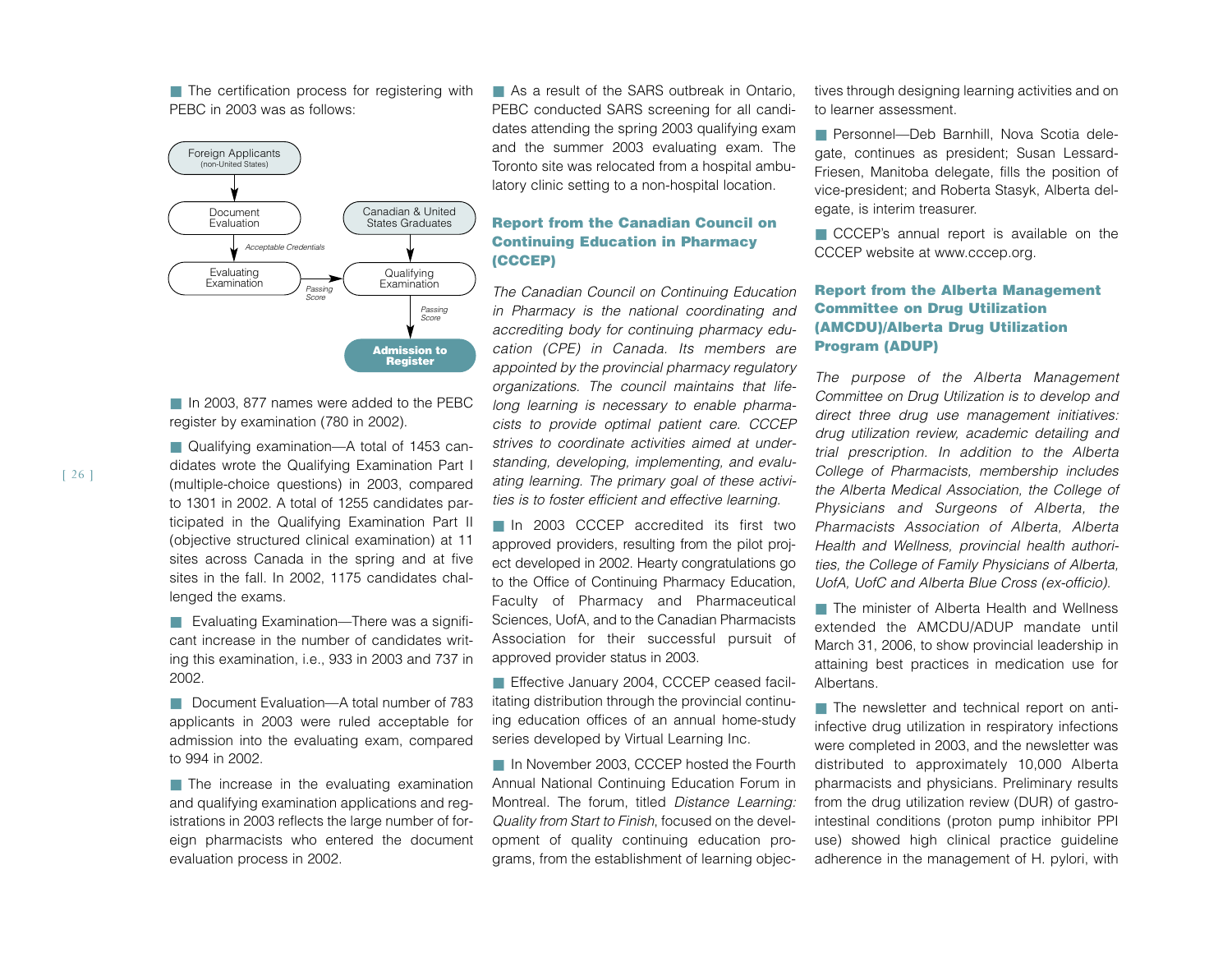86 per cent of cases receiving the recommended combination drug therapy. In the management of gastro-esophageal reflux disease and chronic dyspepsia, a 42 per cent guideline adherence rate was observed for the recommended duration of therapy for the PPI drugs. Drug utilization reviews on the medications used for dyslipidemia, osteoporosis and chronic obstructive pulmonary disease will be completed in 2004/05.

■ The demonstration project for the academic detailing (behavioural change) initiative was expanded throughout the David Thompson Health Region in 2003. A multifaceted behavioural change model is being used, consisting of continuing education, academic detailing, opinion leader consultation and comparative feedback reports. Educational interventions were completed for the gastro-intestinal and osteoporosis clinical practice guidelines. More than 100 pharmacists and physicians participated in the osteoporosis educational programs. Plans are under way to expand the project into the Calgary Health Region in the spring 2004.

Alberta is a member of the Canadian academic detailing (AD) collaborative, along with other provincial AD programs. The collaborative's vision is to produce synergy among individual programs and achieve more efficient academic detailing processes and more effective outcomes.

■ Activity levels for the Checkpoint program (trial prescription initiative) have reached a plateau, with approximately 2,500 trials initiated and 300 discontinued. During the research for an evaluation report, AMCDU discovered that a second major pharmacy software vendor will no longer support the program. This news will result in a further significant decline in participation levels (a potential 50-per-cent reduction). As a result, the initiative will be temporarily suspended until pharmacy documentation systems are available through Alberta Wellnet.

■ A new initiative, structured medication reviews (SMRs) by pharmacists, is being considered for 2004/05. The SMRs could be directly linked to the academic detailing initiative and/or be a replacement for the trial prescription initiative.

#### **Report from Alberta Wellnet on the Electronic Health Record**

*The electronic health record (EHR) is an electronic clinical health information network that links community physicians, pharmacists, hospitals and other authorized health care professionals across the province. The EHR brings together three technology applications for easy access to the information. The three are the Pharmaceutical Information Network (PIN), the Person Directory and Laboratory Test Results History.*

■ In May 2003, the *Health Information Amendment Act* repealed Section 59 of the *Health Information Act*, removing the requirement to secure patient consent before information can be shared through electronic means. This action was in response to feedback from individuals who keep and manage electronic health records to the effect that obtaining consent is an administrative burden that takes time away from patient care. The PIN project demonstrated that the majority of people consented to have their records shared by electronic means.

■ In July 2003, the EHR Implementation Advisory Group met for the first time. Representatives from the health sector, including Don Makowichuk, president, and Greg Eberhart, registrar, from ACP, comprise the group.

■ In July 2003, the EHR became accessible to existing Wellnet application users.

■ In October 2003, Premier Ralph Klein and Minister of Health and Wellness Gary Mar publicly launched the Alberta EHR. Alberta Wellnet began installing the EHR in community physician offices and pharmacies.

■ In October 2003, Alberta Wellnet received confirmation that Canada Health Infoway will invest approximately \$16 million for the provincewide deployment of PIN, a major component of the EHR. Use of PIN will result in better quality health care by ensuring that prescriptions are dispensed quickly and accurately according to the prescription, with fewer negative drug interactions.

■ In December 2003, Drumheller became the first community in Canada to link its entire medical community to a provincial electronic health record. Physicians, nurses, pharmacists, home care workers, and all other eligible health providers in Drumheller are now using the EHR to access pertinent patient information on-line.

■ In December 2003, the first physician-office software vendor successfully integrated EHR information into its product and upgraded a system in a physician office in Edmonton. Many other vendors have begun conformance-testing their integrated products.

■ By the end of January 2004, Alberta's EHR included more than 16,000 prescriptions and 3,500 users across the province.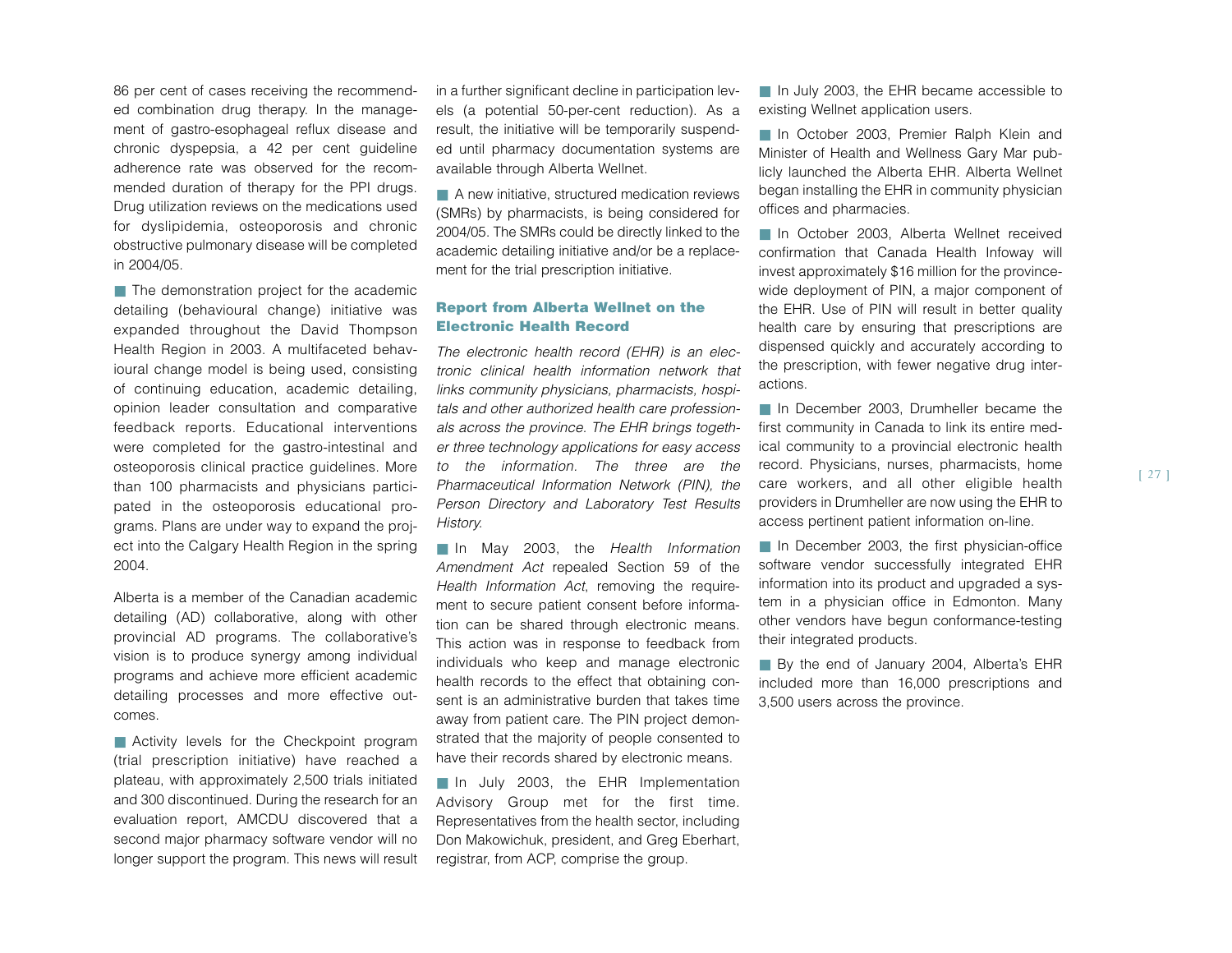Alberta College of Pharmacists

# Financial statements [ December 31, <sup>2003</sup> ]

**Auditors' Report** 

March 5, 2004 Edmonton, Alberta

To the members of Alberta College of Pharmacists:

We have audited the statement of financial position of the Alberta College of Pharmacists as at December 31, 2003 and the statements of operations, changes in net assets and cash flow for the year then ended. These financial statements are the responsibility of the College's management. Our responsibility is to express an opinion on these financial statements based on our audit.

We conducted our audit in accordance with Canadian generally accepted auditing standards. Those standards require that we plan and perform an audit to obtain reasonable assurance whether the financial statements are free of material misstatement. An audit includes examining, on a test basis, evidence supporting the amounts and disclosures in the financial statements. An audit also includes assessing the accounting principles used and significant estimates made by management, as well as evaluating the overall financial statement presentation.

In our opinion, these financial statements present fairly, in all material respects, the financial position of the College as at December 31, 2003 and the results of its operations and cash flows for the year then ended in accordance with Canadian generally accepted accounting principles.

Kingston Rost Pasmak up

*Kingston Ross Pasnak LLP* Chartered Accountants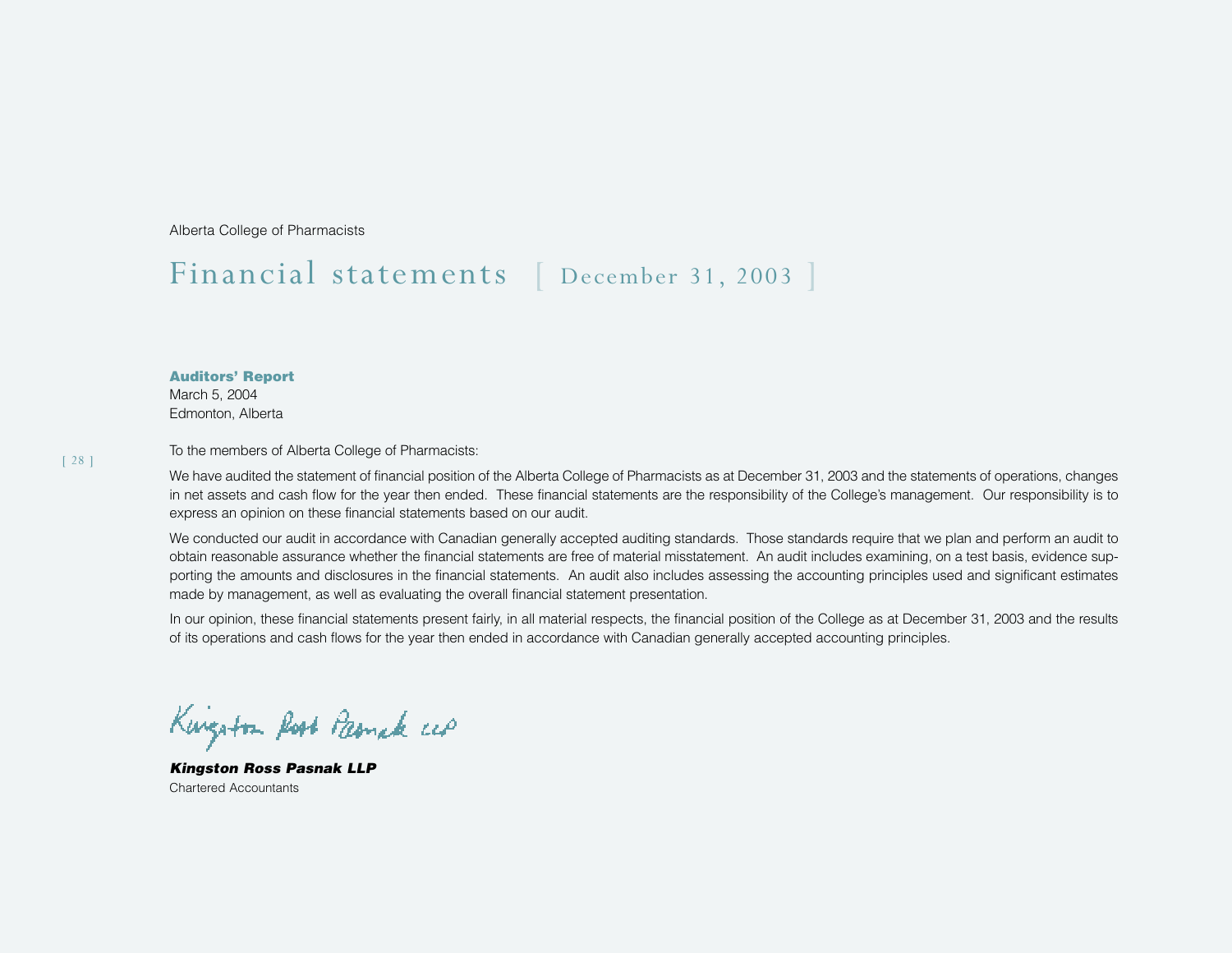# **Statement of Operations**

**Alberta College of Pharmacists** Year ended December 31, 2003

|                                                      | 2003         | 2002          |
|------------------------------------------------------|--------------|---------------|
| <b>REVENUES</b>                                      |              |               |
| Membership fees                                      | \$3,440,499  | \$2,740,712   |
| Other                                                | 169,407      | 212,500       |
| Convention                                           | 102,470      | 100,252       |
| Investment income                                    | 52,147       | 93,718        |
|                                                      | 3,764,523    | 3,147,182     |
| <b>EXPENDITURES</b>                                  |              |               |
| Partnership administration                           | 1,424,883    | 813,154       |
| Operations                                           | 561,640      | 540,995       |
| Communications                                       | 432,894      | 343,091       |
| Competency                                           | 365,413      | 313,879       |
| Governance and legislation                           | 329,892      | 341,391       |
| Registration and licensures                          | 280,096      | 305,710       |
| Complaints resolution                                | 222,245      | 244,256       |
| Amortization                                         | 51,349       | 49.217        |
|                                                      | 3,668,412    | 2,951,693     |
| EXCESS OF REVENUES OVER EXPENDITURES FROM OPERATIONS | 96,111       | 195,489       |
| LOSS ON WRITEDOWN OF MARKETABLE SECURITIES           |              | (92, 449)     |
| <b>EXCESS OF REVENUES OVER EXPENDITURES</b>          | \$<br>96,111 | 103,040<br>\$ |

# **Statement of Changes in Net Assets**

**Alberta College of Pharmacists** Year ended December 31, 2003

|                                         | <b>Invested</b><br>in Capital<br><b>Assets</b> | <b>Internally</b><br><b>Restricted</b> | <b>Unrestricted</b> | 2003<br><b>Total</b>      | 2002<br><b>Total</b> |
|-----------------------------------------|------------------------------------------------|----------------------------------------|---------------------|---------------------------|----------------------|
| Balance, beginning<br>of year           | \$<br>138.374                                  | 1,069,269<br>\$                        | \$<br>489.521       | 1,697,164<br>$\mathbb{S}$ | \$<br>1,594,124      |
| Excess of revenues<br>over expenditures | (60, 200)                                      | $\overline{\phantom{a}}$               | 156,311             | 96,111                    | 103,040              |
| <b>Transfers</b>                        | $\overline{\phantom{a}}$                       | 52.496                                 | (52, 496)           |                           |                      |
| Purchase of capital assets              | 81,604                                         |                                        | (81,604)            |                           |                      |
| Balance, end of year                    | 159,778<br>\$                                  | \$1,121,765                            | 511,732<br>S        | \$1,793,275               | 1,697,164<br>S.      |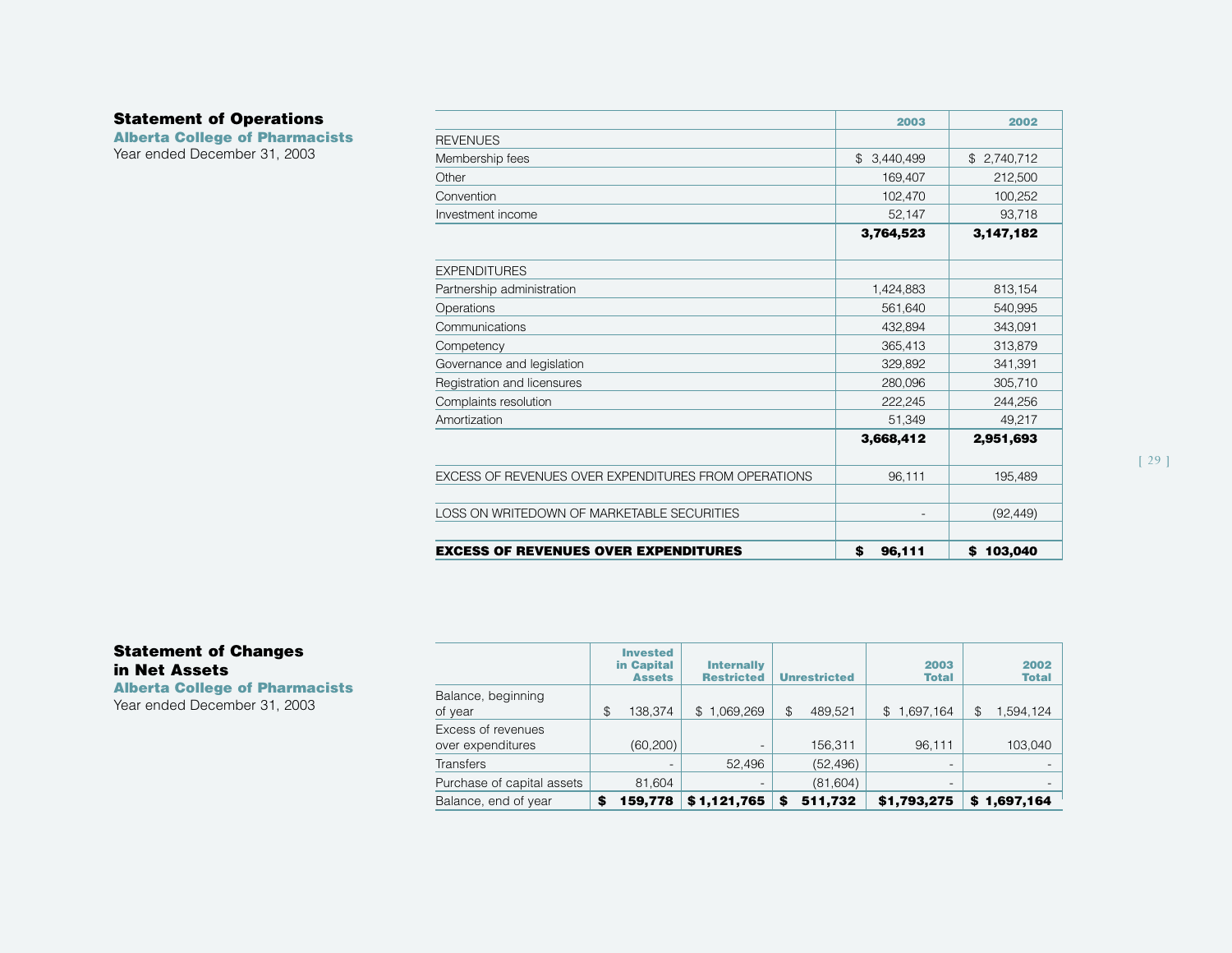### **Statement of Financial Position**

**Alberta College of Pharmacists** December 31, 2003

**2003 2002 ASSETS** CURRENT ASSETS Cash 3 91,325 \$ 167,383 Marketable securities (Note 2) 2,694,915 2,566,791 Accounts receivable 39,694 35,702 Prepaid expenses 80,392 59,417 Prepaid grant to Pharmacists' Association of Alberta (Note 7) 570,976 551,668 3,477,302 3,380,961 LEGAL FEES RECOVERABLE 56,904 34,612 CAPITAL ASSETS (Note 3) 159,778 138,374 **\$ 3,693,984 \$ 3,553,947 LIABILITIES AND NET ASSETS** CURRENT LIABILITIES Accounts payable and accrued liabilities  $\frac{1}{3}$  134,792  $\frac{1}{3}$  168,840 Deferred revenue (Note 4) 1,765,917 1,687,943 1,900,709 1,856,783 NET ASSETS Invested in capital assets 159,778 138,374 Internally restricted (Note 5)  $1,121,765$  1,069,269 Unrestricted 511,732 489,521 1,793,275 1,697,164 **\$ 3,693,984 \$ 3,553,947**

# **Statement of Cash Flow**

**Alberta College of Pharmacists** Year ended December 31, 2003

|                                                        |                | 2003        | 2002            |
|--------------------------------------------------------|----------------|-------------|-----------------|
| <b>CASH FLOWS FROM</b><br><b>OPERATING ACTIVITIES</b>  |                |             |                 |
| Cash received from members                             | $\mathfrak{D}$ | 3,494,915   | \$<br>3,305,898 |
| Cash received from projects and events                 |                | 109,135     | 105,752         |
| Cash received from investments                         |                | 52,147      | 93,718          |
| Cash received from other sources                       |                | 168,404     | 205,707         |
| Cash disbursements                                     |                | (3,691,396) | (3,540,974)     |
|                                                        |                | 133,205     | 170,101         |
| CASH FLOWS FROM<br><b>INVESTING ACTIVITIES</b>         |                |             |                 |
| Purchase of capital assets                             |                | (81,604)    | (84, 124)       |
| Proceeds on disposal of capital assets                 |                | 465         | 2,265           |
|                                                        |                | (81, 139)   | (81, 859)       |
| <b>NET INCREASE IN CASH</b>                            |                |             |                 |
| AND CASH EQUIVALENTS                                   |                | 52,066      | 88.242          |
| CASH AND CASH EQUIVALENTS.<br><b>BEGINNING OF YEAR</b> |                | 2,734,174   | 2,645,932       |
|                                                        |                |             |                 |
| CASH AND CASH EQUIVALENTS.<br><b>END OF YEAR</b>       | \$             | 2,786,240   | \$<br>2,734,174 |
| Cash and cash equivalents<br>are comprised of:         |                |             |                 |
| Cash                                                   | \$             | 91,325      | \$<br>167,383   |
| Marketable securities                                  |                | 2,694,915   | 2,566,791       |
|                                                        | \$             | 2,786,240   | \$<br>2,734,174 |

APPROVED BY THE COUNCIL

- Imm füty was

Councillor Councillor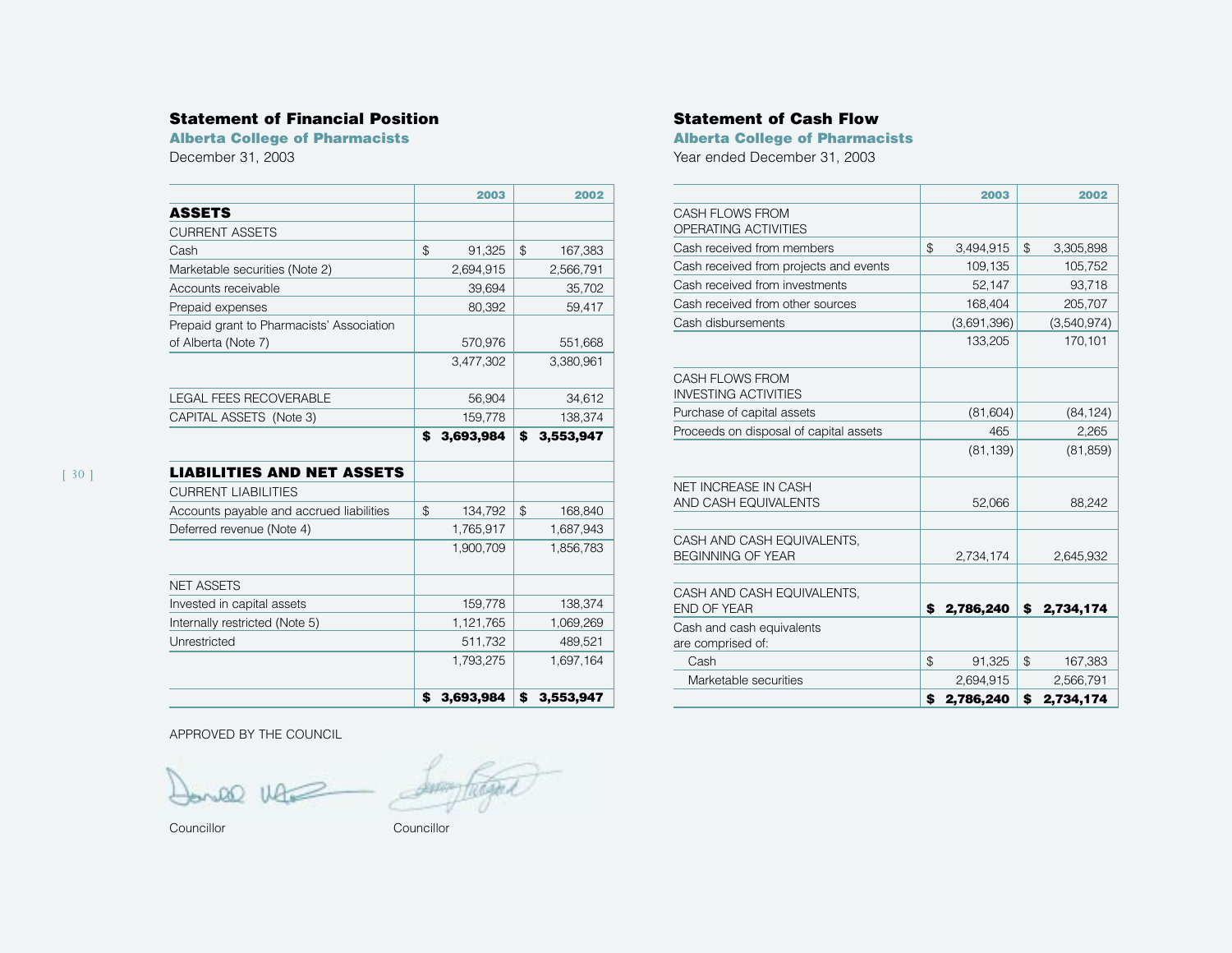### **Notes to the Financial Statements**

**Alberta College of Pharmacists** December 31, 2003

#### **Note 1**

#### **Significant Accounting Policies**

Significant accounting policies observed in the preparation of the financial statements are summarized below. These policies are in accordance with Canadian generally accepted accounting principles.

#### **General**

The Alberta College of Pharmacists was formed under the *Pharmaceutical Profession Act*. It governs the pharmacy profession in Alberta to support and protect the public's health and well-being. The College ensures excellent pharmacist practice by setting and enforcing high standards of practice, competence and ethical conduct.

#### **Marketable Securities**

The College carries marketable securities at the lower of cost or market value and takes dividends into income as received and interest as earned.

#### **Capital Assets**

Capital assets are recorded at cost. The College provides amortization on its capital assets using the diminishing balance method at the following annual rates:

| нате |
|------|
| 20%  |
| 30%  |
| 30%  |
| 30%  |
|      |

#### **Income Taxes**

The College is a non-profit organization and accordingly, is exempt from payment of income taxes.

#### **Deferred Revenue**

Deferred membership and license fees arise from timing differences between the membership year and the fiscal year. The membership revenues are collected in advance for the period of July through June.

Other deferred revenues arise from funds collected in advance for projects that are still in progress or will commence in a future period.

#### **Leases**

Leases are classified as capital or operating leases. A lease that transfers substantially all of the benefits and risks incident to the ownership of property is classified as a capital lease. All other leases are accounted for as operating leases, wherein rental payments are expensed as incurred.

#### **Contributed Services**

Volunteers contributed numerous hours in carrying out the activities of the College. Due to the difficulty in determining their fair value, contributed services are not recognized in the financial statements.

#### **Statement of Cash Flow**

The College is using the direct method in its presentation of the Statement of Cash Flow.

#### **Financial Instruments**

The College's financial instruments consist of cash,

marketable securities, accounts receivable, and accounts payable. Unless otherwise noted, it is management's opinion that the College is not exposed to significant interest, currency or credit risks arising from these financial instruments. The fair value of these financial instruments approximate their carrying values, unless otherwise noted. The College manages interest rate risk by engaging a professional investment advisor to maximize returns on the College's investments.

#### **Measurement Uncertainty**

The preparation of financial statements in conformity with Canadian generally accepted accounting principles requires management to make estimates and assumptions that affect the reported amounts of assets and liabilities and disclosures of contingent assets and liabilities at the date of the financial statements and the reported amounts of revenues and expenses during the reporting period. Such estimates include providing for amortization of capital assets. Actual results could differ from those estimates.

#### **Note 2**

**Rate**

#### **Marketable Securities**

|                                                    | 2003            |    | 2002      |
|----------------------------------------------------|-----------------|----|-----------|
| Canadian cash (Market value - \$30,244)            | \$<br>30.244    | \$ | 15,741    |
| Canadian fixed income (Market value - \$2,255,804) | 2,216,744       |    | 2,090,586 |
| Canadian equities (Market value - \$208,516)       | 202,124         |    | 132,345   |
| U.S. equities (Market value - \$312,324)           | 315.551         |    | 420,568   |
|                                                    | \$<br>2,764,663 | S  | 2,659,240 |
| Allowance for excess of cost over market value     | (69, 748)       |    | (92, 449) |
|                                                    | 2.694.915       |    | 2,566,791 |

The College limits its credit risk by investing diversely in a range of different types of investments in a variety of industries.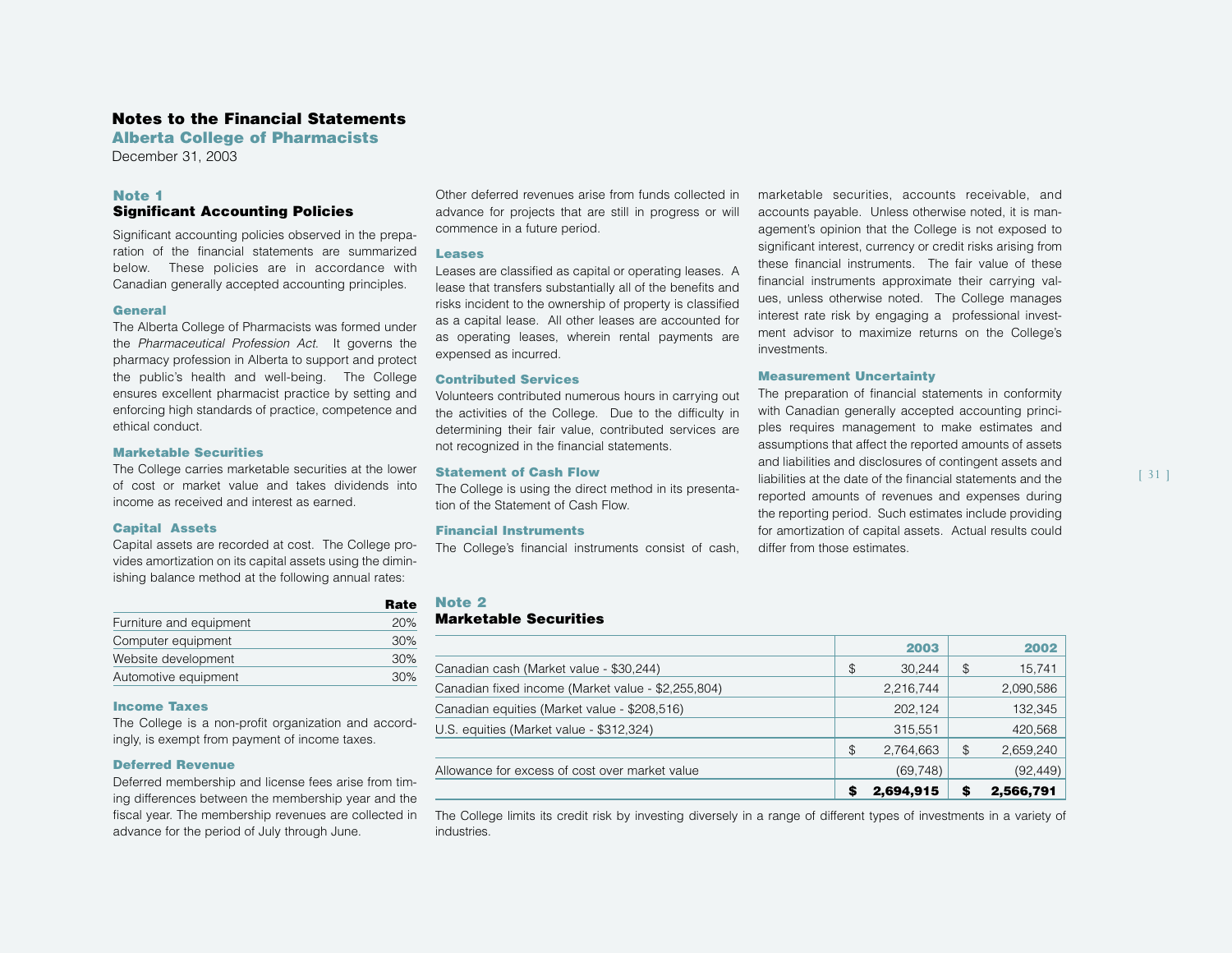#### **Note 3 Capital Assets**

| PAPILAI MOJULO          |               |                                           |    |                                         |                                         |
|-------------------------|---------------|-------------------------------------------|----|-----------------------------------------|-----------------------------------------|
|                         | <b>Cost</b>   | <b>Accumulated</b><br><b>Amortization</b> |    | 2003<br><b>Net Book</b><br><b>Value</b> | 2002<br><b>Net Book</b><br><b>Value</b> |
| Furniture and equipment | \$<br>203,046 | \$<br>135.167                             | \$ | 67.879                                  | \$<br>63,649                            |
| Computer equipment      | 92,086        | 60,038                                    |    | 32,048                                  | 42,462                                  |
| Website development     | 68,160        | 47,883                                    |    | 20,277                                  | 26,888                                  |
| Automotive equipment    | 28.970        | 8.691                                     |    | 20,279                                  | 2,040                                   |
| Membership database     | 19.295        | $\overline{\phantom{0}}$                  |    | 19.295                                  | 3,335                                   |
|                         | \$<br>411,557 | \$<br>251,779                             | S  | 159,778                                 | 138.374                                 |

Amortization provided for in the current year totalled \$51,349; (2002 - \$49,217). Amortization has not been taken on the membership database as it is not available for use.

#### **Note 4**

### **Deferred Revenue**

|                                      | \$1,765,917 | \$1,687,943 |
|--------------------------------------|-------------|-------------|
| Convention                           | 16.665      | 10.000      |
| Deferred competency grant            | 20.827      | 30.218      |
| Deferred membership and license fees | 1.728.425   | 1.647.725   |
|                                      | 2003        | 2002        |

# **Note 5**

#### **Internally Restricted Funds**

The College has established a reserve fund for offsetting emerging, unanticipated expenses and for the development of new programs. The reserve is equal to one half year's operating expenses, defined as total expenditures for the current fiscal year less the amount granted to other organizations through Partnership Administration.

#### **Note 6**

#### **Commitments**

Effective July 1, 2001 the College signed a lease agreement for new office premises. Under the terms of the lease the College is committed to annual basic rent of \$48,695 per annum to June 30, 2006, and annual basic rent of \$62,496 from July 1, 2006 to June 30, 2011.

The College is also committed to one photocopier lease for forty-eight months that commenced in March 2001. The minimum lease payment in 2004 is \$9,433.

The College is also financially committed to partnerships with several organizations who provide services complimentary to the College's mandate. These include:

- the National Association of Pharmacy Regulatory Authorities (NAPRA);
- the Pharmacists' Association of Alberta;
- the Faculty of Pharmacy (University of Alberta);
- the Canadian Council on the Accreditation of Pharmacy Programs (CCAPP); and
- the College of Physicians and Surgeons.

Funds transferred to these partnerships are reflected in Partnership Administration.

#### **Note 7 Related Party Transactions**

The Council members of the Alberta College of Pharmacists are the shareholders of the Pharmacists' Association of Alberta.

The Association was incorporated under the provisions of Part 9 of the Alberta Companies Act. It is a non-profit organization and accordingly is exempt from payment of income taxes under the Income Tax Act (Canada).

The Association is responsible for promoting and advancing the value of Alberta pharmacists. It is also responsible for promoting a working environment for Alberta pharmacists that is conducive to quality pharmacist practice, career satisfaction and professional pride. Among other responsibilities, it will be increasingly offering programs and benefits to enhance pharmacists' professional and personal well-being.

Pursuant to an agreement between the College and the Association, the College paid the Association a grant of \$1,141,953 to support operations of the Association for the period of July 2003 to June 2004. \$570,976 of this amount is prepaid as at December 31, 2003.

# **Note 8**

#### **Comparative Figures**

Certain comparative figures have been reclassified to conform with the current year's presentation.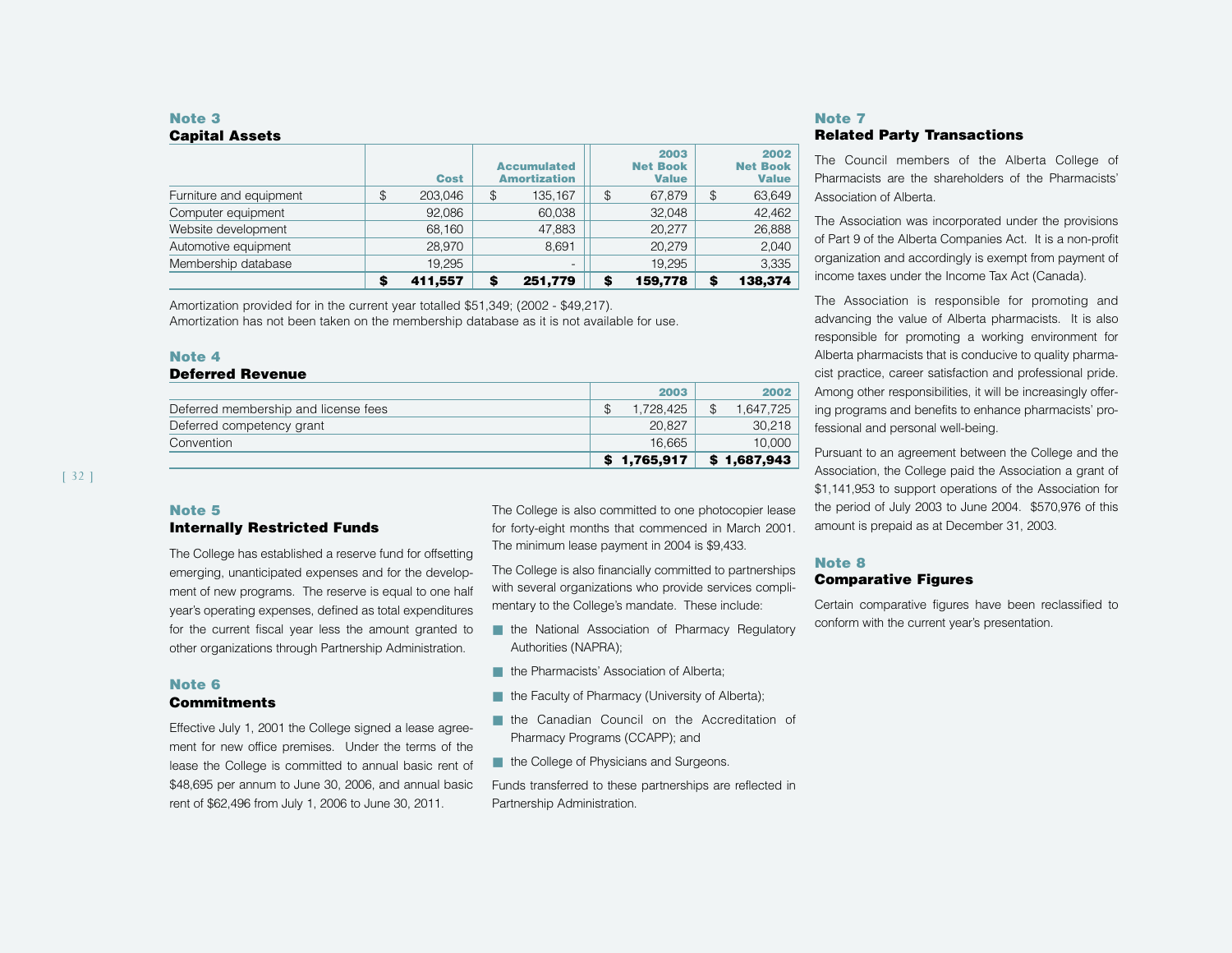# Committee members

#### **ACP Statutory Committees**

Appeals Committee Tracy Marsden, Chair Joe Doolan Lea Ann Luchka

#### Continuing Competence **Committee**

Margaret Baril, Chair\* Donna Pipa, Vice Chair\* Susan Haunholter\* Sandra Leung Nadine Velasco\* Jeff Whissell Nese Yuksel (Dean's Appointee)\* Theresa Schindel (Resource) Roberta Stasyk (Resource)\* \**Members of the Practice Review Panel*

#### Entry to Practice **Committee**

Jody Shkrobot, Chair Joyce Markson-Besney, Vice Chair Marlene Gukert Karin Nadori Vera Stepnisky Cheryl Cox (Dean's Appointee) Randy Frohlich (Resource)

#### Infringement Committee

Don Makowichuk Greg Eberhart

#### **ACP Standing Committees**

#### **Investigating** Committee Pool *Committee Chairs* Don Carley Bret Dolman Norm Hodgson Jim Krempien Bonnie Oldring Sonal Shah Ron Welch

*Other Serving Members:* Marilyn Bader Mohamed Elsalhy Ken Hanson Sylvia Jackson Donna Kowalishin Jamie Raisbeck Curtis Ross Debbie Santos Jeremy Slobodan Mark Snaterse Charles Wilgosh

#### Awards Committee

Burke Suidan, Chair Catherine Biggs Jeff May Gladys Whyte

### **ACP Council Committees**

Executive Committee Don Makowichuk, President Tracy Marsden, President Elect Dr. Tammy Bungard, Vice President Burke Suidan, Past President

#### Nominating Committee Don Makowichuk, Chair

Resolutions Committee Dr. Tammy Bungard, Chair Karen Barney Jeff Whissell

Dr. Franco Pasutto Burke Suidan

Vera Stepnisky

Roberta Stasyk

# **Committees**

*Curriculum Committee* Catherine Biggs *Admissions Committee* Brad Willsey *Five-year Review of* 

*the Dean* Don Makowichuk *Faculty Accreditation Committee* Tracy Marsden

#### **External Appointments**

#### Partnerships with RxA

*RxA Futures Committee* Greg Eberhart *Governance Review Steering Committee* Don Makowichuk Tracy Marsden Greg Eberhart, Resource

ACP Appointee to NAPRA Burke Suidan

ACP Appointee to PEBC

ACP Appointee to CCCEP

# ACP Appointees to Faculty of Pharmacy and Pharmaceutical Sciences

Merv Blair

#### ACP Appointees to Alberta Wellnet Projects

*Electronic Health Record Implementation Steering Committee* Don Makowichuk *Wellnet Data Stewardship Committee* Rick Hackman Norm Hodgson Ramona Bosnyak (alternate) *IM Committee* Don Makowichuk *IT Committee*  Ian Bateson *PIN Working Group* Dr. Judy Baker *IM/IT Governing Council* Greg Eberhart *EHR Audit and Security Committee* Merv Blair

### ACP Appointees to

DUE Quarterly Bonnie Oldring Dr. Cheryl Wiens Jill Moore (Resource)

ACP Appointee to Health Services Utilization Advisory Working Group

Dr. Harold Lopatka ACP Appointee to Alberta Health and Wellness

**Committees** *Alberta Initiative on Musculoskeletal Disorders* Catherine Biggs *Antimicrobial Resistance Project Steering Committee* Susan Fryters

#### ACP Appointee to the Alberta Management Committee on Drug **Utilization**

*Board* Brad Willsey, Co-chair *Academic Detailing Demonstration Project Steering Committee* Catherine Biggs *Trial Prescription Advisory Committee* Laurie Reay

#### ACP Appointee to the

Alberta Medical Association Clinical Practice Guidelines Advisory Committee Rick Hackman

#### [ 33 ]

ACP Appointee to the Calgary Health Region Paediatric Asthma Review Donna Galvin

ACP Appointees to the Triplicate Prescription Program Steering **Committee** 

Don Makowichuk Jill Moore

ACP Appointee to the Non-prescription Needle Use Steering Consortium Jill Moore